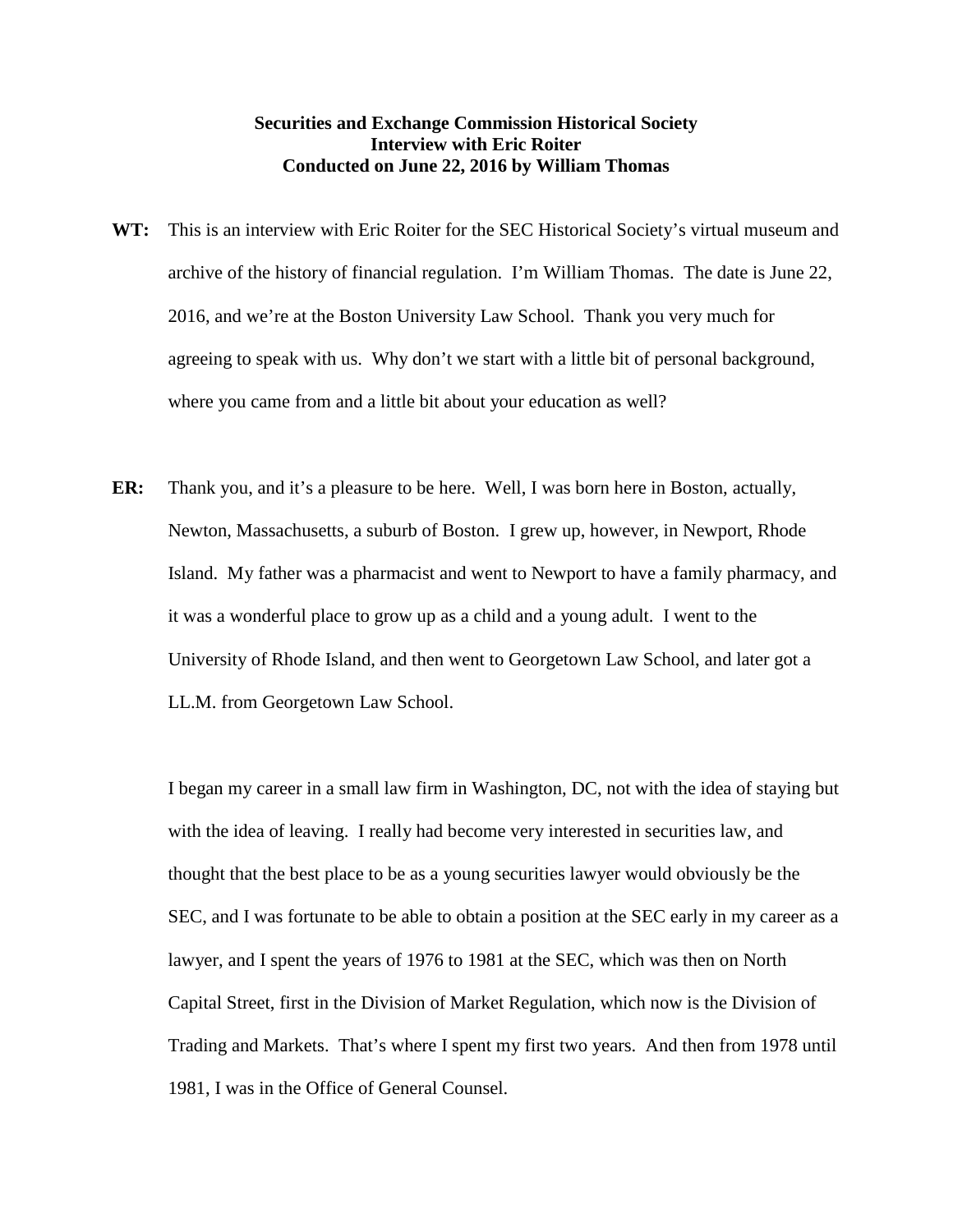- **WT:** So before you get along too far in the story, maybe I can go back and ask a little bit about, first, what you studied as an undergraduate. That's always kind of interesting to hear.
- **ER:** I was an English major, and I thought I would go on and get a master's, perhaps a Ph.D., in English literature. But I always thought as well that I might well go to law school, and that, in fact, was my choice. And I have been happy about that decision ever since.
- **WT:** So what sent you down to Georgetown in Washington?
- **ER:** Well, a couple of things. First of all, it was a school that I thought, among the schools that accepted me, was the best school among those who did accept me, so that was far and away the reason why I went to Georgetown Law School. So it's fortuitous, as many things in life are. So I, a native New Englander, went to Washington, DC, and to me, going to Washington, DC, was like going to Argentina. It felt that far away for me. But after completing law school, I felt it was a very good place to stay because there were so many opportunities that would help me in advancing my career, notably the possibility of working for the SEC. So I got married the summer after graduating from law school, and my wife and I stayed in Washington.
- **WT:** Did you develop your interest in securities then while you were at Georgetown?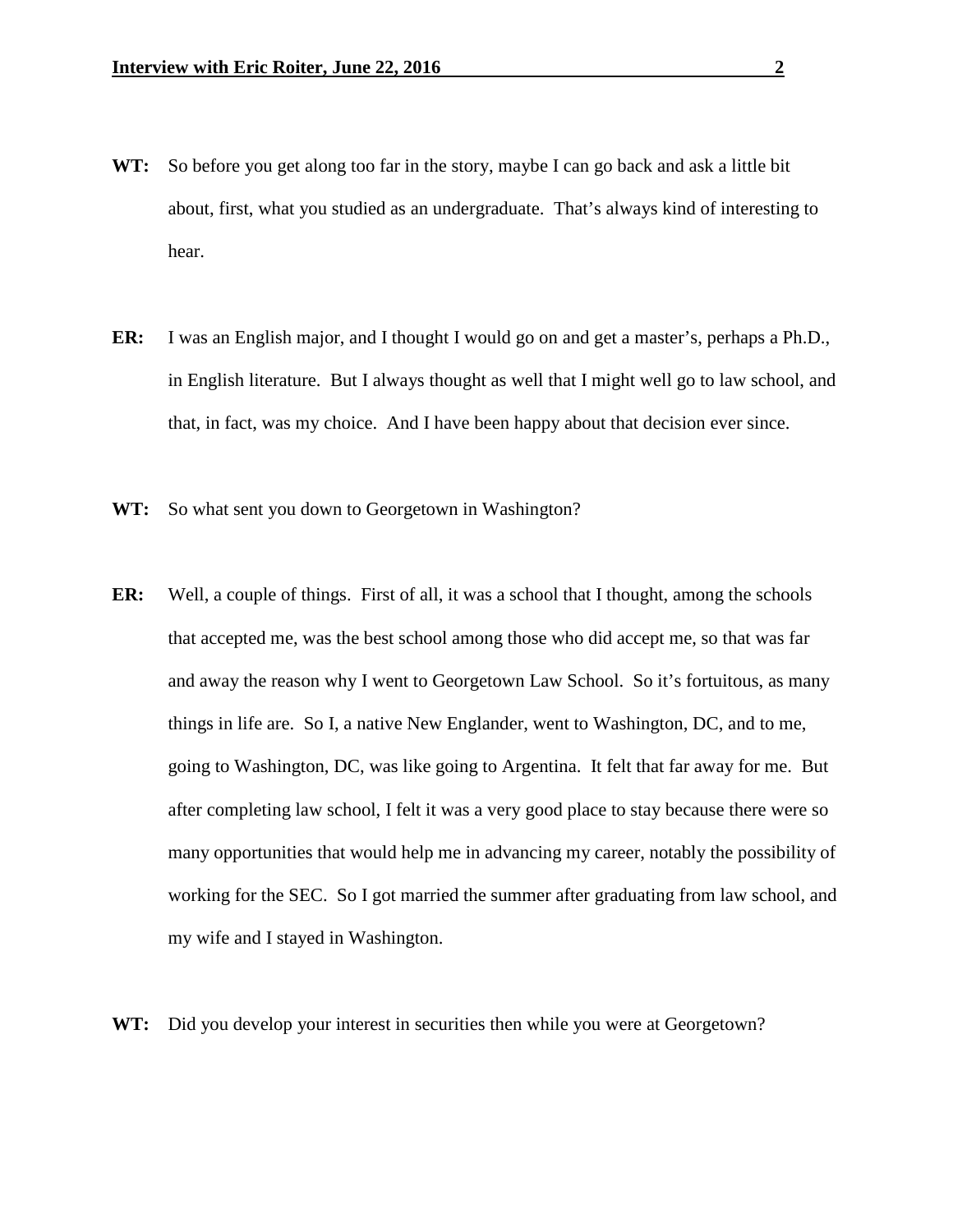**ER:** No, and surprisingly so. I thought I was going to be a criminal defense lawyer, and I was in a criminal justice clinic in my third year at law school. And we learn in our legal ethics classes, and more generally, that you need to zealously defend your clients, whoever they may be. And I came to the conclusion I really couldn't zealously defend people that I felt were guilty of crime, and I felt I better leave that to those who felt that they were capable of doing that.

At the same time, I was with a small practice in Washington that had a little bit of corporate and securities practice, and I found it very intellectually interesting, and I actually had not taken any securities law courses while in law school. Obviously, I took corporate law and tax. And I, on my own, got Louis Loss's treatise on securities law and read it from cover to cover, and that persuaded me that I really wanted to become a securities lawyer, and naturally, led me on to at least have the opportunity for a few years to work at the SEC.

- **WT:** Did you have any awareness of Loss's ALI project that was going on around that time?
- **ER:** Very much so. In fact, that occurred when I actually was at the SEC. I started in the Division of Market Regulation, and you might ask, "Were you particularly interested in market regulation?" My answer was, "Not particularly." I thought I wanted to be an enforcement lawyer, but there were no openings at the time that I was applying, and there was an opening at the Division of Market Regulation. And I really think this is a life lesson for everyone. That is, take the opportunities that are presented to you even though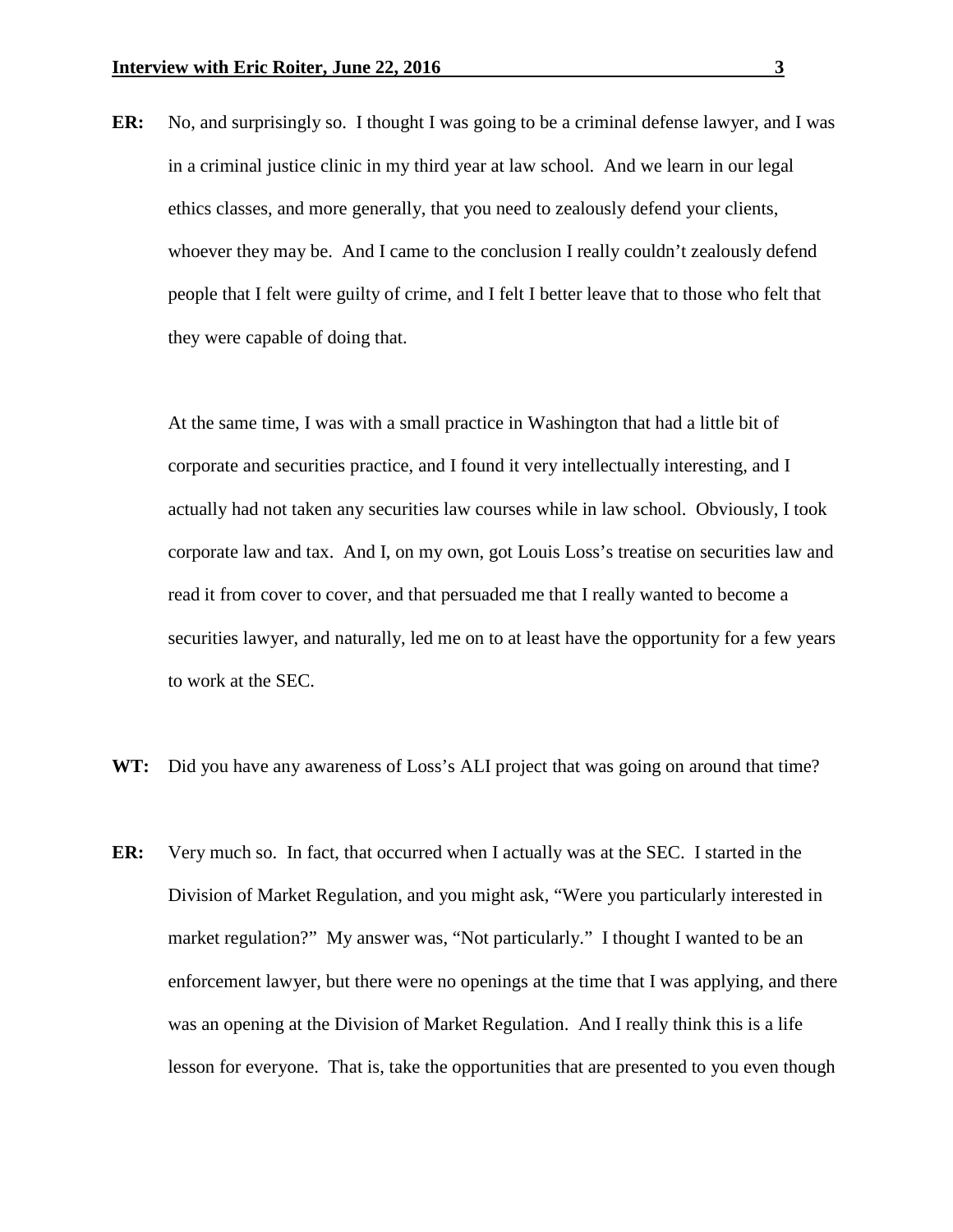they are not the perfect opportunities. If they are at least proximate to the place you want to eventually wind up in, then take that opportunity. So I took the opportunity, went to the Division of Market Regulation, spent a couple of years there, and got an offer – Harvey Pitt was the general counsel at the time – to join the Office of General Counsel.

It was only after I got to the Office of General Counsel, and at that time Ralph Ferrara, who was later to become my law partner at Debevoise & Plimpton, was the general counsel, because I wasn't allowed to leave the Division of Market Regulation for about another eight or nine months after I got my offer. And that was the very time that the efforts of Louis Loss and many, many others to codify the securities laws were underway. So I didn't actually, in my position in the Office of General Counsel, spend any appreciable amount of my personal time on the project. Others did. My friend, first my colleague, Don Langevoort at Georgetown Law School, spent a great deal of his time doing that. But I was there and I saw that effort underway.

- **WT:** When you were in Market Reg, what were you doing there?
- **ER:** It turned out to be a fascinating two years. I really knew little about market regulation, but then that put me in the company of about 99.9 percent of not only all lawyers, but 99.9 percent of securities lawyers. I joined the SEC in the Division of Market Regulation in 1976 and spent '76 to '78 there and '78 through '81 in the General Counsel's Office. So 1976 was the first year after Congress had enacted the landmark Securities Acts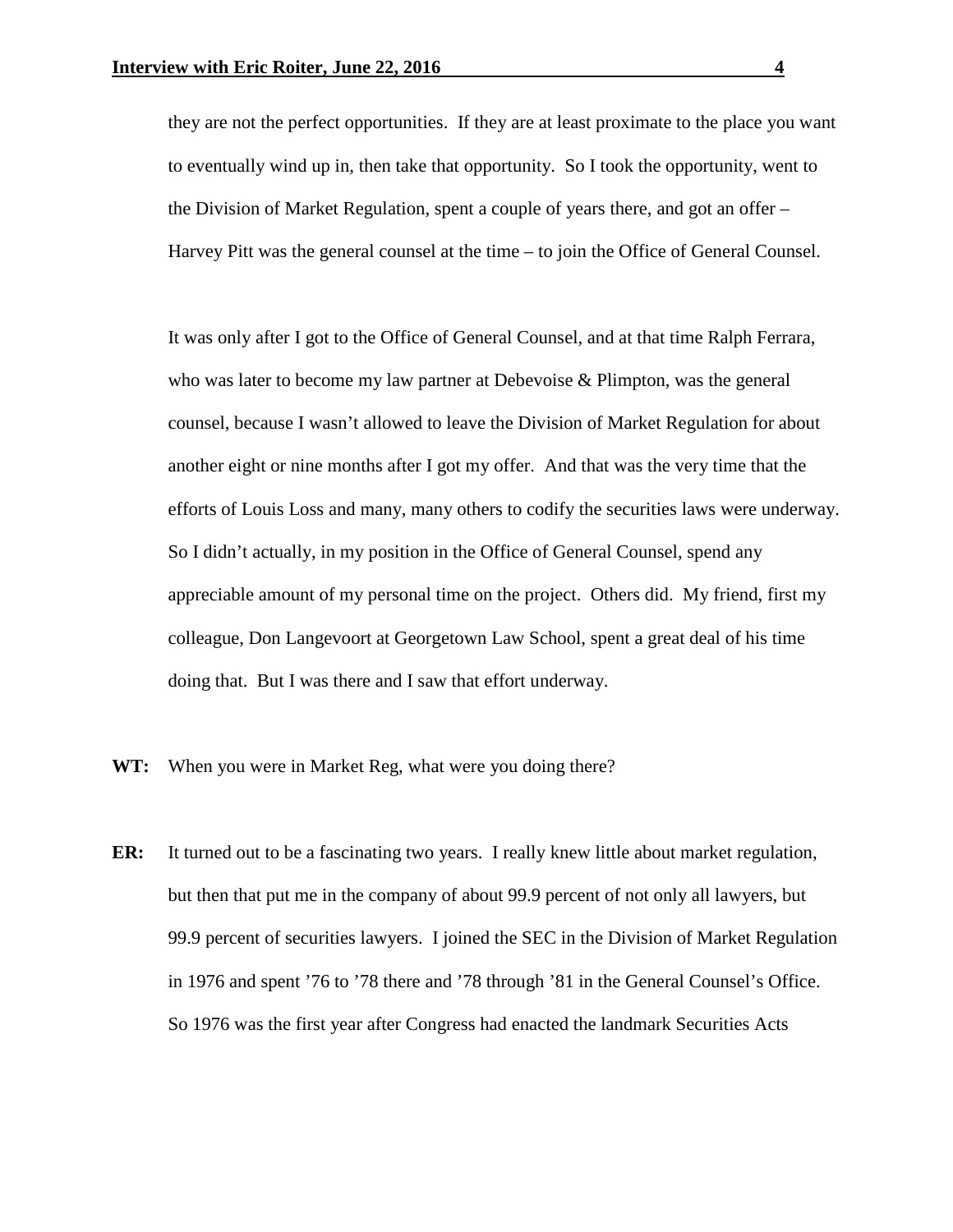Amendments of 1975, and perhaps the primary thrust of those amendments was toward the establishment of a national market system.

So I was in the Division of Market Regulation when they were confronted with this challenge of figuring out how to take these broad purposes of the 1975 Amendments and translate them into operational actions to take what was a securities market dominated by the New York Stock Exchange and usher in competition across various securities markets and allow investors to try to find a way to get best execution for their transactions.

- **WT:** Did you do other things? Was that the main thing that you were concentrating on, or were your tasks broader than that?
- **ER:** Well, broader and narrower. The Market Regulation Division was divided into different branches. There was a branch devoted to the national market system, and I was not part of that. I was in a branch that was dedicated to the oversight of the national securities exchanges, first and foremost the New York Stock Exchange. I remember as if it were yesterday – but it certainly was not, it was decades ago – that my first assignment or almost my first assignment was to actually go to New York and conduct a one-person inspection of the New York Stock Exchange with regard to how they reviewed and approved advertising by their broker-dealer members. It was a very interesting and a little disorienting experience for me, because I was coming in fresh from the outside. I was given a little bit of guidance, but not that much, and I would just go up there and look at a lot of records, talk to a lot of people, and come back and write a memorandum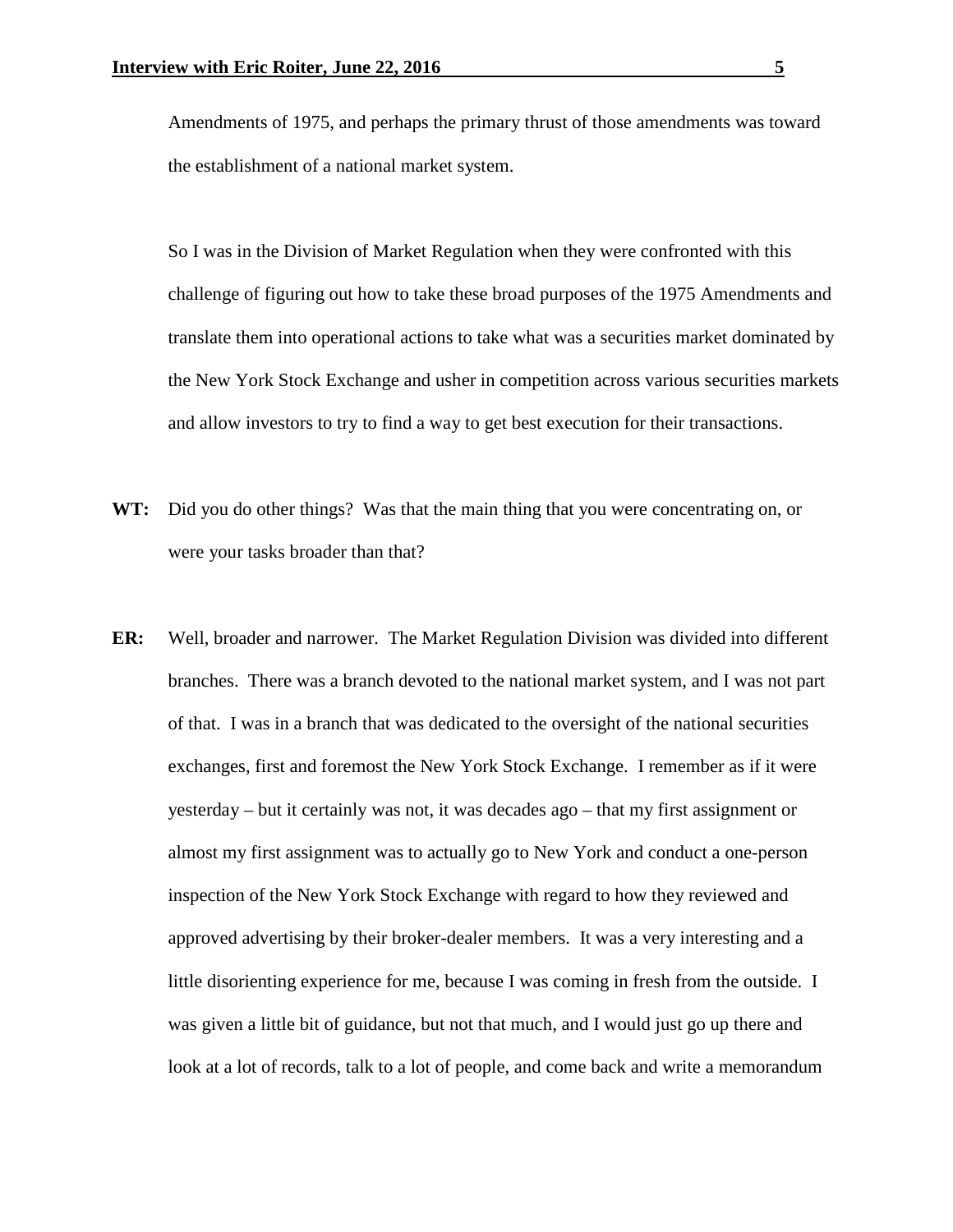that analyzes how well the New York Stock Exchange reviews the advertising that its members put out, because at that time, the Exchange had a rule that you had to submit any kind of advertising to the staff before you were able to use it.

- **WT:** Did you find that having been at law school and being fairly familiar with how the law works, and knowing how an institution like the New York Stock Exchange works, is a fairly different set of skills?
- **ER:** Well I felt it was a surreal experience in part, because I had never set foot in the New York Stock Exchange until I had gone on this inspection and I had no idea what to expect. In many ways, it struck me as a museum. It's more of a museum today than it was at that time, because so much trading did take place on the floor of the Exchange. But if anybody's ever been to the New York Stock Exchange, it's a very impressive building with lots of nooks and crannies, and I was given an office and people came in with carts of documents that I was to review.

I felt that I was learning as I was going, and the best way to learn is to keep a completely unfettered mind without any presumptions or suppositions, and simply try to organize in your own mind what you were trying to understand. As I say, it was a new experience for me, rather unstructured, and it taught me something really about any kind of organization. No matter how formal the organization looks from the outside, whether it's the SEC or whether it's Fidelity, where I spent many years, or whether it was my law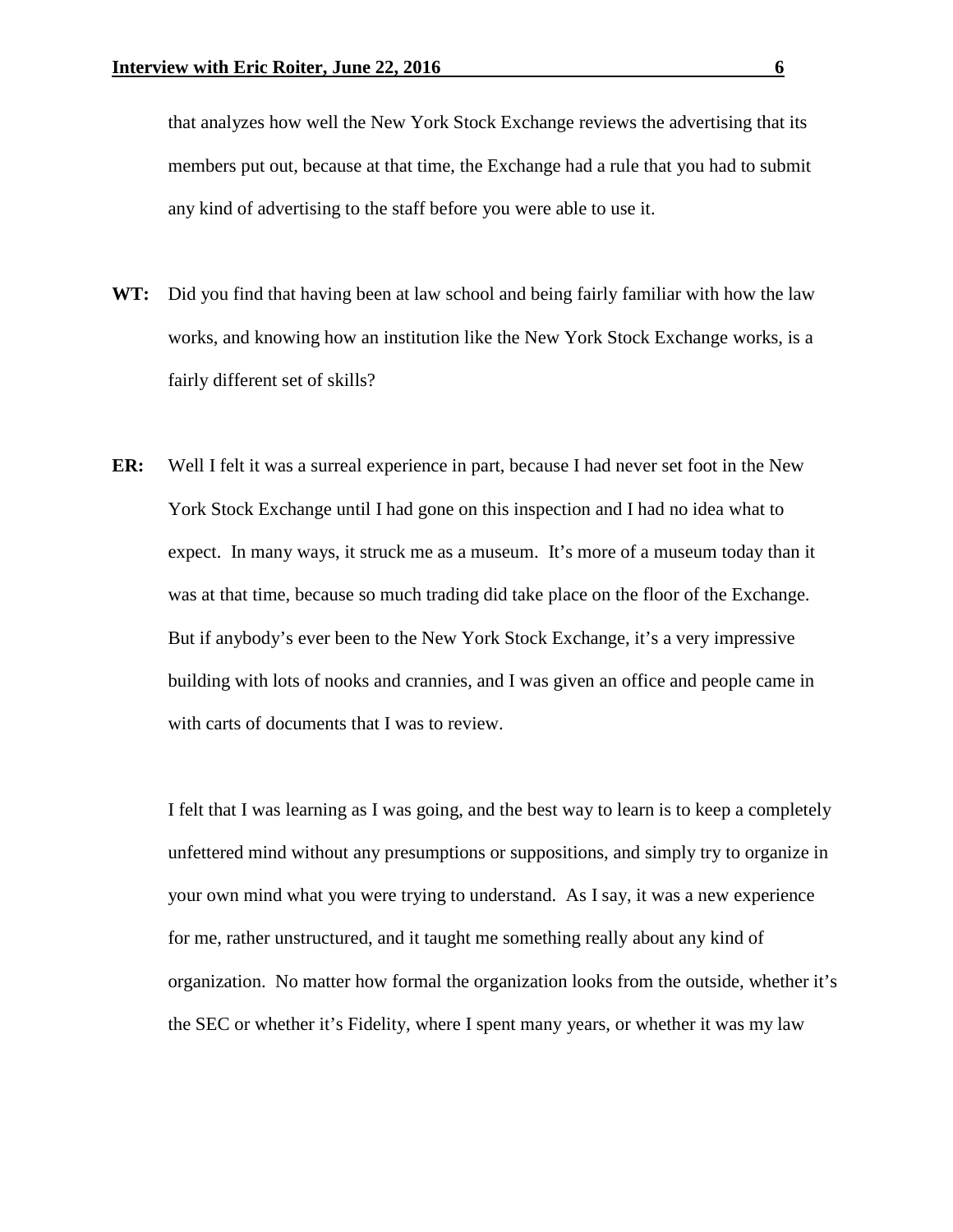firm, Debevoise & Plimpton, once you get inside an organization, it's not quite as rigid and highly structured as you might think. There's a lot of fluidity involved.

- **WT:** So what were your main responsibilities then in the GC's Office?
- **ER:** Because of the background I had developed in the Market Regulation Division, I was placed in that part of the General Counsel's Office that dealt with market regulation matters. And I have to take a step back now. So Ralph Ferrara has just become the general counsel, and Harold Williams was the general counsel, and Stanley Sporkin was the head of the –
- **WT:** Harold Williams was the chairman.
- **ER:** Chairman, yes. And Stanley Sporkin was the division director, or the division enforcement. And Sporkin had a great following among the press. I want to say media, but back then the media was the press. There was obviously no other type of media. And Chairman Williams – I'm getting this indirectly, not because of any direct conversation I had – wanted some counterweight to what the division enforcement was advocating, particularly when it came to questions of the law, because the division enforcement, at the risk of overstatement, was viewed as having the philosophy if there's something that's done that's untoward or not in keeping with the highest standards of morals and ethics, then it must violate the securities laws. But we know that there are imperfections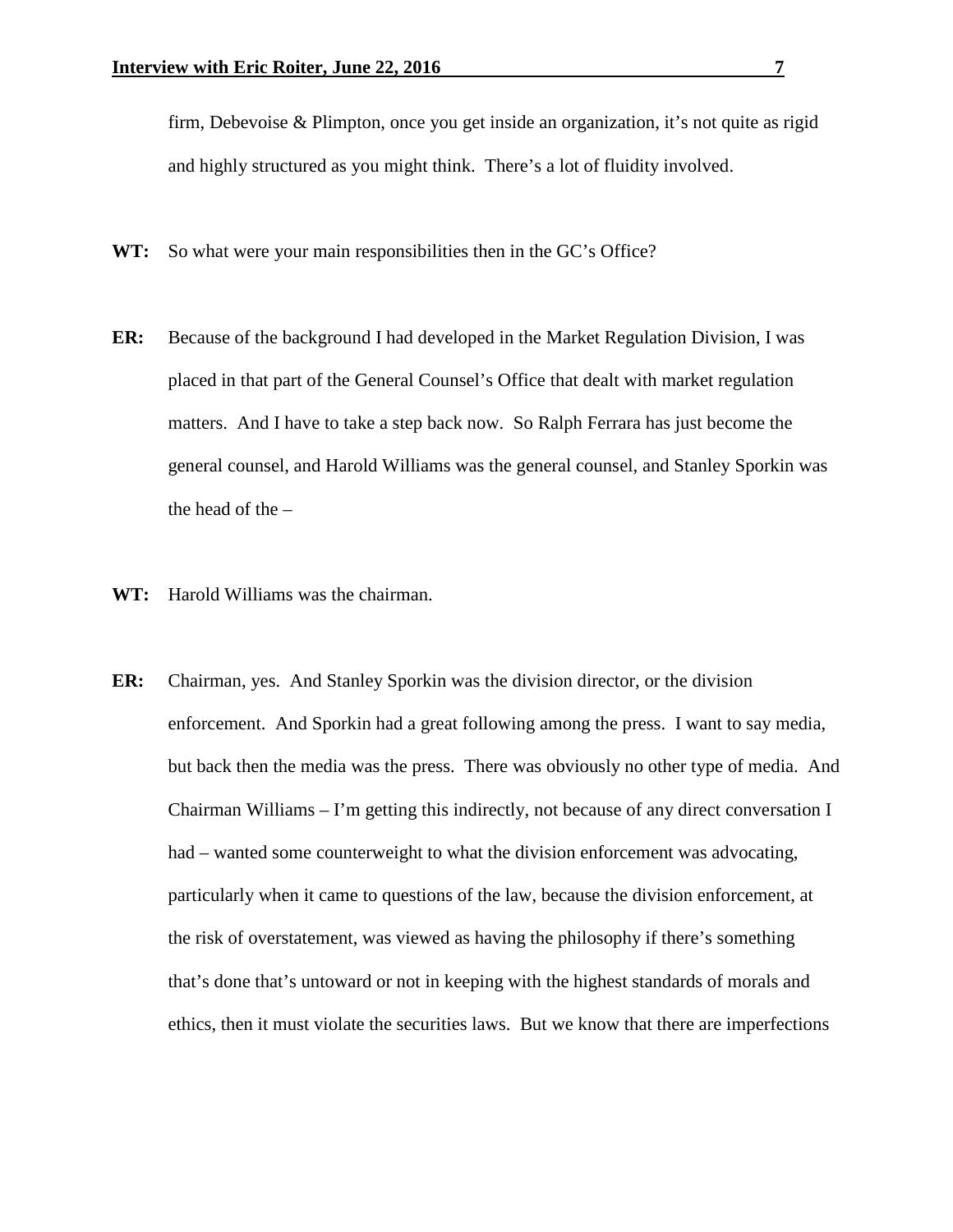in the securities laws, and for good reason we don't try to equate with precision laws and ethics.

So Chairman Williams wanted the General Counsel's Office to provide his independent view on the legal strength, and where they existed, the legal weaknesses of theories that the Enforcement Division might want to bring in the case of any litigation. But more broadly, whatever division of the SEC might be involved, Chairman Williams wanted the independent legal input of the General Counsel's Office. So we had a sort of a legal arrangement in the General Counsel's Office which sort of shadowed or mirrored the different divisions within the rest of the SEC, and given the existence of the Division of Market Regulation, I was placed in that part of the General Counsel's Office that looked at what the Division of Market Regulation was proposing or doing. Then of course if there was litigation coming out of rulemaking or other actions taken by the SEC that implicated market regulation, those matters would go to the part of the General Counsel's Office that I was in.

- **WT:** So was there any particular issues at that time that stand out in your memory as things that occupied your time or that were especially significant?
- **ER:** I think a few. One in particular was the struggle that was going on between the SEC and the Commodity Futures Trading Commission over who had jurisdiction over the trading of various types of options or futures that involved securities or indexes of securities, and that was an internecine dispute that lasted several years. And of course within the SEC,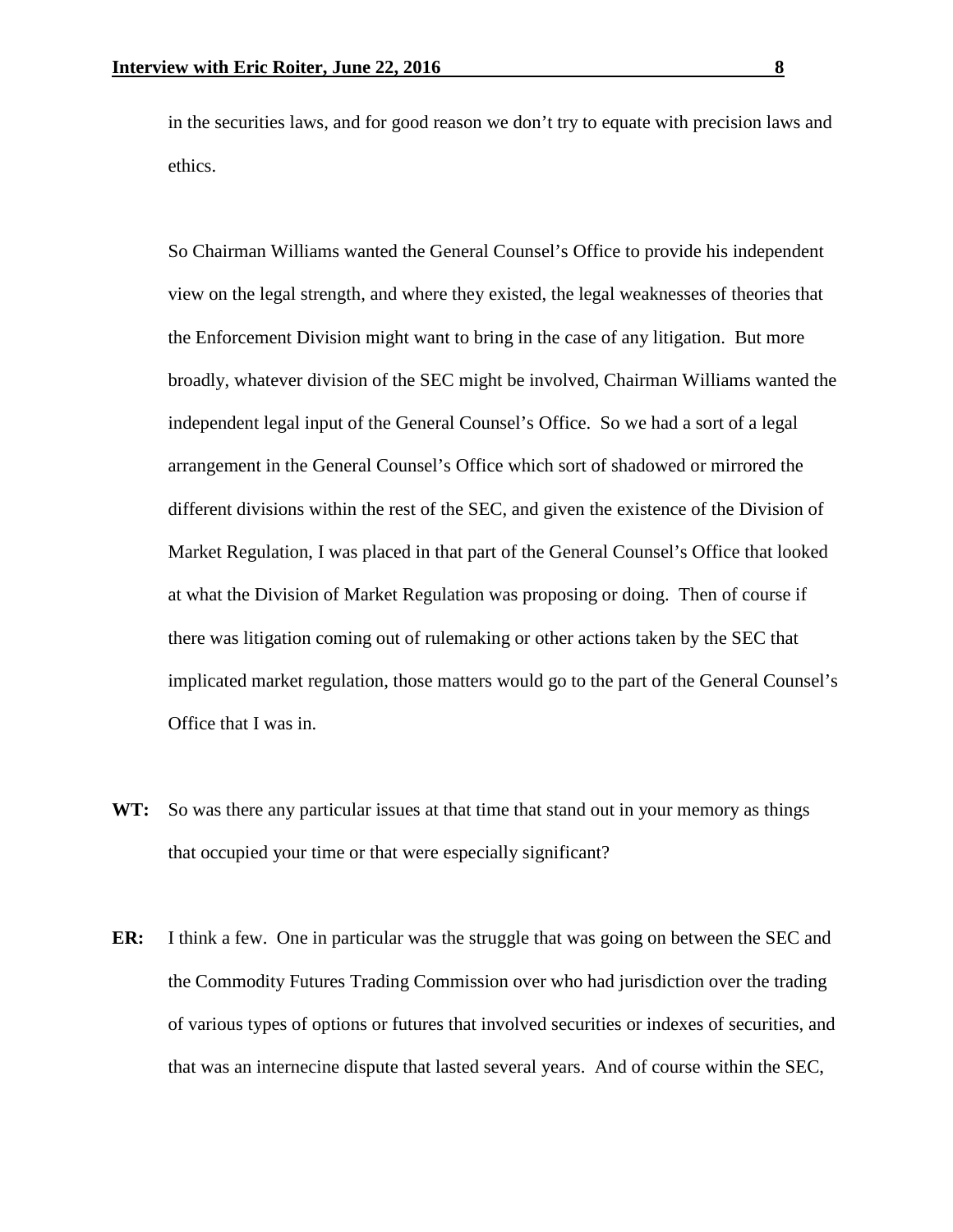people knew the securities laws, but just because you were at the SEC didn't necessarily mean that you would know the commodities laws. In fact, almost no one did. But that didn't prevent almost everyone at the SEC from saying we should have jurisdiction over anything that we think we should have jurisdiction over, including options or futures on various instruments that happen to be traded not on the securities exchanges, but on the commodities boards of trade.

And so I sort of was the last man standing in the General Counsel's Office on questions arising under the commodities statutes, and I learned them. Well, I think I had a comparative advantage. I knew more about them than anybody else in the office. And so I worked with more senior lawyers in the General Counsel's Office to develop positions and to actually represent the SEC in litigation over this contentious question of whether it was the SEC or the CFTC that had jurisdiction over different instruments. The CFTC had a distinct advantage here because explicit in their statute was a grant of exclusive jurisdiction. The SEC had no comparable grant, explicit grant of exclusive jurisdiction over anything.

And so it, in a way, was a false question whether something happened to be a securities or a commodity if it answered to the definition of both a securities and a commodity. Given the CFTC's grant of exclusive jurisdiction over commodities, that meant the CFTC would win. So we had litigation in the Second Circuit, and we had various other venues in which we had to deal with the SEC's position and to counter the CFTC's position on those matters. So that certainly was one area that stood out in my years there.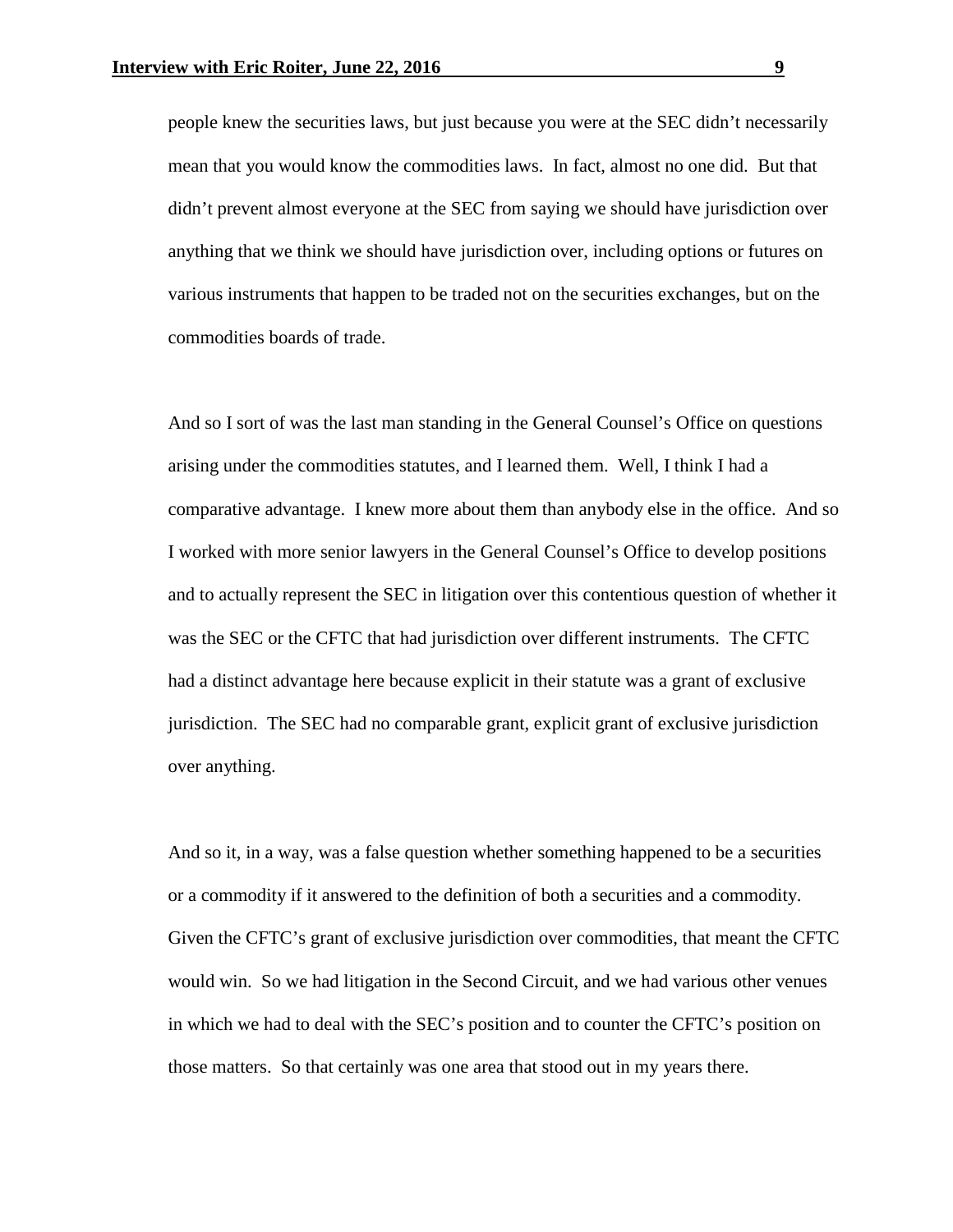- **WT:** Were you still there when they ultimately came to what was called the Shad-Johnson?
- **ER:** I was very much there. By this time, Ralph Ferrara had left, and in fact, Chairman Williams had left, and Reagan was now president, so we're now talking 1980 or maybe early 1981. And Ed Greene, a wonderful lawyer who had been the director of the Division of Corporation Finance, was named the general counsel. So I worked with Ed Greene on what became known as the Shad-Johnson Accord to have this Solomonic comprise between the SEC and the CFTC. It was a rather remarkable exercise. There was a lot of *Sturm und Drang* around the respective powers and authority of the two agencies, but Chairman Shad came in and Chairman Johnson of the CFTC came in and said, "Look, let's just see if we can figure something out that would work for each agency, and let's put aside the polemics and the rhetoric." And the two rather quickly came to some agreement, and we helped as the staff to show the way toward that agreement, and then we drafted legislation to implement it, and in fact, that legislation was implemented. And it was done over a relatively brief period of time, given the years that had preceded that resolution.
- **WT:** Was the thinking at the time that that was going to prove stable, because of course I know then subsequent years, there were continuous conflicts between the agencies.
- **ER:** Well, I don't think people were looking too far into the future.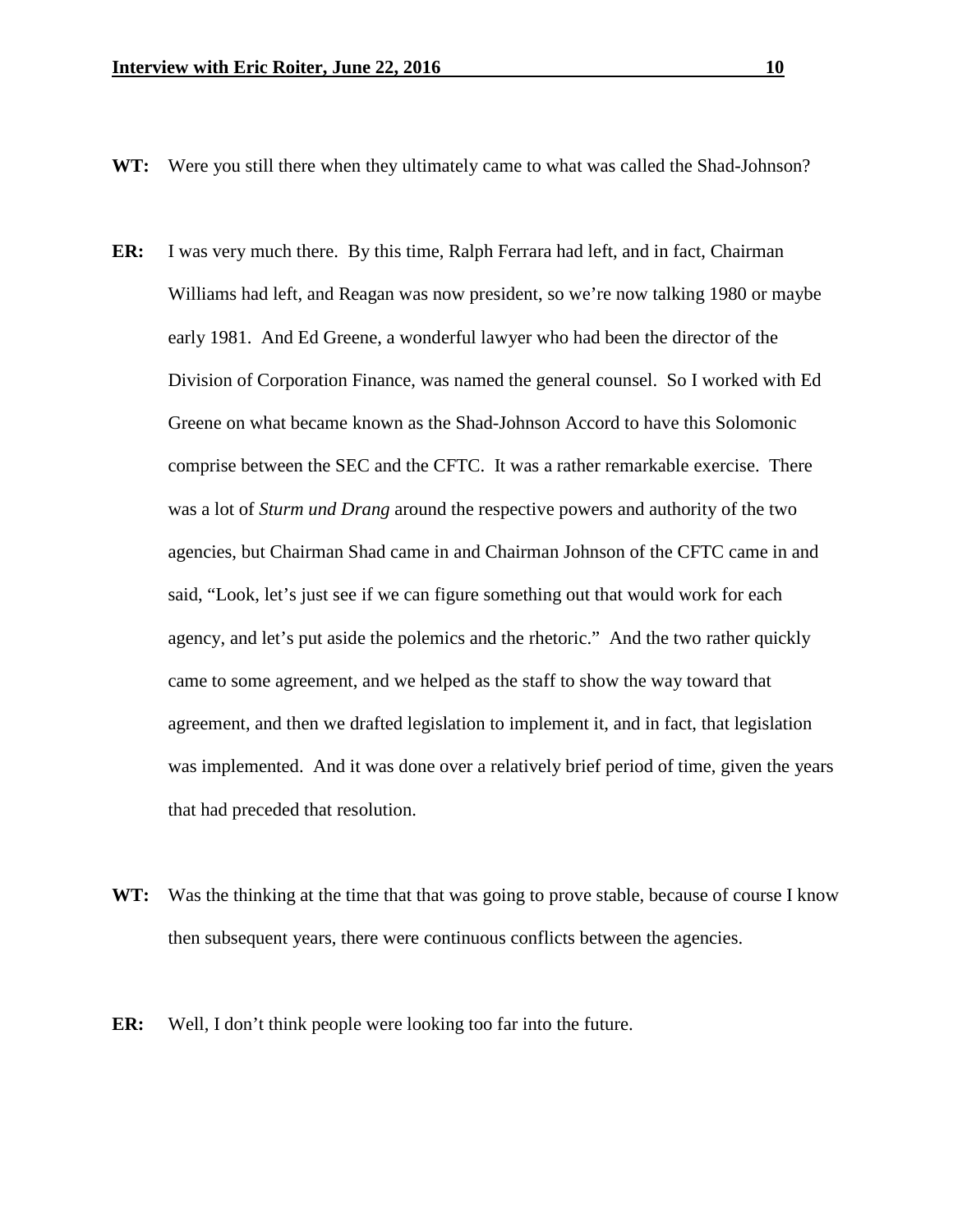**WT:** They were happy to get it done.

- **ER:** So let's just solve the problems that are right with us. At that point, I think the commodities exchanges wanted to trade futures on stock indexes, and the compromise was, look, if it's a broad-based stock index like the S&P 500, okay, fine, you can do that. But we don't want you trading futures on single stocks. And so what was left in the middle, obviously, were indexes on narrow-based indexes, and the agreement was, no, you can't do that either if you're the CFTC. Only broad-based stock indexes should be the subject of futures trading. And we thought we were solving most of the problem at that point with that resolution.
- **WT:** Okay, so what else was on the agenda then?
- **ER:** I remember one other question was Bankers Trust was trying to make a mark for itself as a player in the commercial paper market. Some of these issues seem rather mundane now, but at that time, and again, we're talking something like 1980 or 1981, obviously way before the Gramm-Leach-Bliley Act, so Glass-Steagall is firmly in place, which proscribed securities firms, investment banking firms from underwriting securities, but said that investment banking firms, broker-dealers could act as brokers or agents for their customers.

Bankers Trust said we want to be private placement agents of commercial paper, and that was a dispute between the securities industry that said no, you can't do that, and the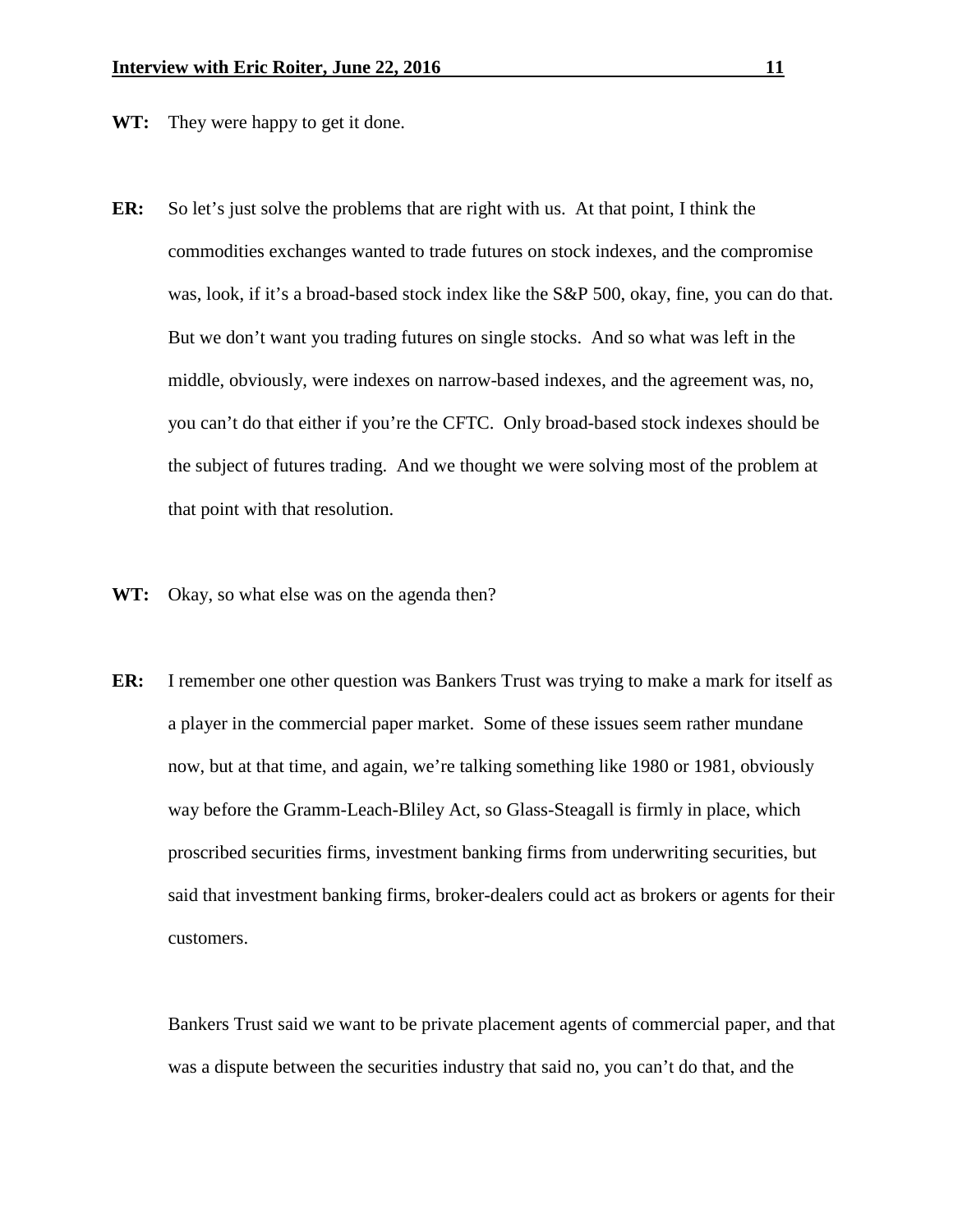banking industry that said – and particularly Bankers Trust – yes, we can, we're just acting as broker. Our customer happens to be the issuer, but we're acting as agent, we're not acting as principal. And the SEC – this went to federal district court. We were asked to file an amicus brief, so I worked on the amicus brief on the question of whether commercial banks could act as private placement agents with respect to commercial paper.

We spent lots of time researching the Glass-Steagall Act, and we wrote an amicus brief, the details of which escape me at the moment. But the upshot was that the courts found – it ultimately went to the Supreme Court – that yes, the Glass-Steagall Act did not prohibit commercial banks from acting as private placement agents of commercial paper. So that was a big project that I was involved in.

**WT:** You had a lot of experience with these jurisdictional issues that –

**ER:** Yes.

**WT:** It must have been interesting later on to see how those developed twenty-plus years later.

**ER:** Right. And one of the nice things about working in the General Counsel's Office is you have to get your hands messy with the factual record that was basically developed before these questions of law got to you. You got basically the opportunity to take a factual record and then decide what are the proper rules of law to apply to it.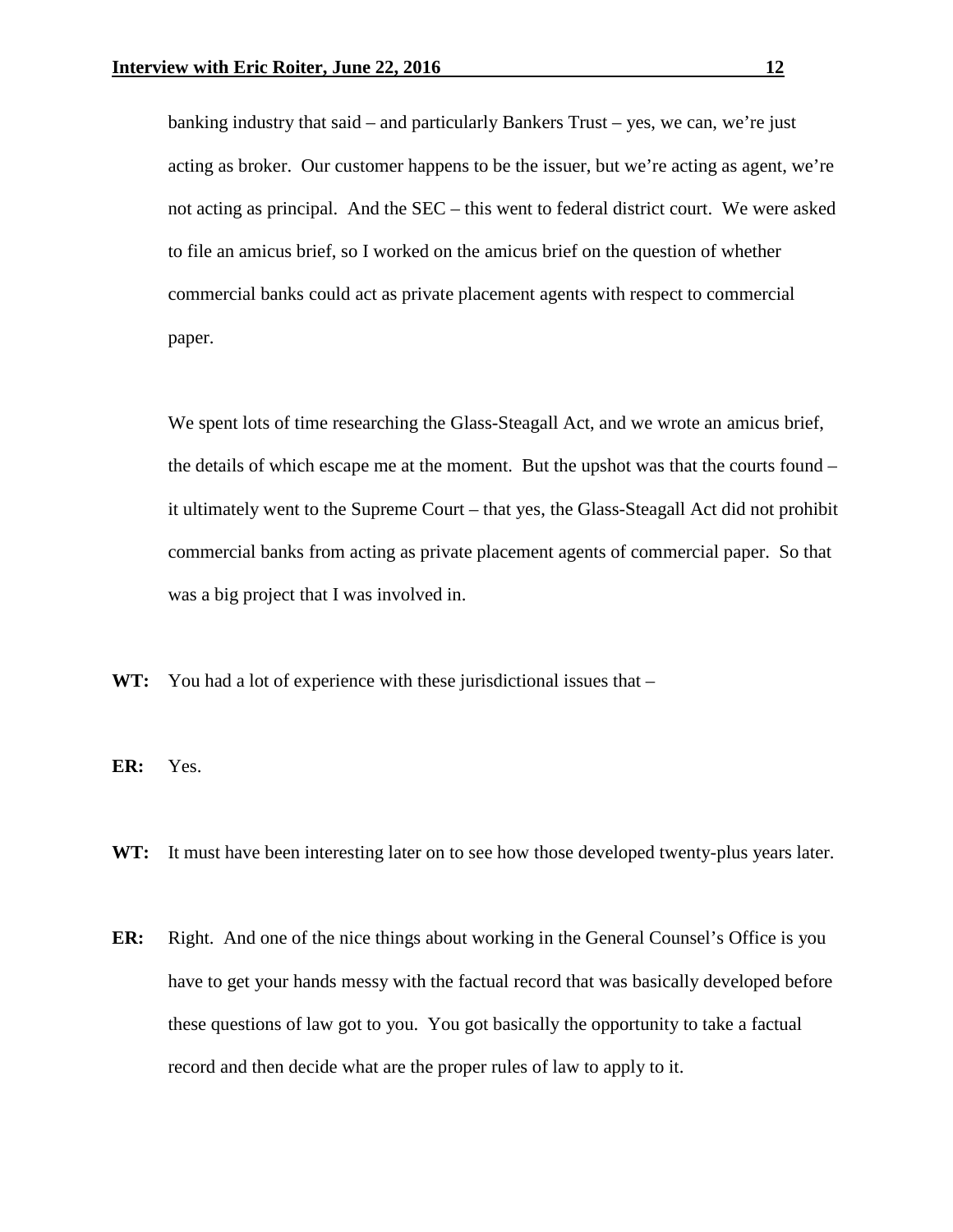- **WT:** So I don't know how far we want to keep going with the highlights of your time there, but please, by all means, if there's anything else that jumps out to you.
- **ER:** Well, there were many other interesting projects. I would say in general that those years I spent in the General Counsel's Office I think really shaped my approach to the practice of law, because you were taught to be nimble, because issues came at you from every direction. And you may have little expertise or understanding of the particular questions of law that come to you, and it was your responsibility to look into those questions of law and do the research, come to some view, and then explain your position to others. So I thought it was fabulous training.
- **WT:** So that was the last that you ever worked with a regulator, and so maybe you can sum up what you took away from that experience that helped you out in some of your later positions.
- **ER:** Well, as I say, I think the greatest things I took away from the SEC were how to actually think like a lawyer. It sort of is helpful in that regard that your client says to you, look, we don't want to bend the law, certainly aren't going to break the law. You figure out what the law is and then you tell us what it is and evaluate the strength of our legal position. And that's sort of a liberating feeling. And as a young lawyer, to have this freedom to simply look at legal issues, starting off with a very open mind, and then come to your own conclusions and then have the opportunity to present your conclusions to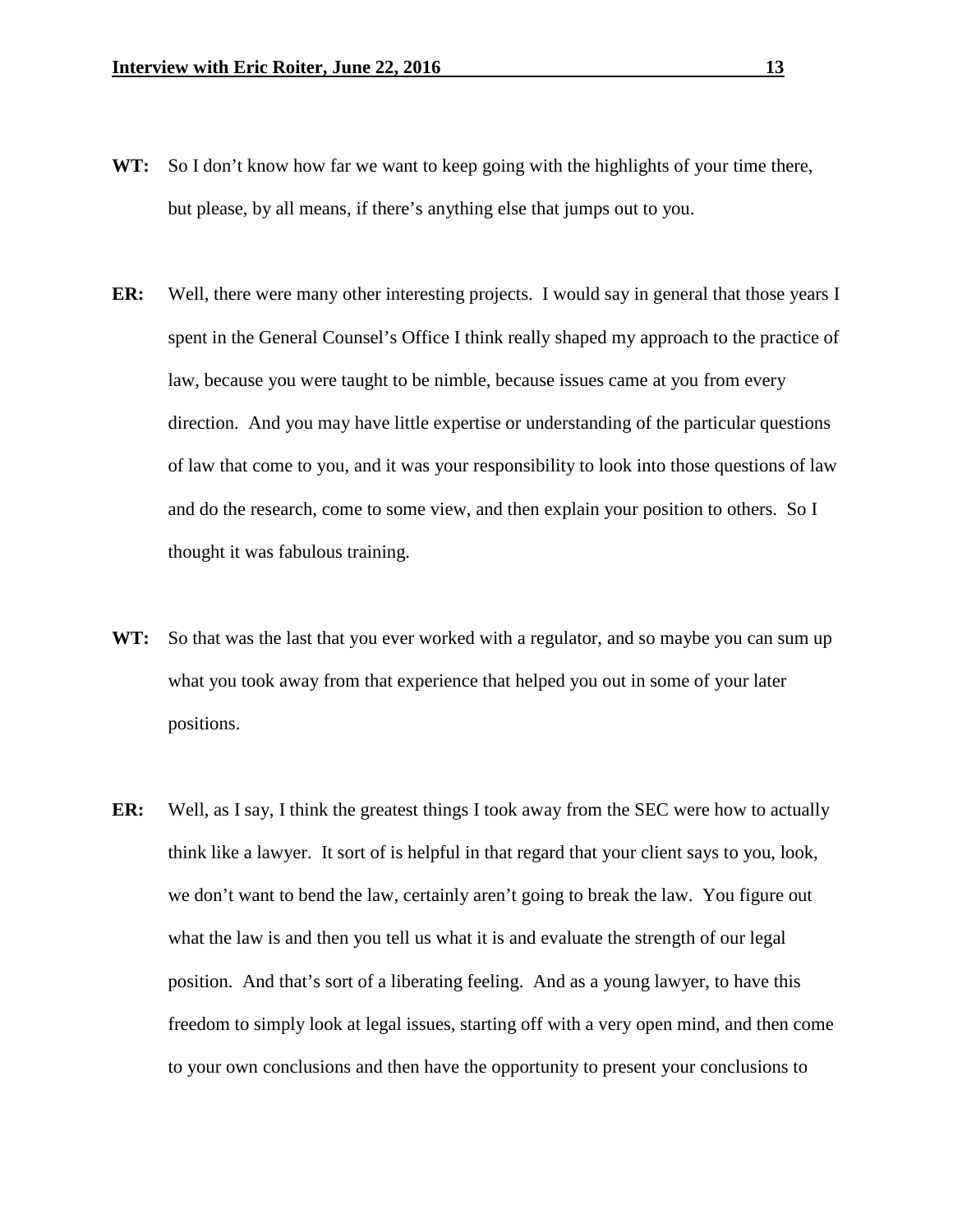others, including superiors, I think was a very beneficial aspect of my formative years as a lawyer.

Obviously, you get to positions where you have to simply think more as an advocate for a position because your client may have already done something, and after they've done something they say, "Well, can you help us out of this mess?" and you have to sort of deal with the facts as they are. But at the SEC, I felt that we were free to form our legal views and join them with legal policy, because the SEC obviously makes policy as well as carries out the law.

- WT: So you then moved into private practice in 1981?
- **ER:** Yes.
- WT: What prompted you to move out at that time?
- **ER:** Well, we had had our second child and we were running out of bedrooms, and so we had to get a bigger house, which meant I needed to make more money. (Laughter)
- WT: It's a common story, actually, that.
- **ER:** More seriously, I spent five years at the SEC and I thought that was about the right amount of time to spend. And fortunately, at the SEC, one of the commissioners was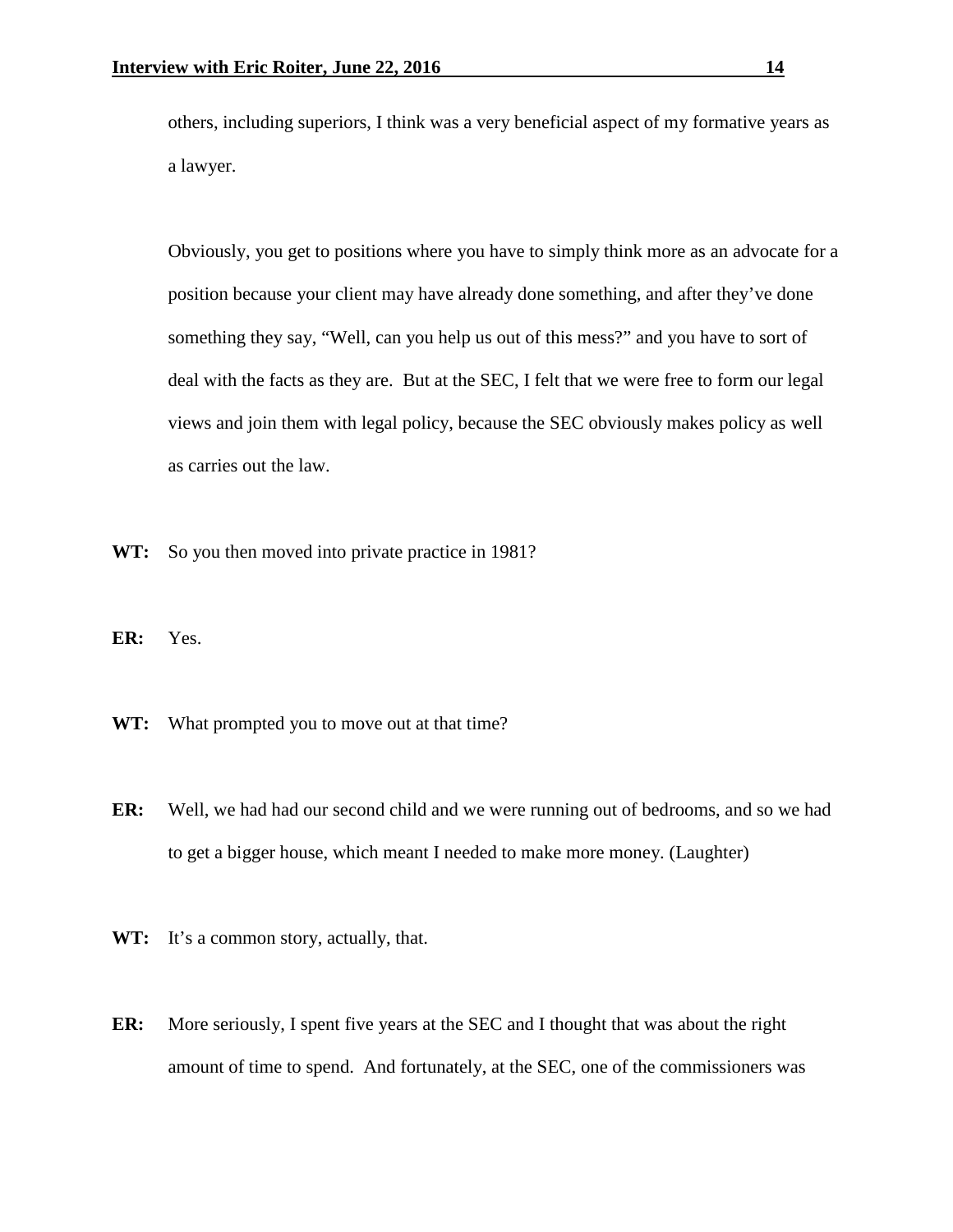Steve Friedman, who had come from Debevoise & Plimpton and was returning, and the general counsel, Ralph Ferrara, had left or was leaving to join Debevoise & Plimpton and open up its Washington, DC, office. I stayed on for a few months under Ed Greene. I was asked to interview at Debevoise & Plimpton because Steve Friedman knew me and Ralph Ferrara knew me, and lo and behold, I was given an offer. And I think when you get an offer from a firm like Debevoise & Plimpton, it becomes a very easy decision. What a wonderful opportunity, and I took it. This was in the fall of 1981.

**WT:** So you spent, then, sixteen years all at the same firm?

**ER:** Correct.

**WT:** Debevoise & Plimpton?

**ER:** Yes.

WT: So since we're, in this series of interviews, interested in investment management, and in particular your time at Fidelity, maybe we can just look to a few highlights of those years.

**ER:** I can conflate my time at Debevoise very succinctly.

**WT:** Oh, very good. Excellent.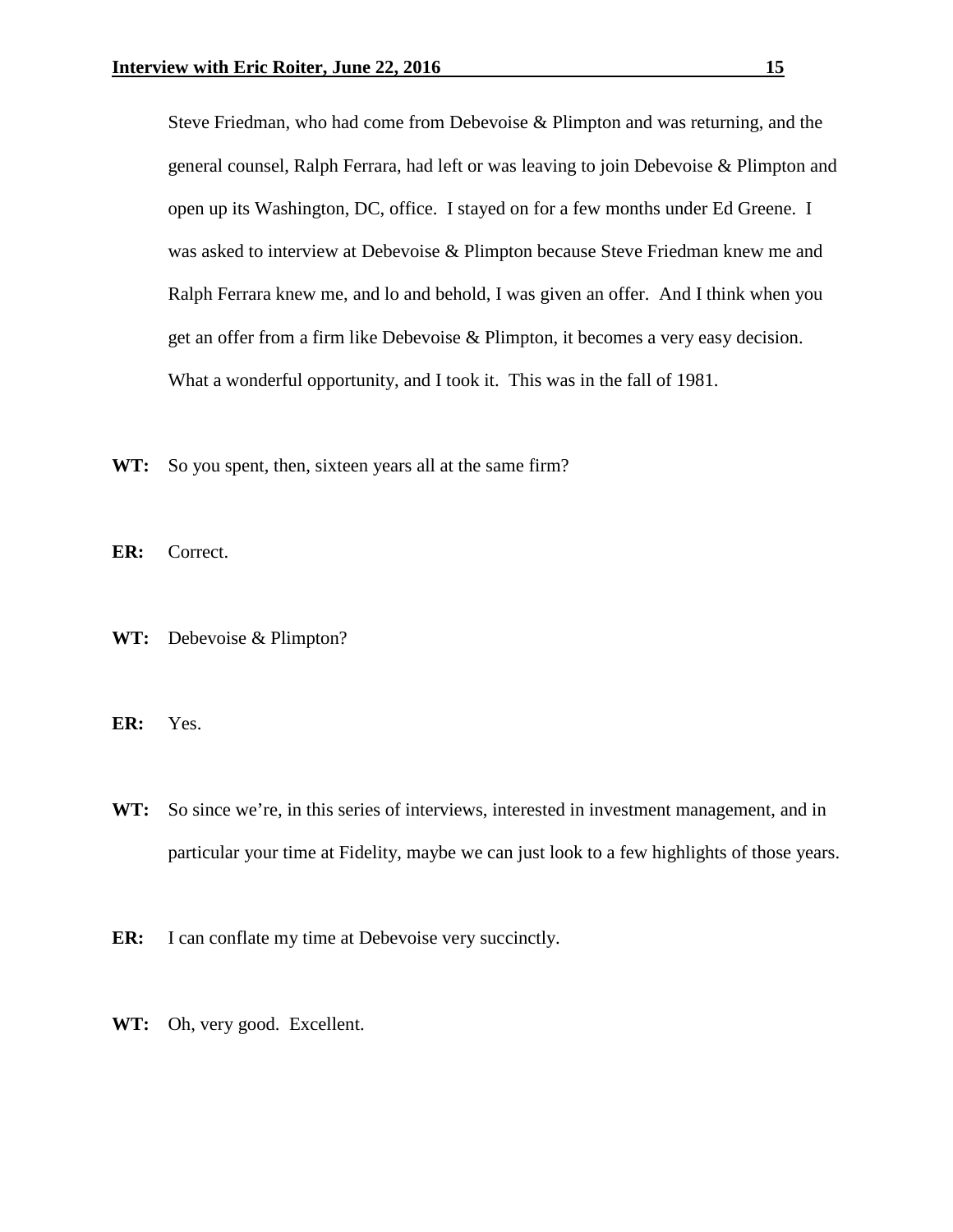- **ER:** I was mostly a banking lawyer. I did a little bit of securities law. In fact, I did more than a little bit. I did some public offerings, I did some private placements. But what I did very, very little of was investment company work. I was a corporate lawyer and I was a securities lawyer. There was, within the corporate department of Debevoise, a team that did mutual fund work. I was not part of that team. I dabbled a little bit, but I was not part of that team. And so, long story short, when I came to Fidelity in the fall of 1997 as the general counsel of Fidelity Management and Research Company, the mutual fund arm of Fidelity, I was coming in as the chief mutual fund lawyer not having practiced as a mutual fund lawyer, which some lawyers within Fidelity's legal department, I think, knew.
- **WT:** So how did you end up making that move over there, then? How did that come up?
- **ER:** Well, I have to begin this and stress that I came in because Bob Pozen said that Fidelity should hire me. Bob had been the general counsel of the parent holding company of Fidelity, and had then moved on to become the head of the business part of Fidelity, the business unit that operated all the mutual funds.
- **WT:** It may be helpful just to kind of go over the structure of the company. So you have the holding company, you have the business part with the fund. What was the name of that?
- **ER:** So Fidelity is a privately held company, ownership of which is roughly evenly divided between the Johnson Family and then executives of Fidelity, both present and former.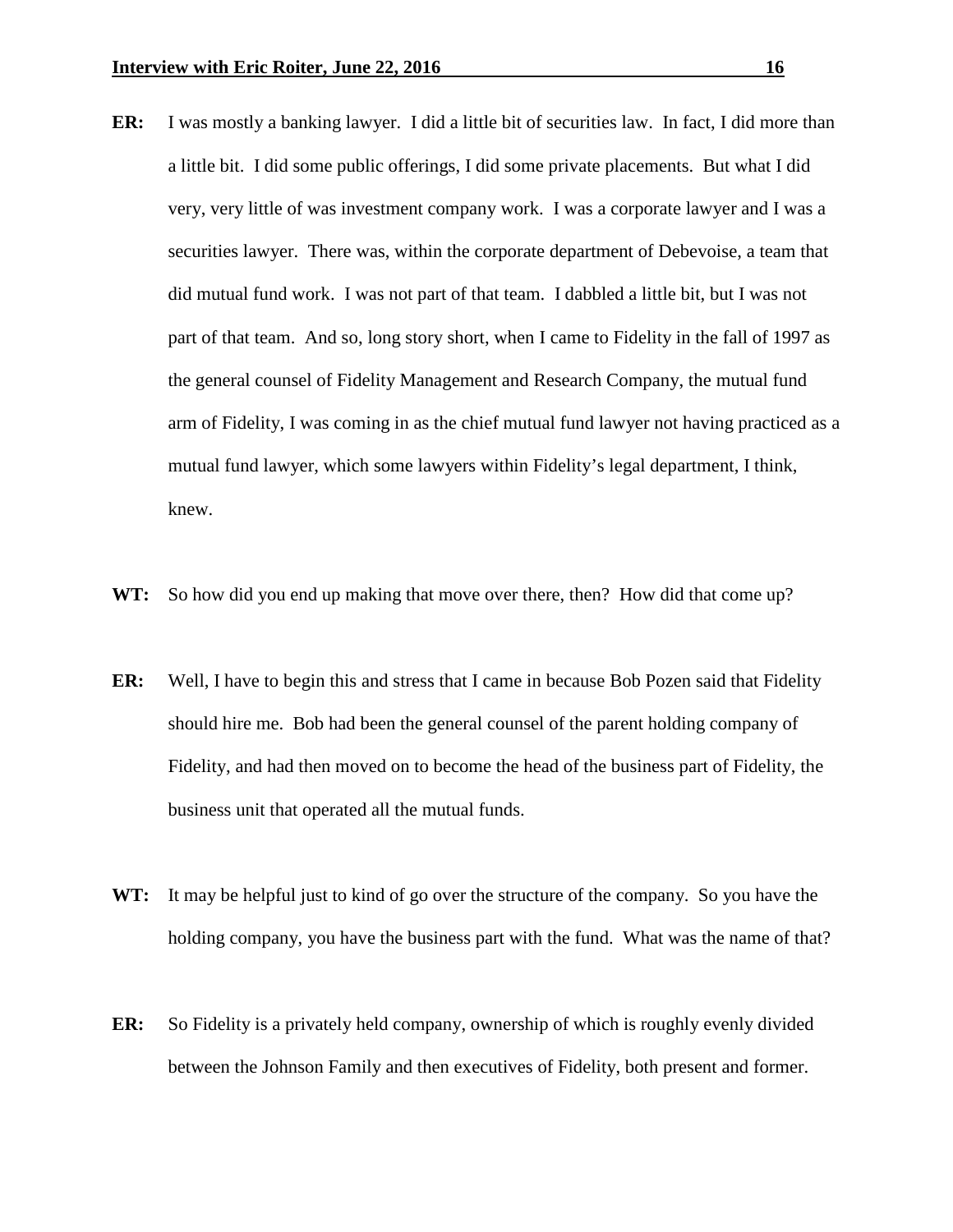And Fidelity's main business is the mutual fund business. However, Fidelity, the private holding company, has other businesses, and perhaps the most prominent aside from the mutual fund business itself is its brokerage business. It also has a real estate business. If you visit the Seaport District of Boston, you will see physical manifestations of its real estate business, in part the Fidelity Seaport Hotel and the World Trade Center. And it has various other businesses. It's in insurance and the like. So it has a vast array of financial and some non-financial businesses, some of which have started since I left, like it grows tomatoes in Maine, and if you buy Backyard Farms tomatoes you're doing business with Fidelity. If you took Boston Coach, a company that they started but sold a few years ago, you were doing business with Fidelity.

So you needed a general counsel that would sit at the very top, the pinnacle, and that was Bob. But he spent the preponderant amount of time on the mutual fund side. The general counsel of the mutual fund company within Fidelity had left, and that company is Fidelity Management and Research Company. So I was brought in as general counsel of Fidelity Management and Research Company. Bob had moved over to the business side to become the head of the business side of the mutual fund business. So, in effect, Bob sponsored me, which was a great sort of transitional form of protection. It's something like, give this guy a chance to learn about Fidelity and learn, really, about mutual fund regulation, and I learned a lot from Bob, but a lot from others as well.

**WT:** How long had you known him at that point?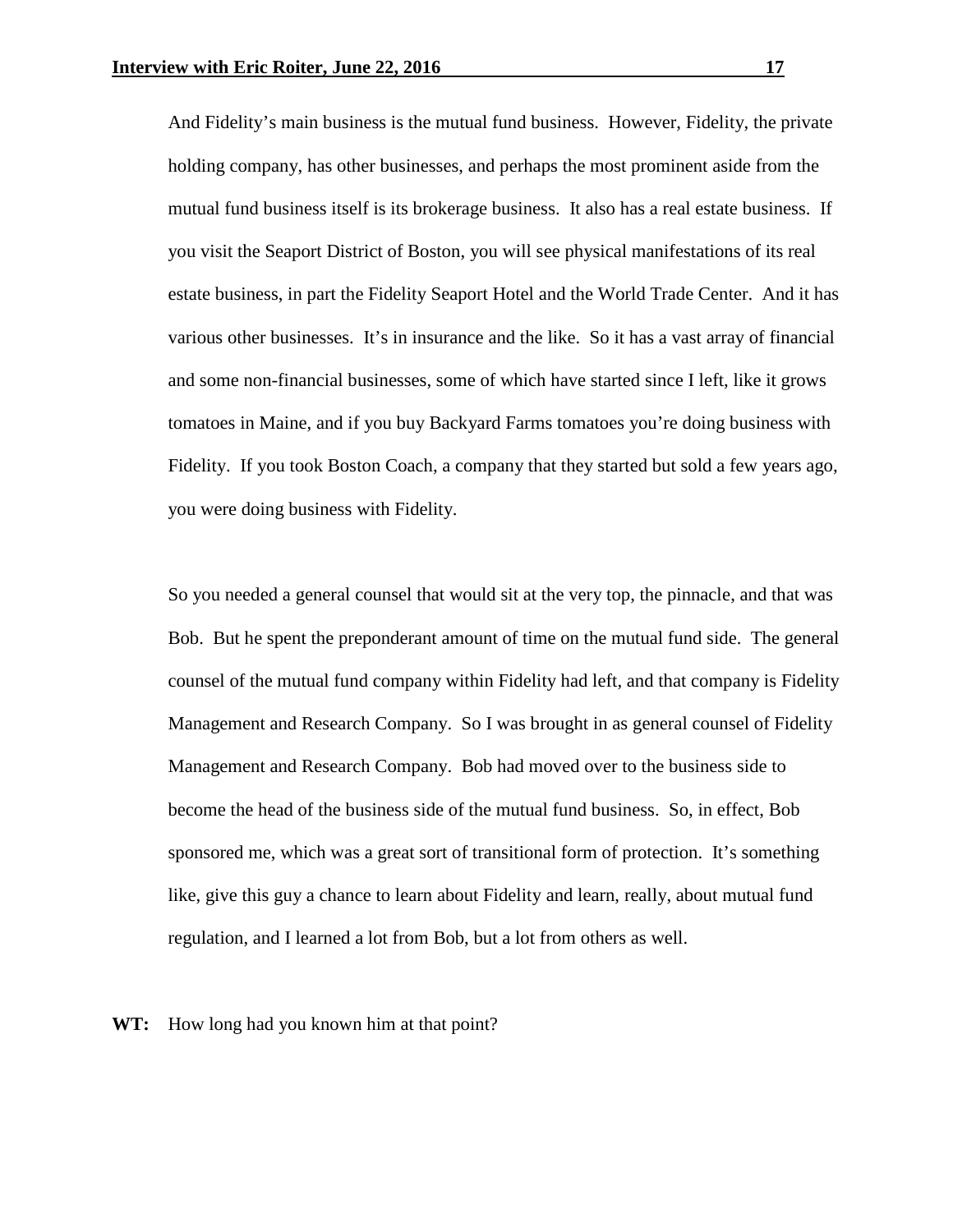- **ER:** Bob and I went back to the General Counsel's Office. I worked directly under Bob. Bob promoted me to be assistant general counsel when he was deputy general counsel. We've been friends, I would say forever, but since 1978.
- **WT:** So give me an overview, then, of your responsibilities within the Management and Research business.
- **ER:** Yes. So, from a formal standpoint as general counsel, I had a group of lawyers who were responsible for every single aspect of providing legal services to the businesspeople in the mutual fund business of Fidelity. And Fidelity is a completely vertically-integrated mutual fund firm. That is to say, it does everything from soup to nuts, not only the asset management side of mutual fund work, but the distribution and marketing side, and all of the back office, all of the record keeping and all of the administrative work, all of the pricing of all of the securities that are held in all of the funds' portfolios. Everything that mutual funds need to do to be in business, everything that a mutual fund management firm needs to do to be in business, a lot of which gets outsourced to other firms in many other mutual fund complexes, is kept in-house at Fidelity.

So I had people in marketing and advertising and distribution, and people on the asset management side, and we also had lawyers that had to coordinate with lawyers who were sort of working with the brokerage side, because we had internal distribution of our funds. So there was that aspect of simply serving as the most senior lawyer, overseeing all of that work, being able to coordinate and give direction to those individuals. Deal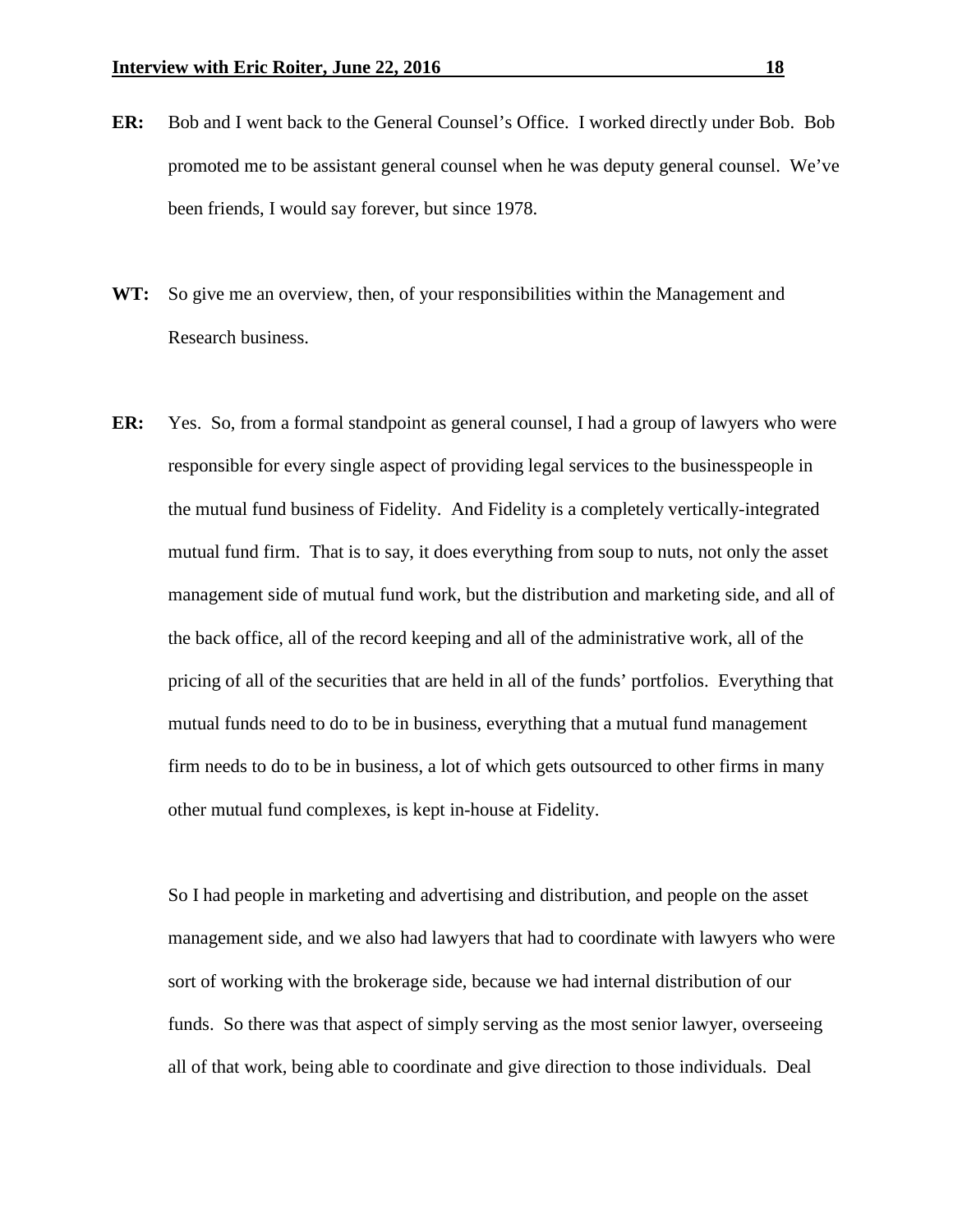with the businesspeople who are the counterparts within Fidelity, but also to then explain and listen to senior management, who would have definite views about directions they wanted the mutual fund business to go.

The second main category of work that I had was with regard to the independent directors, the boards of the Fidelity funds, and the Fidelity funds had a majority, I would say a supermajority, of independent directors. And the Fidelity funds' board consisted of very intelligent, very highly engaged individuals like Bob Gates, who, even as he was a fund director at Fidelity, he was a nominee to become secretary of defense. We were waiting for him to be confirmed before he came off the board of trustees in our funds.

So Fidelity had monthly meetings of their boards of trustees, and a lot of fund complexes might meet on a quarterly basis. We had monthly meetings. We had a month or two off in the summer. And so there was a constant cycle. As soon as you finished the work to assemble all of the material necessary for a particular board meeting, you then had to turn your attention to the next board meeting. And it was not simply an assembly line process producing memoranda and other documents to inform the directors, it was actually understanding what the challenges were for any given month to make sure that in between meetings, conversations were happening with the individual trustees, particularly the lead independent trustees, to give heads up on issues that were being thought of within Fidelity, trying to figure out how to coordinate with the trustees and how to position those issues that needed to be presented to and decided by the trustees. So that was an enormous undertaking.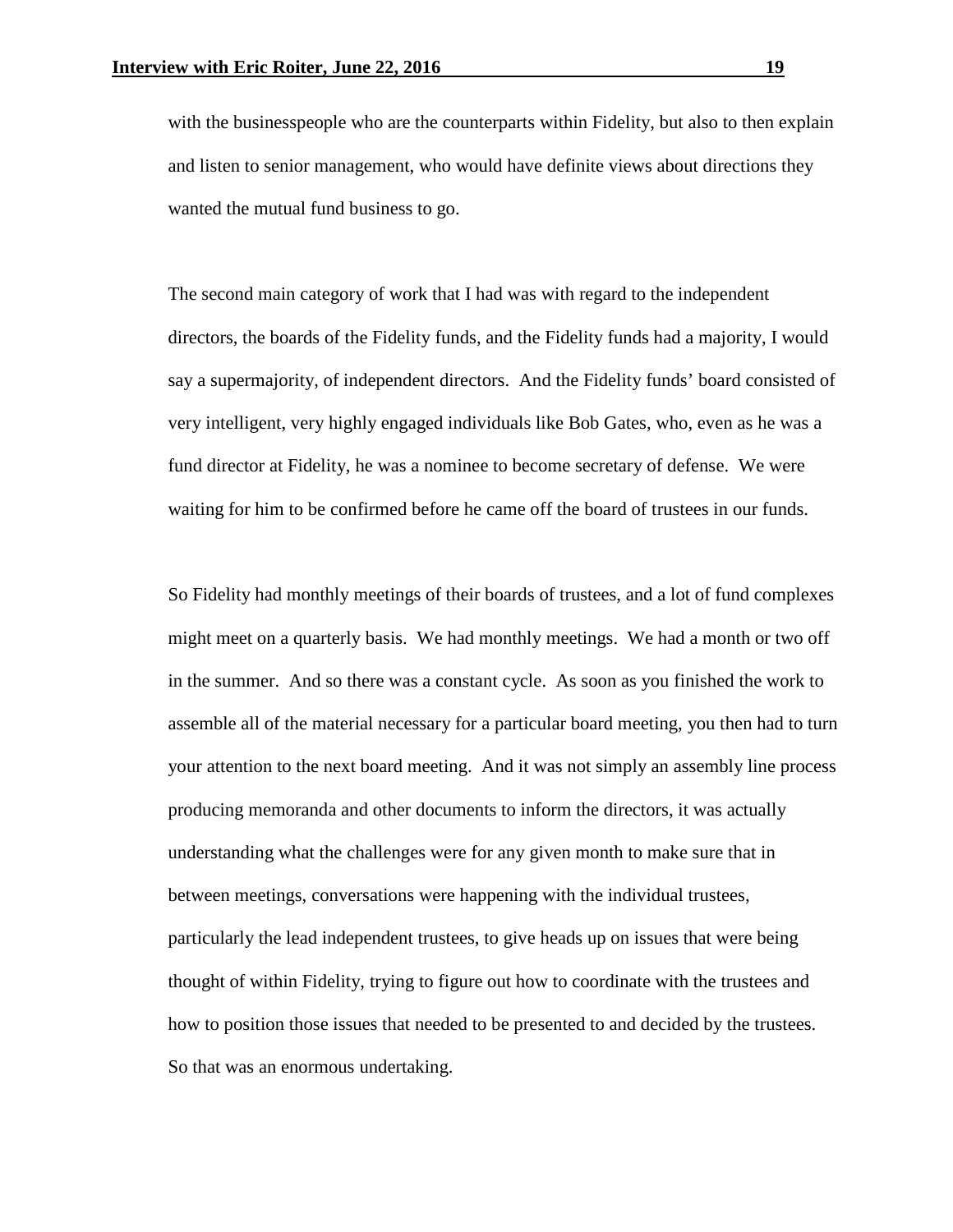When I was there, for most of my time we had a single set of individuals who served as trustees for all, each and every Fidelity fund. So you might have – and the numbers escape me – you might have like 300 or 350 or 400 funds. For each fund, you'd have the same set of individuals serving as trustees. In fact, I would get phone calls saying, "Eric, I just got a call from somebody at some newspaper asking me how many boards do I sit on at Fidelity. Can you give me the number?" And that number would change from month to month as we were introducing new funds or maybe merging funds.

But the difference between mutual funds and corporations, one difference is that these funds, yes, do have separate legal personalities, but they also are extensions of the adviser or they're the way the adviser provides services to its customers, and so there are common questions, common issues that cut across the funds. And the trustees themselves thought it's more efficient for a single set of individuals to sit astride of a variety of funds, because there are so many common issues of service and quality of service and operational issues that we can make informed decisions on if we can see the entire landscape.

At the very tail end of my career at Fidelity, the decision was reached by the trustees, maybe we should break ourselves up. Maybe we should have one set of individuals who will be trustees for the equity funds, another set of trustees would be responsible for the fixed income, the bond funds and the money market funds, and that's a split that I helped usher in in the final year when I was at Fidelity in 2007, 2008.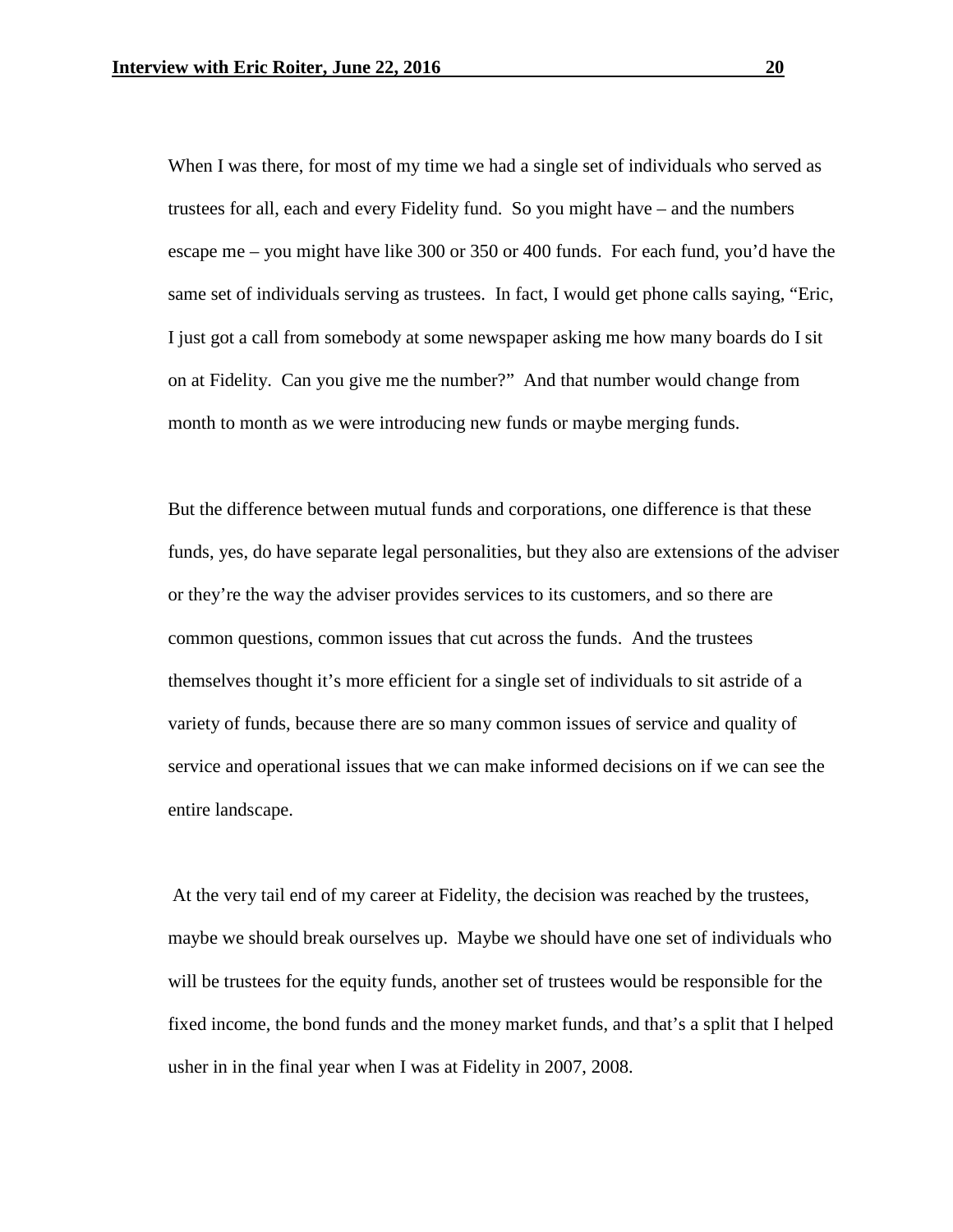- **WT:** So these individuals must have been pretty continuously occupied with their duties on the various funds. That's true of the independent directors as well as Fidelity's directors?
- **ER:** Well, Fidelity's directors spent their time being senior management at Fidelity. So if you were Mr. Johnson or Abby Johnson or Jim Kirby and you spent your every breathing moment during the workday at Fidelity, you could show up at board meetings and you'd be very well prepared. Yes, you would have read the material, but it wouldn't have been very familiar to you. So it was an important aspect of their overall responsibilities, but it fit very naturally with their day-to-day work and responsibilities.

I should say, if we're still on this topic of what my responsibilities were, there's a third category. I mentioned just coordinating the legal work and dealing with businesspeople, number one. Number two, coordinating and working with the board of trustees. The third category was representing Fidelity to the outside world, especially to the SEC, but to other regulators and to the media, so that fell to me as well.

- **WT:** And amid all these responsibilities, much of that must have been almost managerial skills as much as legal skills, which would partially explain why they wouldn't necessarily get a '40 Act lawyer for –
- **ER:** Well, that's what Bob Pozen told me. He said, "You know, you'll learn the '40 Act." In fact, the way I decided that I would learn the '40 Act is I would force myself to teach it to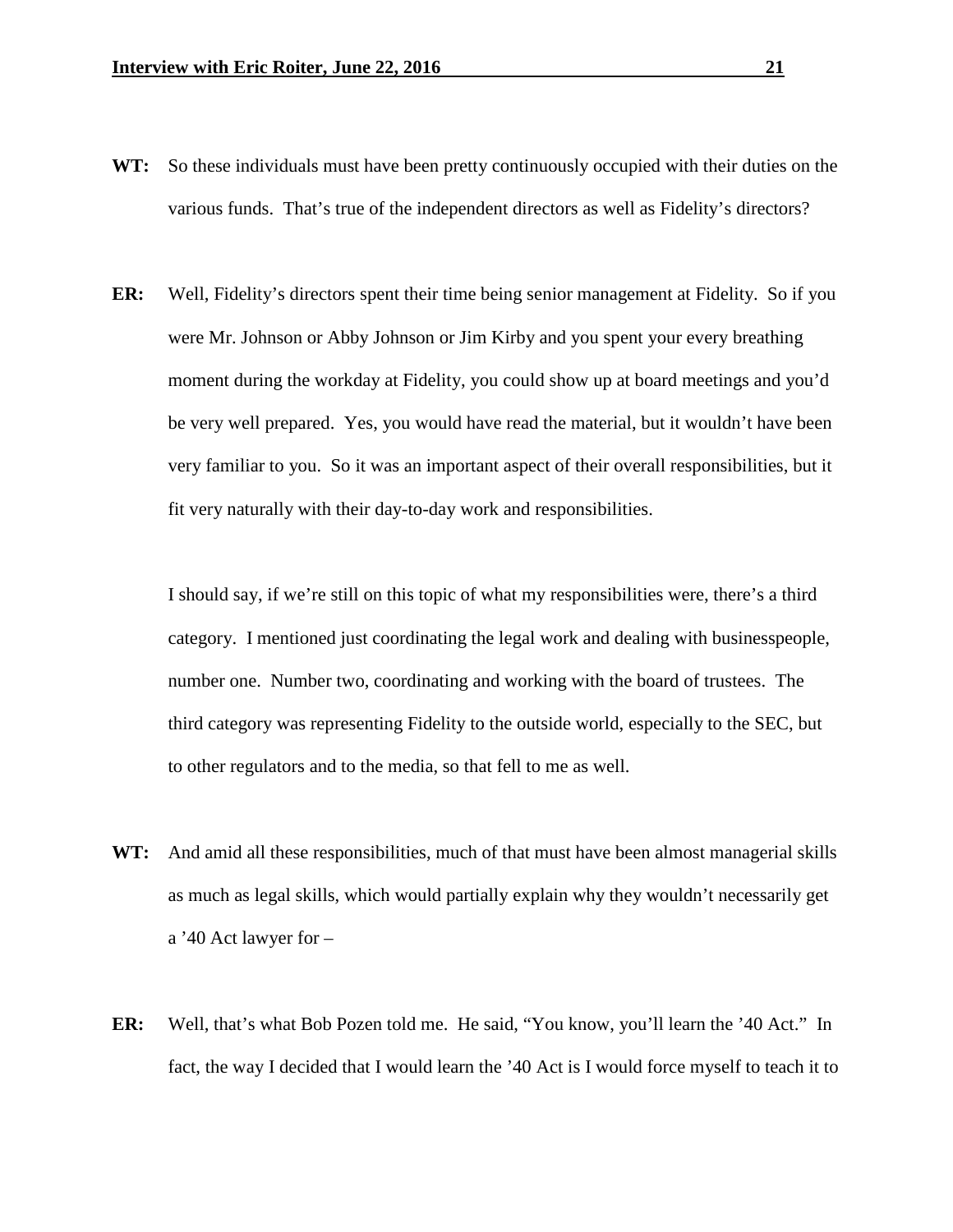others. So within a couple years, I started teaching mutual fund law in a course that I gave at Boston College Law School, and I taught there for ten years. I felt the best way to learn something is you force yourself to be in a position to teach it to others.

**WT:** Right. You've done some writing as well while you were in private practice?

**ER:** Yes.

- **WT:** So that habit of digesting the law in that way must have been useful as well.
- **ER:** Well, when I was at Debevoise, other people would say that I was a lawyer's lawyer, and I always took that as a very high compliment. I would get calls from a lot of lawyers within the firm, many of whom were deal lawyers. I'm probably engaging in some hyperbole, but deal lawyers sort of have this perverse pride in having business acumen, and their knowledge of substantive law in certain areas may not be as high as others, but that was okay with them. In fact, they just prided themselves on negotiation skills, drafting skills. And I would get calls from lots of lawyers, especially lots of lawyers in the New York office on a lot of questions under the securities laws and the banking laws. They're in deals and some questions have come up.

So it helped me become, I think, nimble about reading statutes, reading regulations. I was greatly aided by being at the SEC. I don't know how you can replace being inside an agency that has the job of drafting rules if you're trying to, as a private lawyer, advise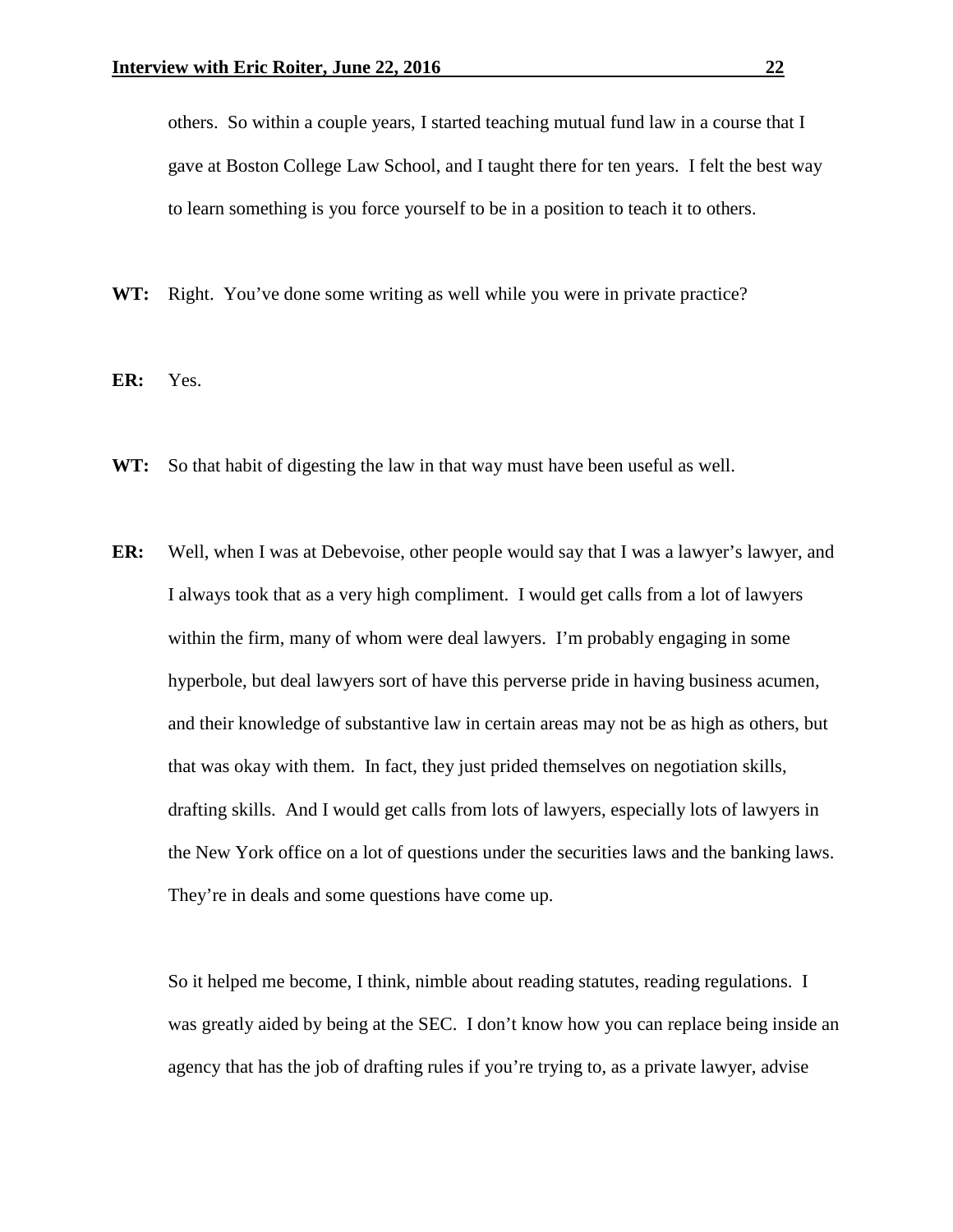clients, because I found when I was at Fidelity, lawyers who had not served in government look at a rule as if this must be gospel, or if there's any ambiguity, if the SEC says this is how we construe this rule or this statutory language, well, they must be right. They are the SEC. But having been there, I knew the self-doubt that existed within the four walls of the SEC on so many things. That self-doubt was kept quite confined within the four walls of the SEC, but when I left, I understood that they're like other lawyers. They look at ambiguous language and they have questions as well about how do we construe this language.

So it helped me when I went to Debevoise and then to Fidelity with that experience to know that if there's some language here, whether it's a statute or a rule, and there's some ambiguity or there's something that's uncertain here, well, I'm entitled to come to my own view. I don't have to abdicate my role as a lawyer to the agency, in this case the SEC, just because they're the SEC. They could be right, maybe they could be wrong. And so one thing I did when I was at Fidelity is when I went to an outside law firm on various questions of law that I felt it important to get an outside legal opinion on, if I get an opinion which cited a no-action letter, I would give it back and I would say, "Noaction letters, as the SEC itself says, have no precedential value, they're not binding. It's only the staff that's speaking, it's not the agency. You have to cleanse this letter of any reference to a no-action letter. And if there's ambiguity on the face of a statute, you've got to tell me what your view of what the better interpretation of this statutory provision is without citing or relying on any SEC no-action letter. After you do that, if you want to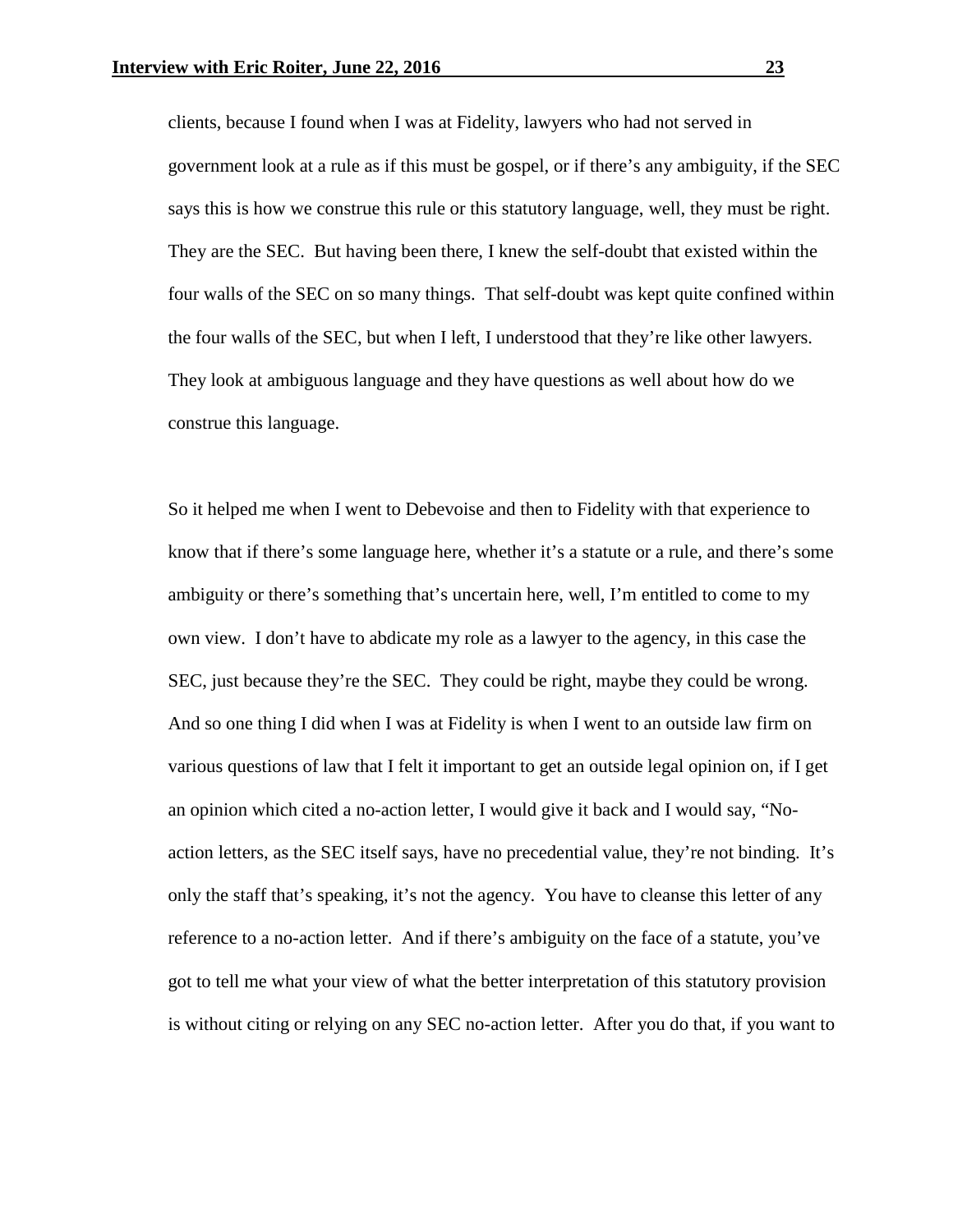say, 'By the way, the SEC staff in these no-action letters agrees,' well, that's okay, but I don't want you relying on SEC no-action letters."

And I found when I was at Fidelity that people were cowed by these informal pronouncements, whether they took the form of no-action letters or speeches, and that's not the way law is made. That was one of the things I tried to impress upon the lawyers when I was there.

- **WT:** That's very interesting. So we'll be talking about some specific developments within the mutual fund world and its regulation, and so I'm curious just in a general sense how much of your attention would be occupied by strategic sorts of things and how much by some of the more day-to-day duties that you were describing a little bit ago?
- **ER:** I would say that it was very lumpy, and it really would depend on whether the SEC was doing something that Fidelity thought was particularly important to its business or to the mutual fund business generally. When I first got to the SEC, we had Plain English Disclosure, we had the name test rule, things like that, and it's like, okay, let's do this. It wasn't a major thing that dominated my time or, frankly, the time of most lawyers. Then there came the market timing and the late trading episodes. I don't use the word "scandal." I'll leave it to others to use the word "scandal," because it's a value-laden label.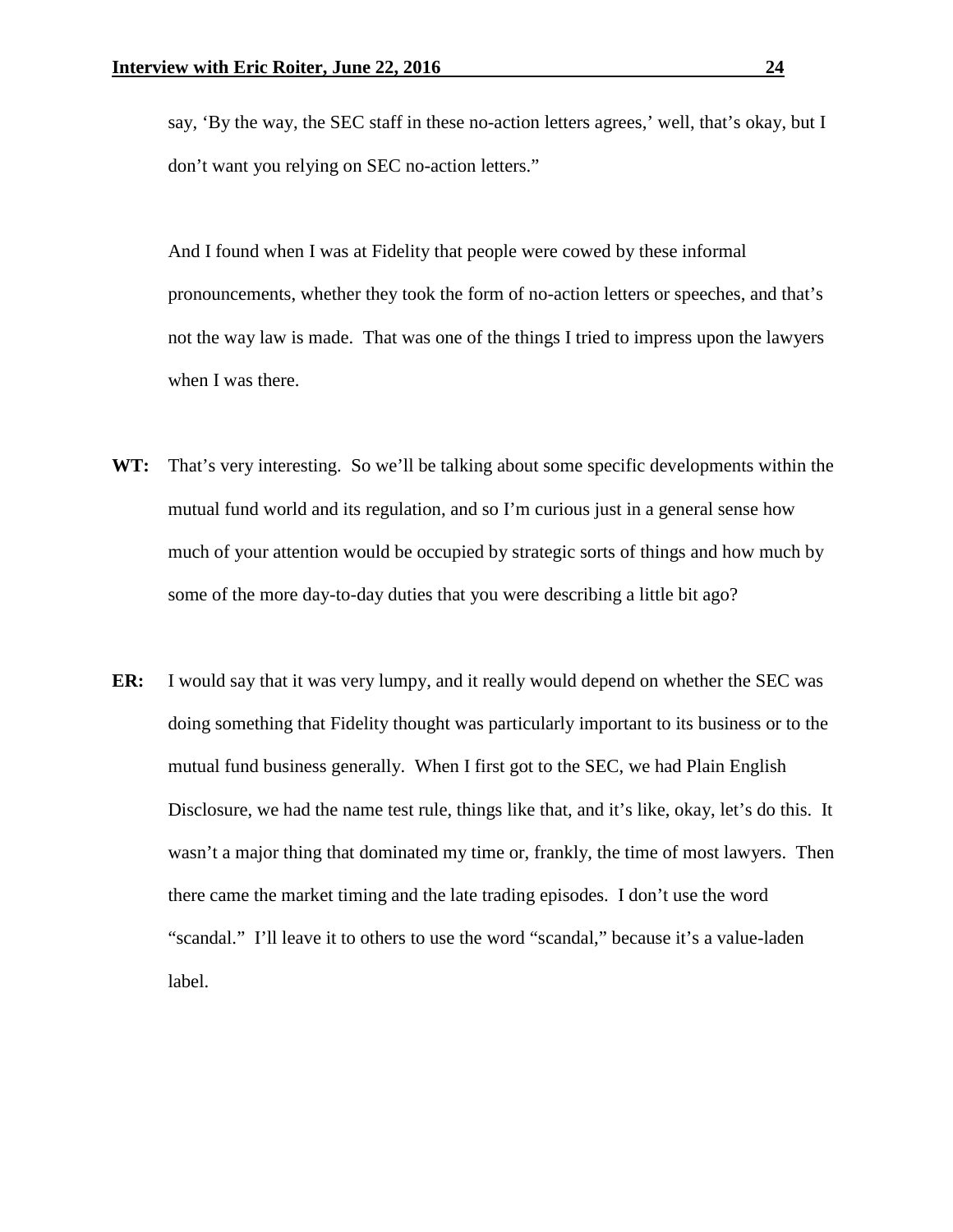Fidelity actually was not itself involved in any of that, but we were swept up with the SEC's broad-brush approach to late trading and market timing questions. And so that was 2003, 2004, and then lasted for two or three years thereafter, and then we spent considerably more time on those matters as the SEC came out with its rule proposals, in particular the rule that would have taken fund board structure to a different place than what Congress thought it was doing when it enacted the Investment Company Act with the requirement of having a supermajority of independent directors and having an independent chairman of fund boards. That was something that caught Fidelity's attention.

- **WT:** We'll definitely talk more about that. So, being Fidelity, it's one of the main players in the business. Ned Johnson, somebody like Jack Bogle is one of the unofficial spokespersons of the industry, so to speak. How conscious of that were you in your position? How much did that affect your job, the prominence of Fidelity within the industry?
- **ER:** Very much. But, you know, when you're exposed to anything over time, you tend to just accept it as normal. I remember when I first went to Washington, DC, to go to Georgetown Law School and I looked up, there's the Capitol Building, there's the Washington Monument. I can't believe I'm looking at the Washington Monument and looking at the Capitol Building. They're magnificent. It wore off over time. I still think they're magnificent buildings, but you could be in your car and you're driving back and forth and you're changing the radio station.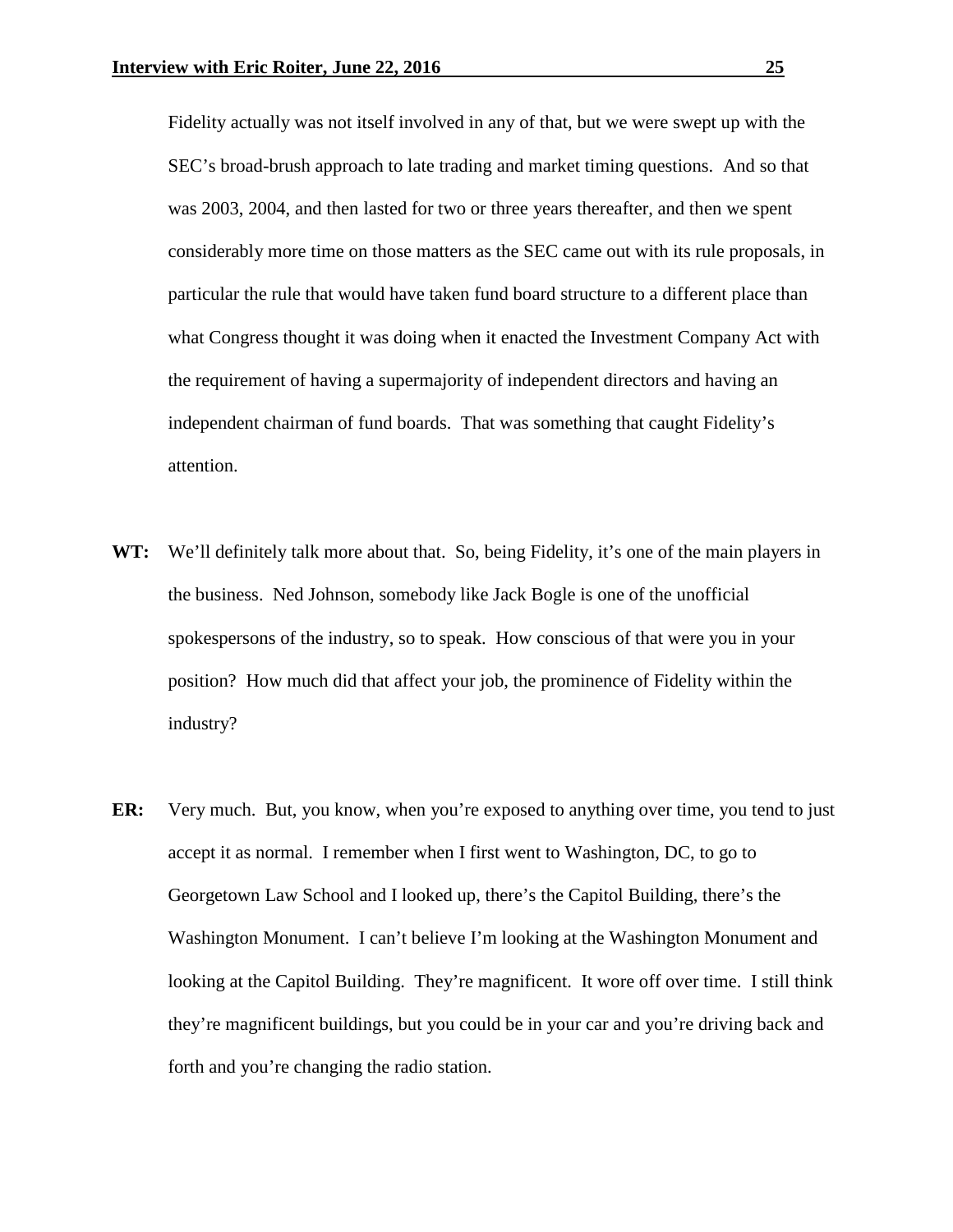- **WT:** I know exactly what you mean, yes.
- **ER:** So when I got to Fidelity, I go, "My God, there's Ned Johnson. There's Abby Johnson. Who's that person there that looks like Andy Warhol? My God, that's Peter Lynch." So that certainly struck me when I got there, but after a few times, you accommodate yourself to those things. And yes, it's Mr. Johnson, it's Abby, and it's Peter, and you're relating to these people as people and you realize that there's a certain surreal aspect to things that dissipates once you're inside. So you can pick up a magazine and you can read about Peter Lynch or Mr. Johnson, and you can read with some amusement or bemusement about how anyone's described, and you can compare it to what your own personal experience is. And typically, people sort of are down to earth, despite sometimes outsized reputations. They're pretty much down to earth when you relate to them one on one, and that's how things became fairly quickly after I got to Fidelity.
- **WT:** Was there a sense that the decisions that you had to make, the decisions that Fidelity would make would be looked on with a particular scrutiny or that it would be particularly influential in the industry at large?
- **ER:** Well, I should first say, what is the role of a lawyer inside Fidelity, how is a lawyer viewed. I would say, I came from Debevoise & Plimpton, and I don't think I've ever been surrounded by as many smart people as I was when I was at Debevoise, until I got to Fidelity and I realized there are different ways of beings smart. And now I was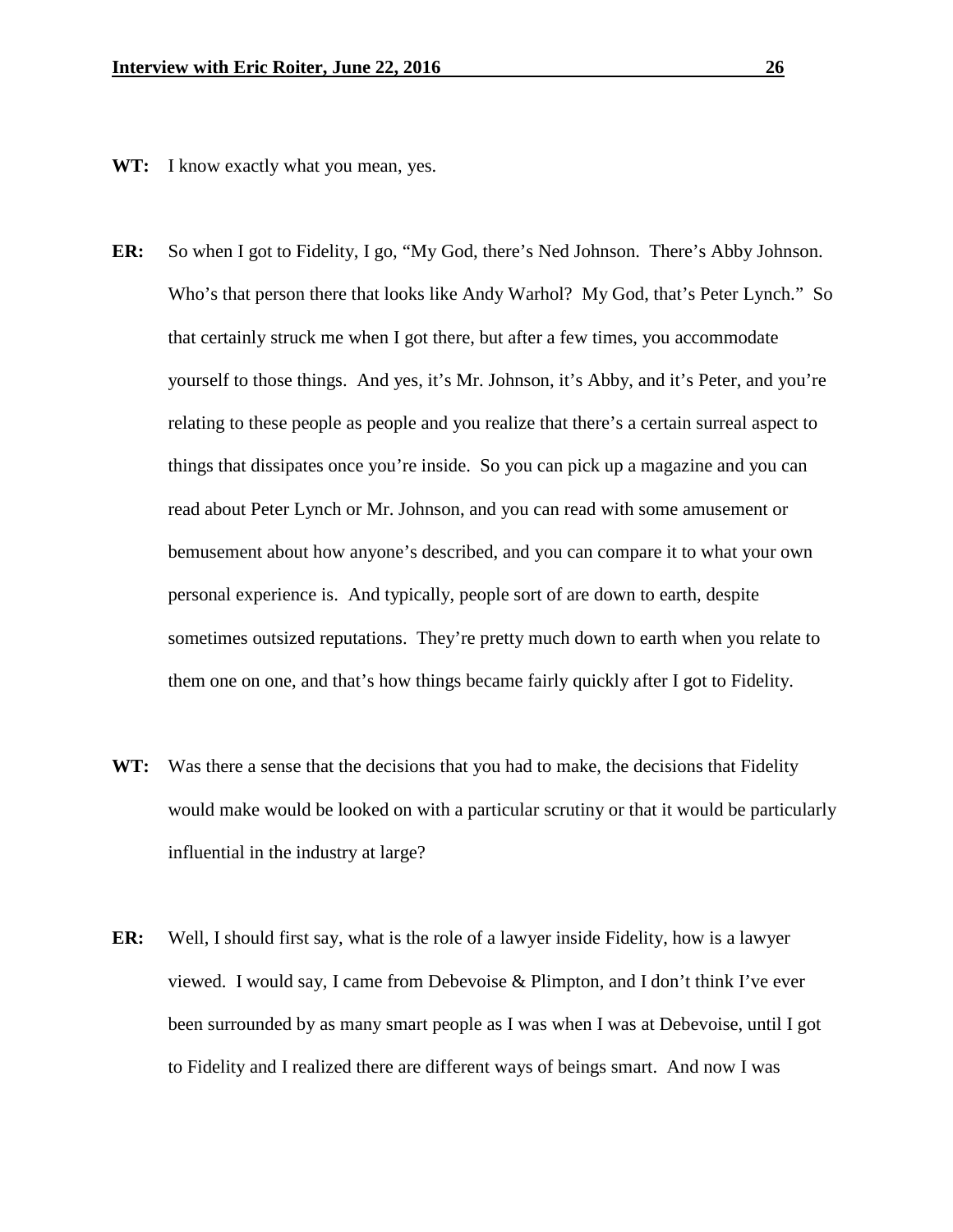surrounded by a lot of smart people that aren't lawyers. They're very smart, and it was one of the most refreshing and invigorating things about being at Fidelity. I got to just be around people who dealt with investing other people's money, and I could listen to them, especially at these board meetings, as they explained their investing approach and results to the trustees. And I'm learning stuff as if I'm in a classroom, and it was great. I didn't have to pay tuition or anything, and I actually was getting paid to be there. So that was the positive side.

Now lawyers, I would say, on the whole are not the most beloved category of individuals, and it's also true within Fidelity. I came to not only appreciate that, but to sort of welcome it. I had some standard responses, and I would give this to people up and down the echelon of senior management, including Mr. Johnson. My answer would be, on some questions of law, especially what the SEC was doing, "Look, my job is not to tell you what you want to hear. You can hire a lot of people to do that. My job is to tell you what I think you need to know." I was seen as a former SEC lawyer and a former Debevoise lawyer, and sometimes projected on me were what were perceived to be the shortcomings of the SEC, or the private bar.

And I said, "Look, I'm not at the SEC anymore, I'm not in private practice. I'm just here to tell you what my view of the legal questions are, and more importantly, perhaps, what the legal risks are," because on so many questions I had to say, "I cannot give you certainty." I would say people in investment management understand this, because they cannot act with certainty when they make investment decisions, so this resonated with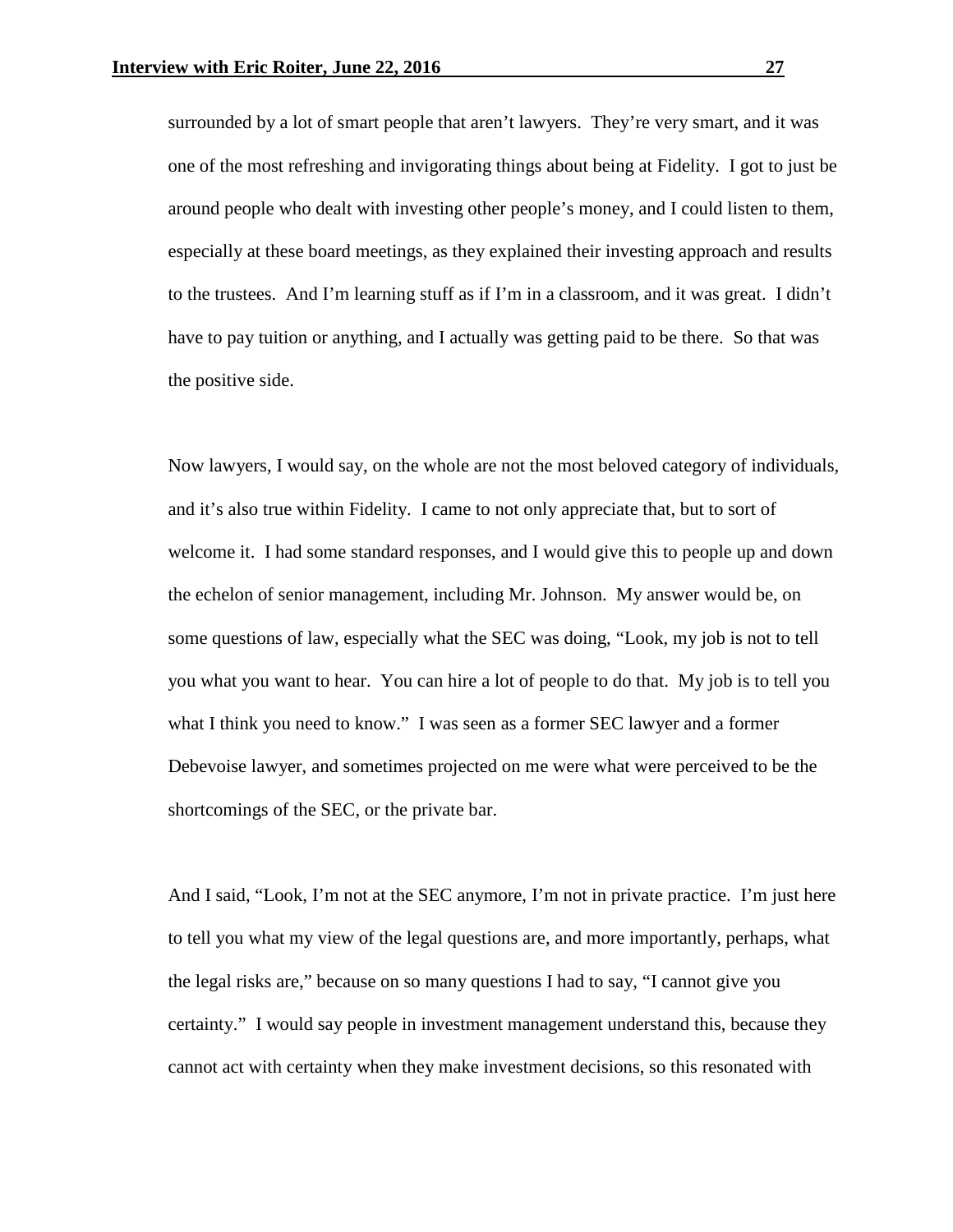them when I said, "I can't give you a legal answer that is absolutely certain, but what I can do is I can tell you the range of legal risk, and I could tell you questions that I think can be decided one way or the other as business decisions. But there are certain points at which I have to tell you it's now beyond a business decision, and as a lawyer I need to tell you no, you can't go that far, or you can't go in that direction, and that's my job. And if you don't like the answer, then I'm sorry, you'll have to hire somebody else, because I'm not here just to tell you what you want to hear."

- **WT:** So there are a whole host of issues where you would try to see what they looked like on the inside of a major company, the first of which is that you arrived in 1997. The NSMIA legislation was in 1996, which swept away a lot of the complexity of state regulation and its influence in that world. And so I'm curious what that looked like, as to whether or not that was playing out still and what impact that had on the practices of the company.
- **ER:** Yes. I think I got there by the time that most of that had been absorbed, and it obviously streamlined the process of getting our funds launched. That was the most important thing. Fidelity, as I say, was soup to nuts, and it pioneered the use of what we called project managers. These were very smart people who had very good college educations, sometimes graduate degrees as well, but on the whole, by and large, were not lawyers themselves. And this team of project managers, who varied from junior to senior, were responsible for drafting our prospectuses and our registration statements and other filings. For those people, it did make their lives a lot easier. I won't say simple, but less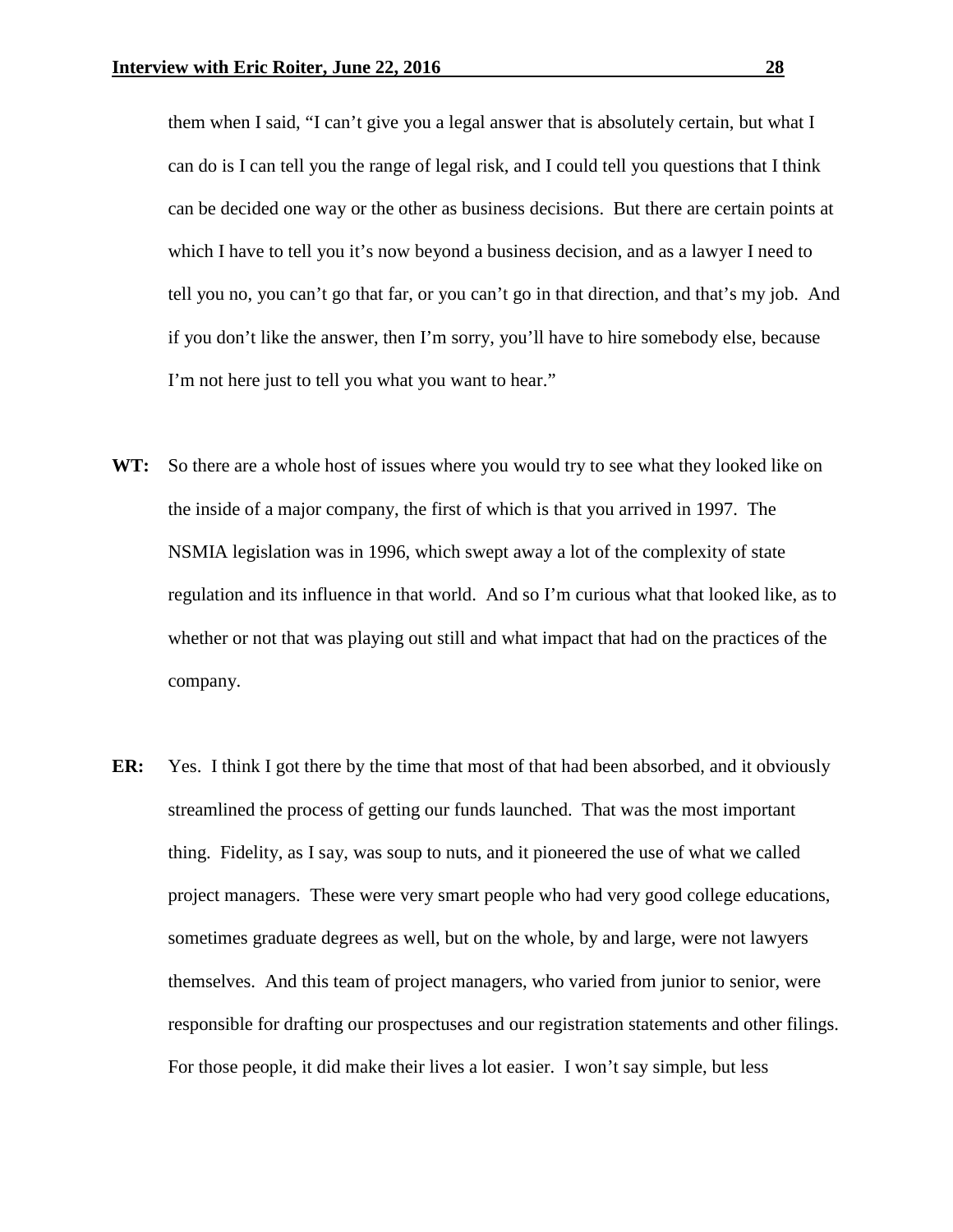complicated, knowing that what they needed to focus on was the SEC and the SEC regime for drafting documents and getting funds approved for distribution.

- WT: Were there existing funds that would revise their practices in some ways since they wouldn't have to abide by some particularly quirky piece of state legislation?
- **ER:** Again, by the time I got to Fidelity, it pretty much had played itself out.
- **WT:** Okay. So then there's also the Gramm-Leach-Bliley Act while you're there in '99, and of course, you had been a banking lawyer. I don't know if that's relevant to this particular point. And Fidelity had had some dealings in the banking industry already, is that correct, with trust funds?
- **ER:** Well, it had a trust company and it continues to have a trust company.
- **WT:** What were the impacts of that legislation, if any?
- **ER:** Again, not so much. It didn't take deposits in its trust company, and it didn't have FDIC insurance. So that meant that  $-I$  mean, the key question is, are you a bank holding company, because once you're a bank holding company, which means you have a subsidiary, one or more subsidiaries that are banks, then you the parent and your non-bank subsidiaries now have to submit to oversight and regulation by the Fed. That never happened for Fidelity, and so it escaped all of the banking regulation that would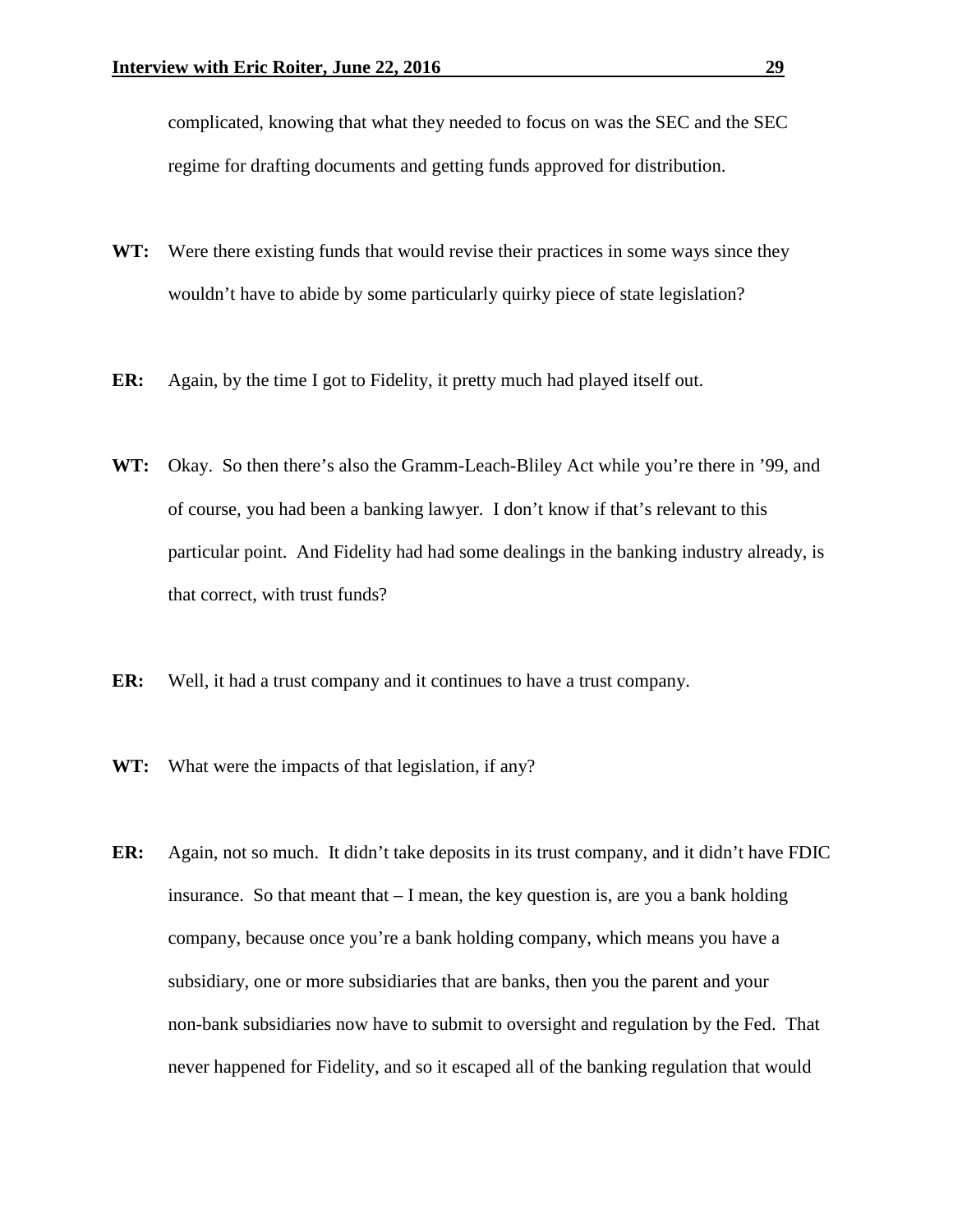apply to a bank holding company. So you take other asset management firms that had real banks, commercial banks within their holding company structure, and then they have to deal with the Fed and either state or OCC regulation. But Fidelity had never had to deal with any of that.

The other thing is that Fidelity's brokerage business was just that, it was brokerage, so it really never got into the underwriting or investment banking side. I think they did a little bit on the fixed income, the bond side, but not the equity side. So to cut to the bottom line here, Gramm-Leach-Bliley might have helped Fidelity's competitors by freeing them up to engage in all aspects of the financial industry, being on the buy side, being on the sell side, being asset managers, being commercial banks, being investment bankers. Fidelity wasn't in the commercial banking business and was not in the investment banking business. To the extent it was in the financial business, it was on the asset management side, and it did do insurance and it did do brokerage. And none of that really got that much changed because of Gramm-Leach-Bliley.

- **WT:** How prominent were things like the use of investment in derivatives, things like funds of funds, international funds? These became bigger later on, but of course Fidelity would have had some involvement with them earlier on, and particularly the uncertain regulatory environment surrounding them.
- **ER:** Right. So you said derivatives, you said international, I think.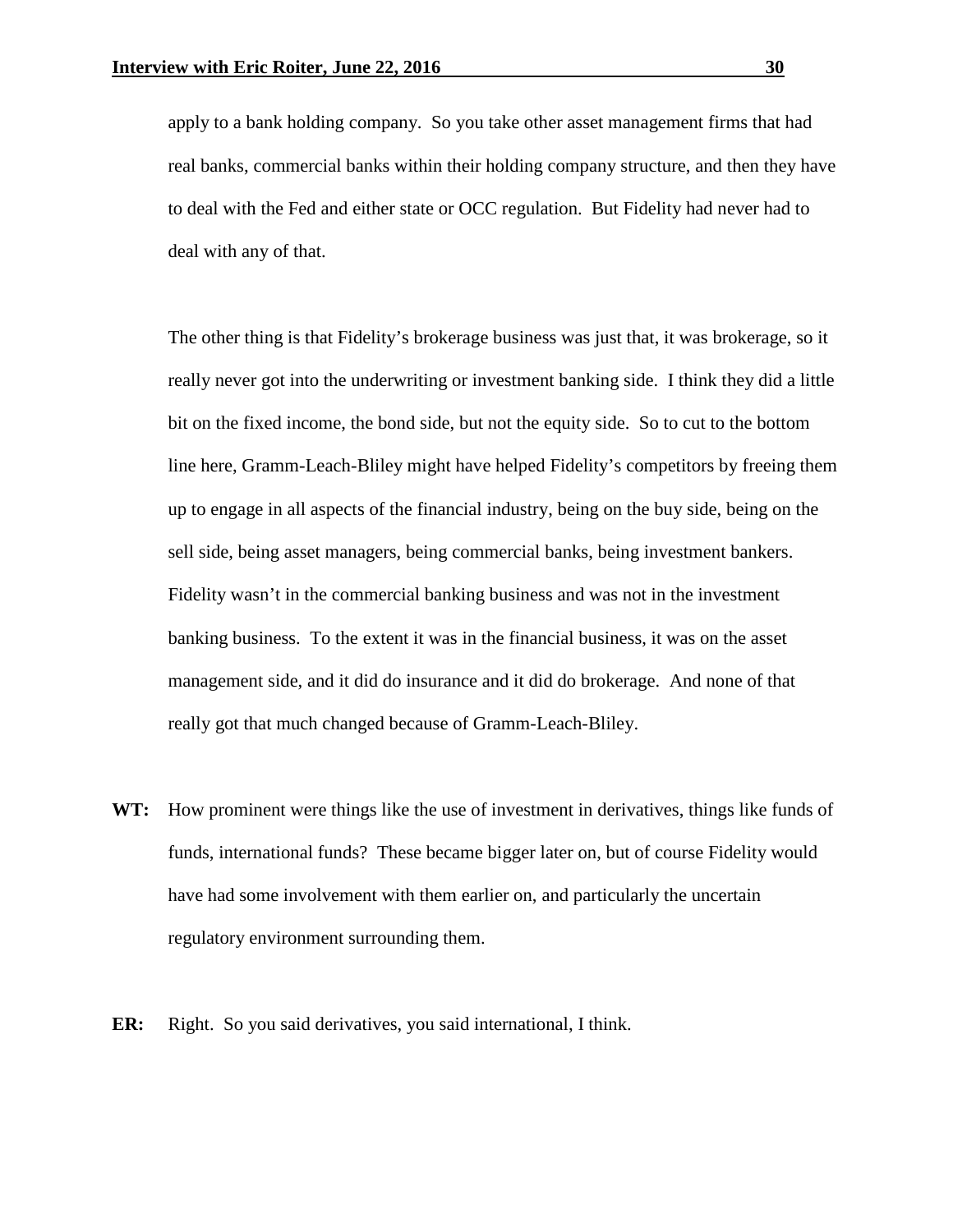**WT:** International, fund of funds.

**ER:** Fund of funds, okay. So let me take that maybe in reverse order. Fund of funds, yes, Fidelity did come up with various funds of funds and took advantage of some SEC rulemaking, which – and I guess we do go back to NSMIA, that made it easier for a fund management firm to come up with a fund of funds that consists entirely of its own funds. This lent itself in particular to target date funds, so Fidelity could say look, if you're an employee with a 401k plan account and you really don't feel that you're in a position to make your own asset allocation decisions, you tell us what your risk appetite is, from conservative to somewhat aggressive. And you tell us how old you are and when you plan to retire, we could put you into a target date fund and we can have this glide path that hopefully will take you, over the course of your career, to a landing spot where you will have accumulated savings for your retirement, because we will then take responsibility with a fund of fund structure to have a top fund that will allocate and reallocate your retirement assets among different underlying funds, including funds that primarily invest in stocks and other funds that primarily invest in bonds. And we'll worry about the proportionality of those allocations for you once you tell us what your risk appetite is and how many years out you have before your retirement. So yes, Fidelity did take and has taken major steps to offer fund of fund structures to investors, particularly in their retirement channel.

With regard to derivatives, Fidelity never thought that derivatives were something that ought to have any real place in the management of assets within its mutual funds. And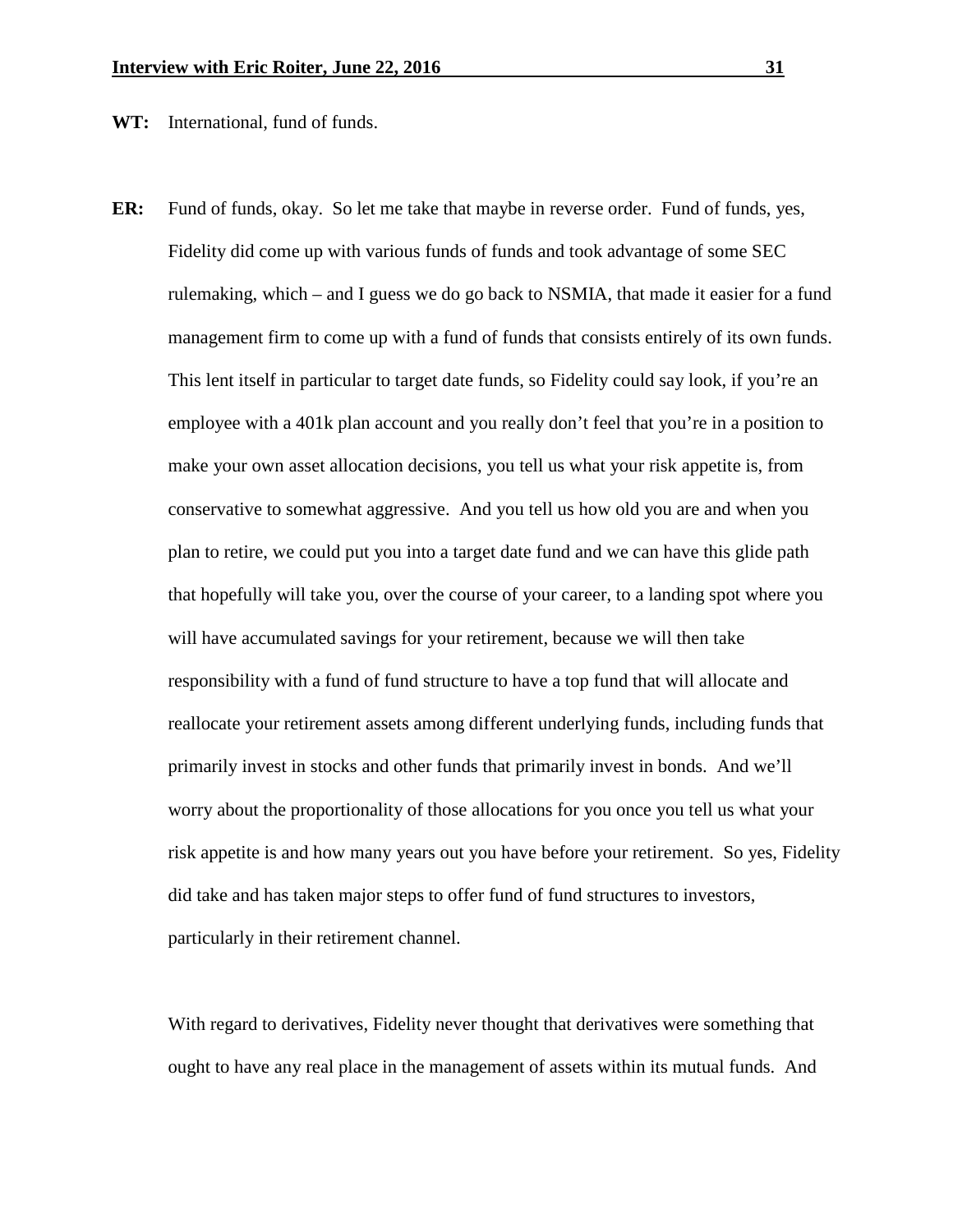why did they have that view? It's something like, well, Fidelity historically has been what's called a fundamental investment shop, and that is we are going to make decisions company by company, understanding how each company lives and breathes, how it makes its money. We're going to scrub their financial statements and we're going to form convictions about whether this company is on the right path, and we're going to reach decisions about whether we think the stock price is a fair price, whether it's undervalued or overvalued. Those are the kinds of fundamental investment decisions that we're going to make, and when we do make those decisions, we're going to either put money into the stock or sell the stock, or not buy it.

Derivatives really have nothing to do with that, right? What do you use derivatives for? Hedging your position would be one reason. What does that mean, to hedge your position? That is, gee, I'm not so sure. Maybe there's a downside here. Well, Fidelity's portfolio managers grew up in a culture that emphasized conviction. You really need to have conviction. When you buy a stock, and particularly when you overwrite the stock, you have to have conviction that this stock is going to perform well on an absolute basis and on a relative basis against its benchmark. If not, you have no business buying that stock. Don't buy the stock and then buy a put option, which is a derivative, to hedge your downside, because now you're showing lack of conviction. Better to diversify the portfolio, that's how you can deal with risk that your decision for any one stock might prove to be incorrect. So, if you have 112 stocks in your portfolio, if you're wrong about 1, hopefully you'll have three or four that will be right and you'll offset that one. So you don't need derivatives for that.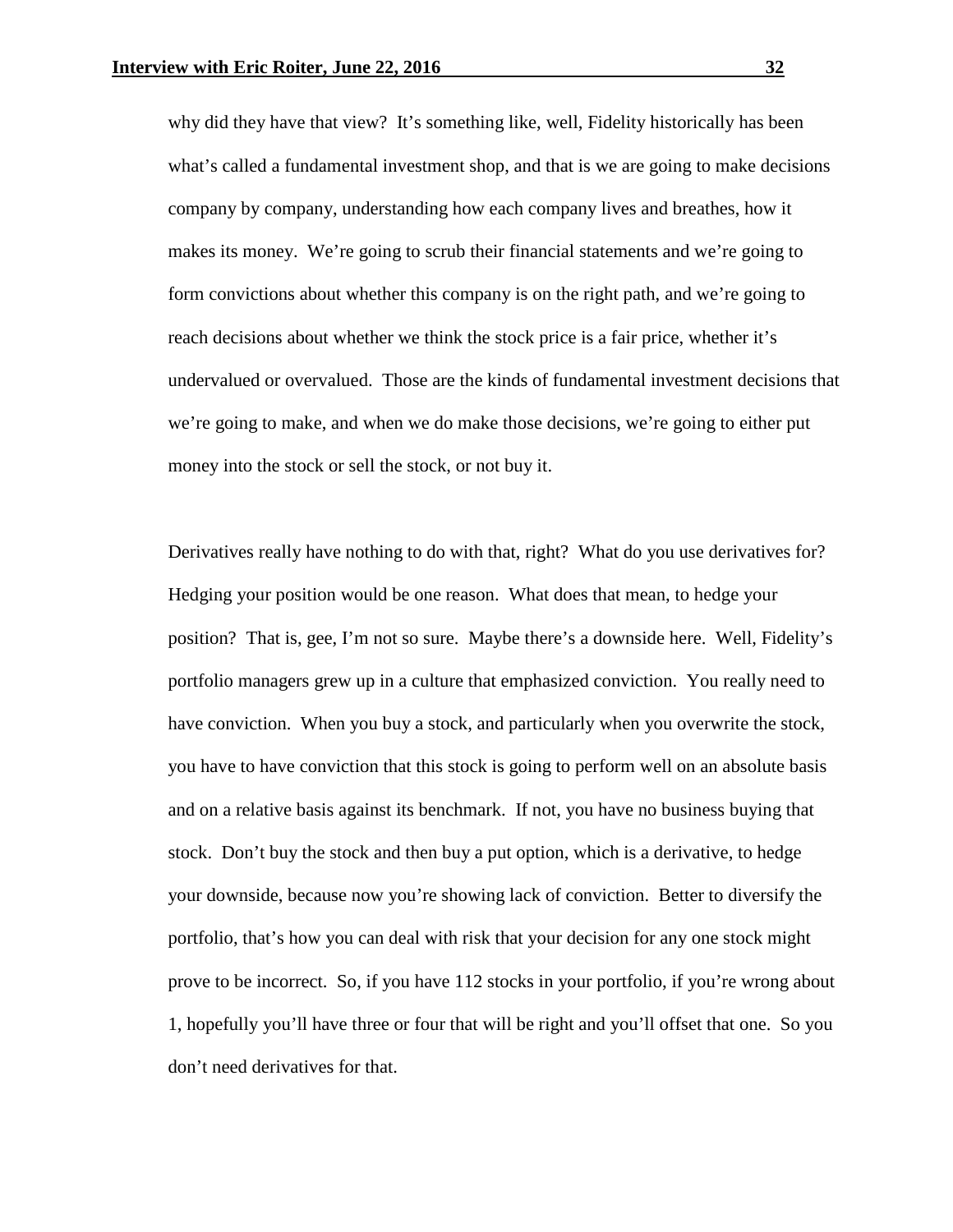What's the other reason? Going back to my knowledge of CFTC regulation, if you use derivatives you're either hedging or you're speculating, and speculating is economic leverage. Forget that also, we don't want leverage in these portfolios, and if you feel strongly about a stock, don't start buying call options, just go out and buy more stock. And that was the approach, and remains the approach at Fidelity.

On international, Fidelity tries to offer, historically and to this day, mutual funds that meet any conceivable investment purpose of customers that they think is a good purpose to have. So, to have exposure to emerging markets, to have a European mid-cap stock fund, these are all good things, and so Fidelity historically said we'll do this if we feel we can bring something extra to the table, and that typically has meant we have to put boots on the ground. So if we're going to have a stock fund that's investing in Europe in midcap stocks, we need to have analysts in Europe that are dedicated to researching and developing their own investment thesis for mid-cap stocks in Europe. We're not going to just do it remotely from Boston or some other place here in the United States.

There are some funds that Fidelity refused to launch. So during the heyday of the dot-com hysteria, before the dot-com bubble burst, Fidelity saw a number of its competitors launching these dot-com funds and Fidelity said, no, this looks like a bubble and we don't want to go there, and we don't want our customers to go there, so we're going to not offer a dot-com fund, and it didn't do that.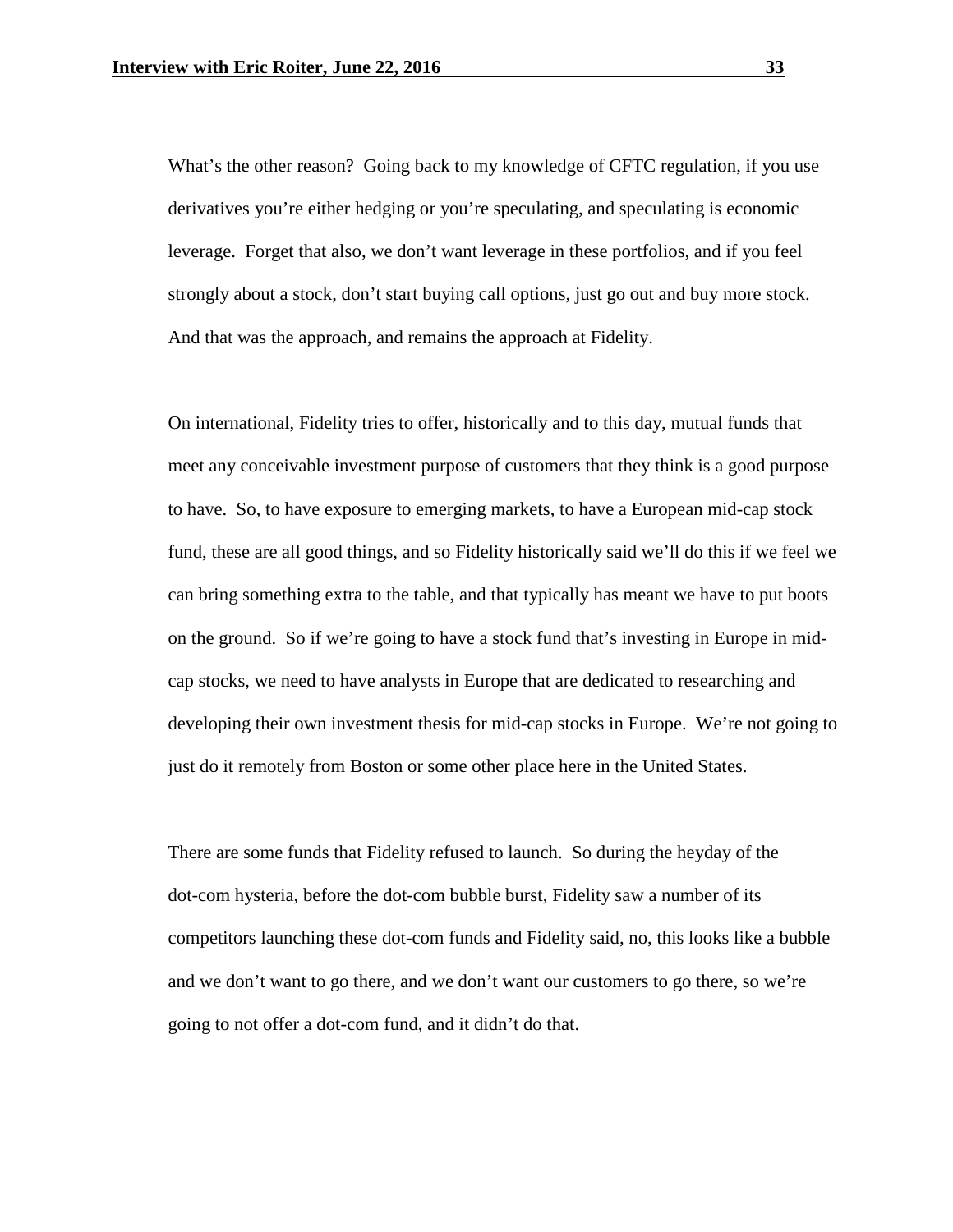- **WT:** I was actually anticipating one of my questions, which is in this period, of course, when you arrived in '97, that was ramping up. Clearly, there's a business aspect of it wherein you have a lot of people who are simply investing in a rising stock market, some coming in when it's very high indeed, and to a certain extent that's just the business side of it. But from a legal standpoint, were there concerns about, even if you're on good legal standing, about what sort of an environment the bursting of a bubble would create?
- **ER:** Well, as I say, the funds that Fidelity was managing and it was offering were not chasing that bubble. That's not to say that some funds that had 150 stocks in them might not have had some dot-com stocks in them. When the bubble burst – I don't have the record before me, but I'm pretty confident in saying the whole market came down because the dot-com companies, because of their market capitalization, counted for a certain part of the S&P 500. That was going to have a negative impact on the S&P 500 average as a whole.

But Fidelity tried to educate its investors. I remember Fidelity went out with an advertising campaign, and it was the one time that they used Peter Lynch personally, and he was in a television ad campaign after the dot-com bubble, I think. I could be mistaken, but I think it was in the immediate aftermath, explaining to investors how to take an approach, which would be diversification with a view to the long term, not trying to time the market. If you turn over your portfolio too frequently or if you trade in and out of mutual funds, you could miss those days when the market actually goes up. There are some very fascinating statistics or data that show there are just a handful of days over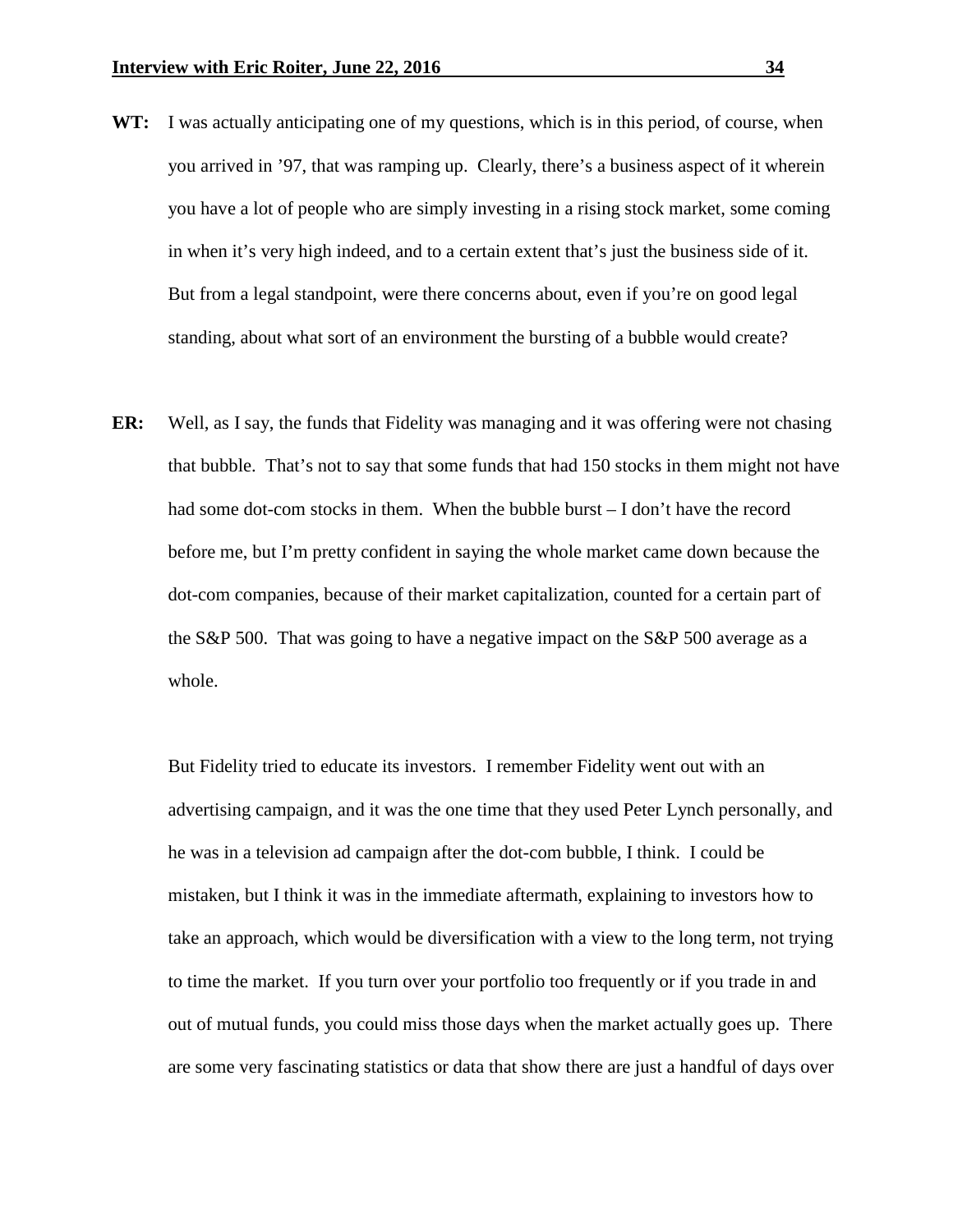years, and if you're not in the market on those particular days and if you take your money and put it on the sidelines and you miss those particular days when the market takes a significant step upward, then your total return over a span of years could be appreciably lower.

So one lesson that not only Fidelity, but other asset managers have tried to convey is, be there for the long term, and you have to ride the ups and the downs. Don't worry so much about what the market is doing on any particular day or week or month, just as you don't worry about the value of your house. If you're planning to live in your house for twenty years, just live in it. When it comes time to sell your house, you could take a look at that point.

- **WT:** So you mentioned earlier that things like the Plain English requirements that the SEC came up with didn't occupy a major portion of your time. I'm just wondering what the implementation of these things looks like within the fund industry. Was it, indeed, fairly straightforward? Was there a lot of interpretation to be done as to exactly how that would work?
- **ER:** Again, I think Plain English is one of those things that rolls off the tongue pretty easily. Not so easy to implement when you have to live within a statute and rules that have draconian liabilities for material misstatements. So I'm not advocating, but I would simply make the observation if you really wanted plain English, you'd have to do something about liabilities. And as long as you're telling people, gee, we would really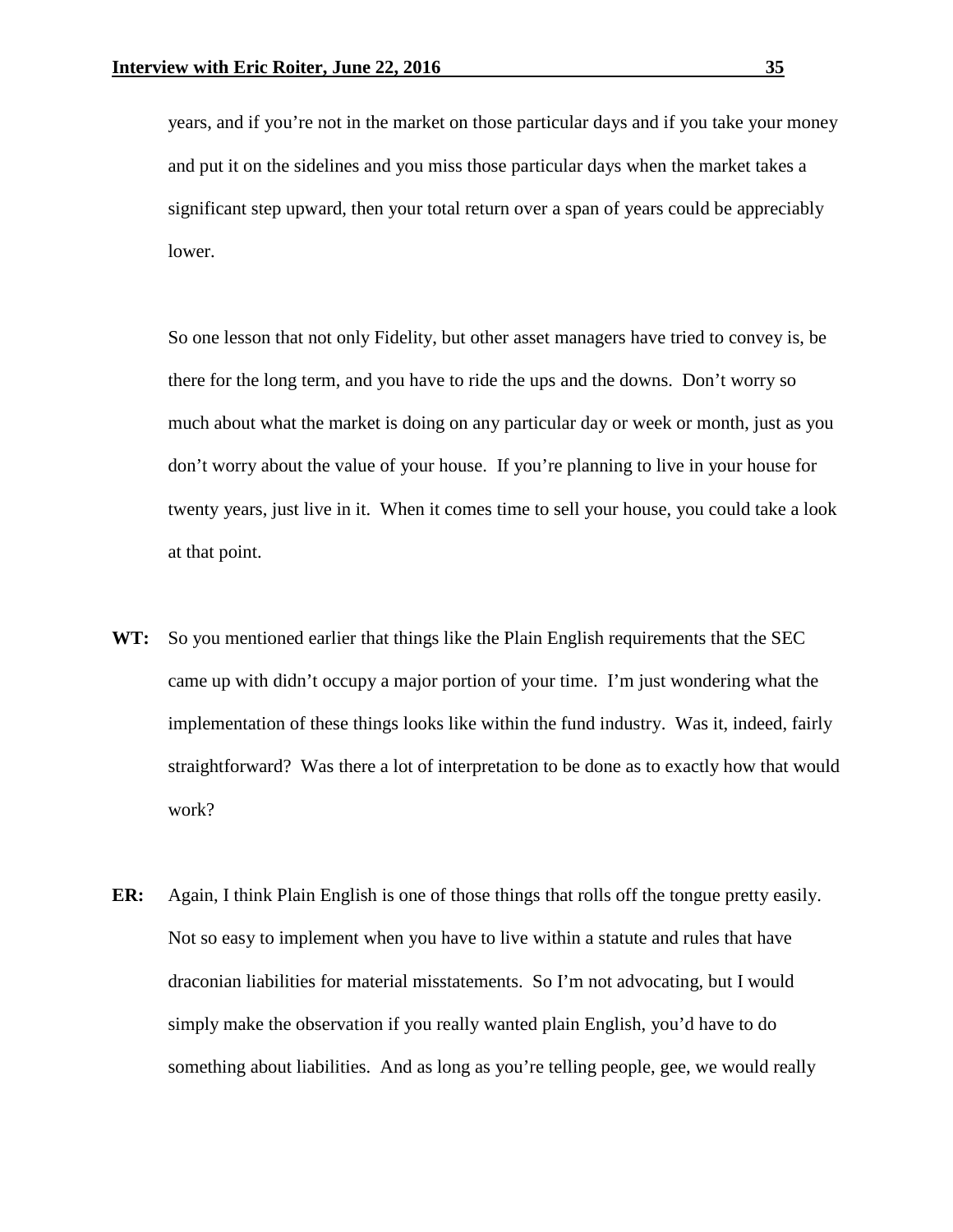prefer you to use Anglo-Saxon words rather than words that are derived from Latin, even though the words derived from Latin might have more precision, you're not going to get that far if you have private litigants who are going to, in the benefit of hindsight, look back at what's happened to their portfolios, and then if their portfolios have gone down in value, tried to find imperfections in your disclosure.

I'd also say that what's sauce for the goose is sauce for the gander. If Plain English is all that it's cracked up to be, you'd expect that it would have manifested itself more conspicuously in the SEC's own releases and publications over time. It's difficult to conjure up many other examples of writings that fall short of Plain English than SEC releases.

- **WT:** So one of the standard lines about initiatives such as Plain English and Disclosure Simplification, both before and after, is that it tends to work pretty well at first and then things get added on to the disclosure as there are new liability questions that come up, as the products themselves change. Was that something that you could see on the ground in the aftermath of that, moving into the 2000s, is those sorts of things creeping back in for those reasons?
- **ER:** Well, I mean, pick up a prospectus or pick up a registration statement. I think anybody reading this would say, first and foremost, this is an insurance policy, where it's written to provide insurance for the issuer. When it comes to risks and liabilities or potential risks, a lot of the risks that are in these prospectuses are things that are clearly outside the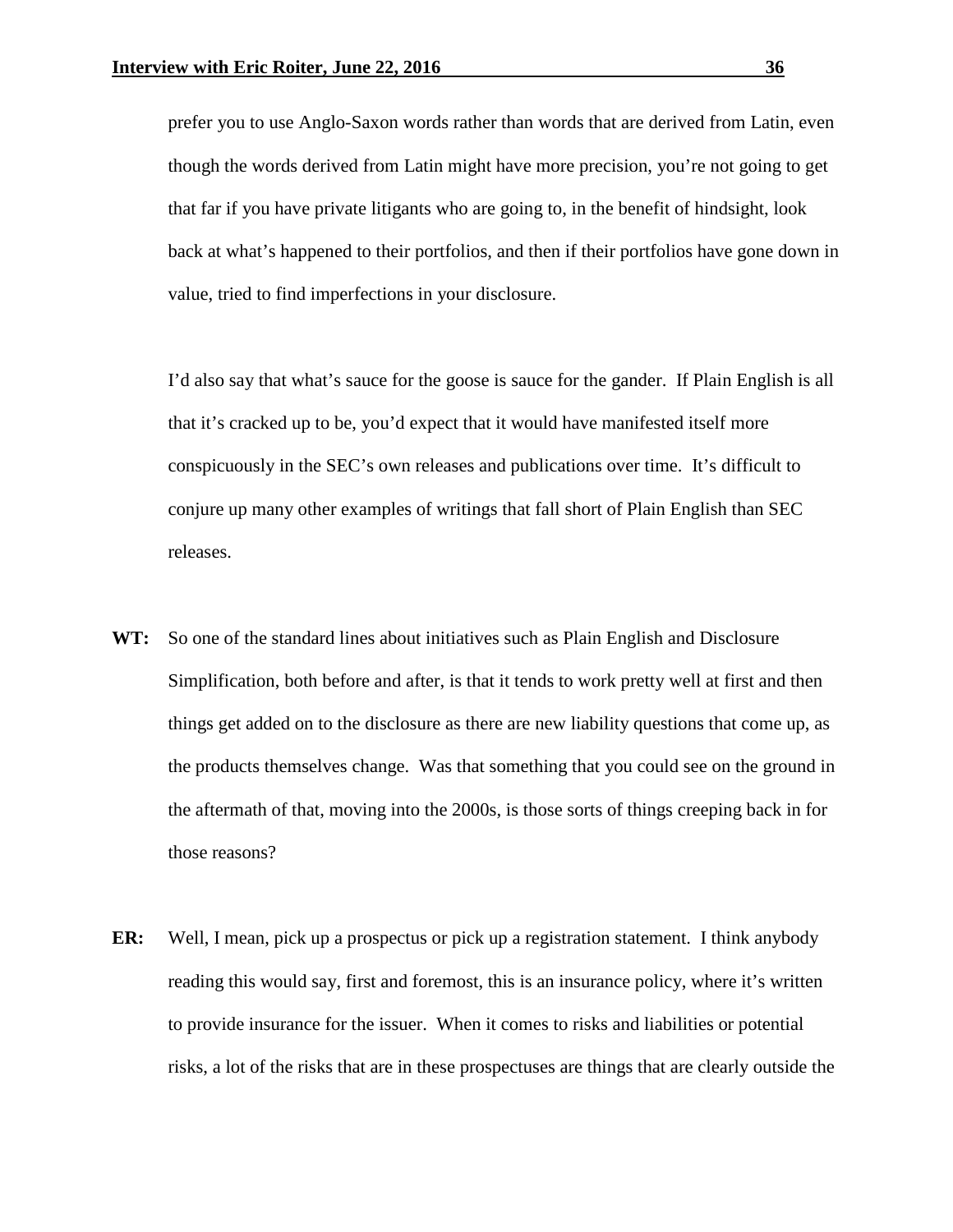fund itself, or this is a list of the bad things that could happen. I haven't looked lately, but I would imagine Brexit would be prominent among the risks, perhaps, that would be associated with funds, not only international funds, but domestic funds as well. Any investment management firm here in the United States has no better idea of what the vote's going to be on Brexit than anyone else, I don't think.

In any event, knowledge of this is not something that is particularly more open or accessible to those that are in the investment management industry than anyone else that takes an interest in the pros and cons of Brexit. But yet, when you look at these risks of investing, it's something like, this has nothing to do, or very little to do with, the fund itself and the things that the investment management firm itself has peculiar knowledge about. But yet, if you have the liability exposure because, well, you didn't mention the risk of Brexit, people are going to put in disclosure. And so you can pick up prospectuses and go through it and say, "Yes, I know all this. Because I read the *Wall Street Journal*, I know about these things. Why should I have to turn to a prospectus to learn this?"

So I think a great deal could be accomplished by simply taking the approach, if you can find out about things through the general media by picking up a *Wall Street Journal*, we don't have to force fund management firms to put those kinds of things into their prospectuses. That could go a long way toward making prospectuses and registration statements more readable.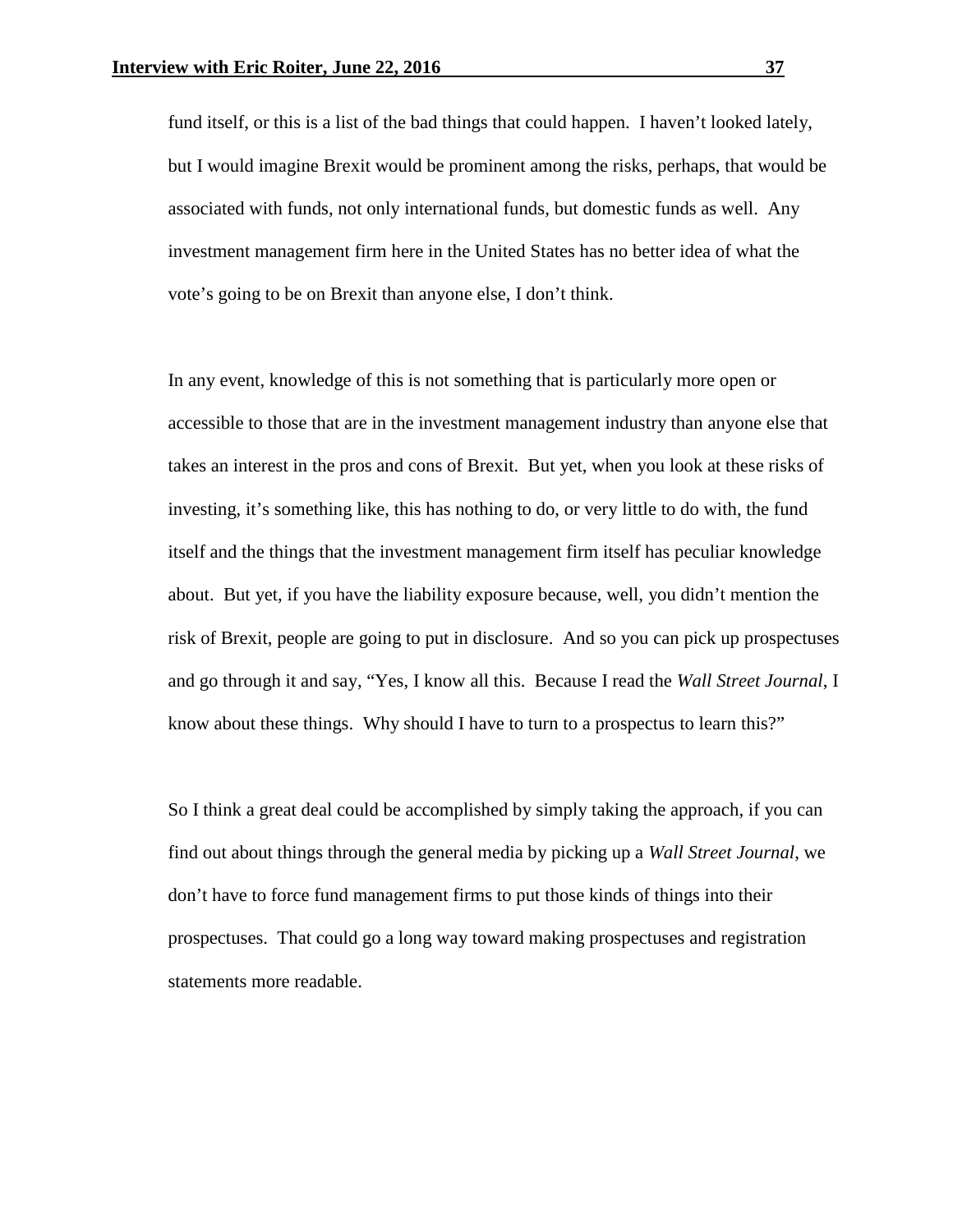- **WT:** Later on, the notion developed of making a lot of disclosure information available via the Internet, was that something that was there was interest at in Fidelity early on, in that 1990s, 2000 period when that was still coming in?
- **ER:** Well, I think we still have a long way to go, but as long as people are given the right to get paper, they will get paper, because they won't agree to waive their right to get paper. When you say, "Would you like stuff sent to you electronically?" they might think, yes, but I can get that electronically anyway. All I have to do is go on my account on your website, find my account, and anything that's sent to me by paper I can get electronically, as well. So what you're really asking me is, do you want something both electronically and paper, or do you want something only electronically. And most people will say, "Eh, I'll take the paper, too." I have to confess, I like the paper myself, as well as electronic.

Then there are these curlicues within the federal law, and so I may be a little lagging here in the state of the federal law, but when I was at the SEC, the Right to Financial Privacy had some very cumbersome preconditions that you needed to satisfy before you could dispense with sending somebody a paper document. Chief among these was you needed affirmative consent, and negative consent; for instance we're going to stop sending you the paper unless you tell us you want it. That would not suffice. You needed to get affirmative consent from somebody. So that particular precondition has meant that the industry still pushes out tons of paper every year, and you'd have to go to a system of negative consent before you could deal with that.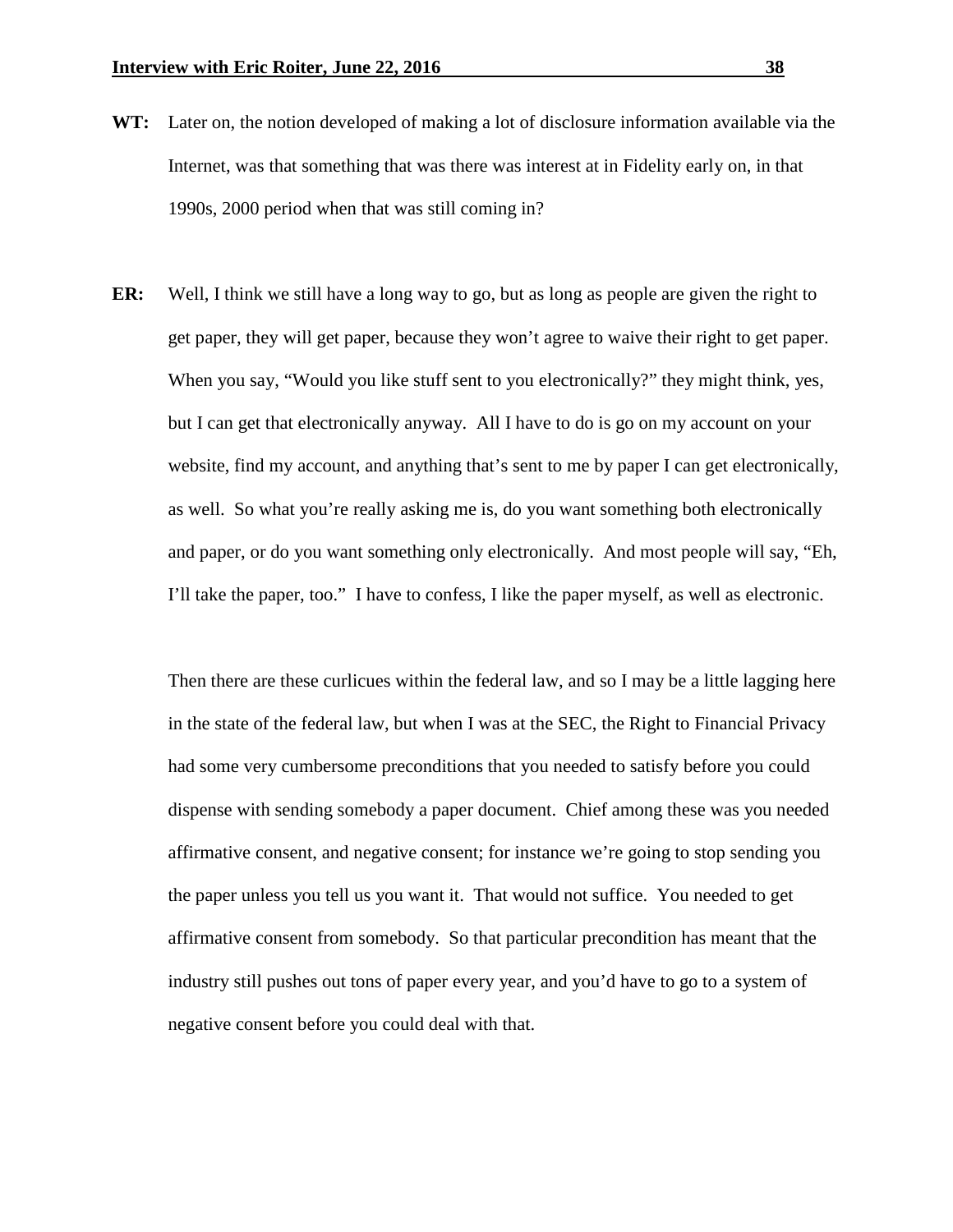- **WT:** Keeping on the theme of digital technology, Fidelity created an all-electronic communications network in the late nineties, I believe. Could you tell me about that development and your experience with it?
- **ER:** Gee, I'm not even sure what you're referring to.
- **WT:** Well, I think it was one of the things you highlighted that you had quite a bit –
- **ER:** Electronic communications network?
- **WT:** Yes, I think so. I think that was fairly early on in the development of ECNs.
- **ER:** Oh, I see, an ECN. Yes, Fidelity from time to time, and currently they're doing this, have tried to get the buy side to act together to see if they could bypass the sell side, the brokers. When you have, let's just say Vanguard on one side, T. Rowe Price on the other, one's looking to buy, one's looking to sell Apple, could we find a way somehow that we could cut out the middleman, whether it's Goldman Sachs or Morgan Stanley? We could just find a way to trade with each other and we could not have to bear the cost, which takes various forms, of having to pay a Goldman or a Morgan Stanley. Theoretically this has appeal, but in practice it's proven to be a very stubborn problem to overcome, and that is to find a way to get the buy side collectively to see that it's in its interest to do something like this.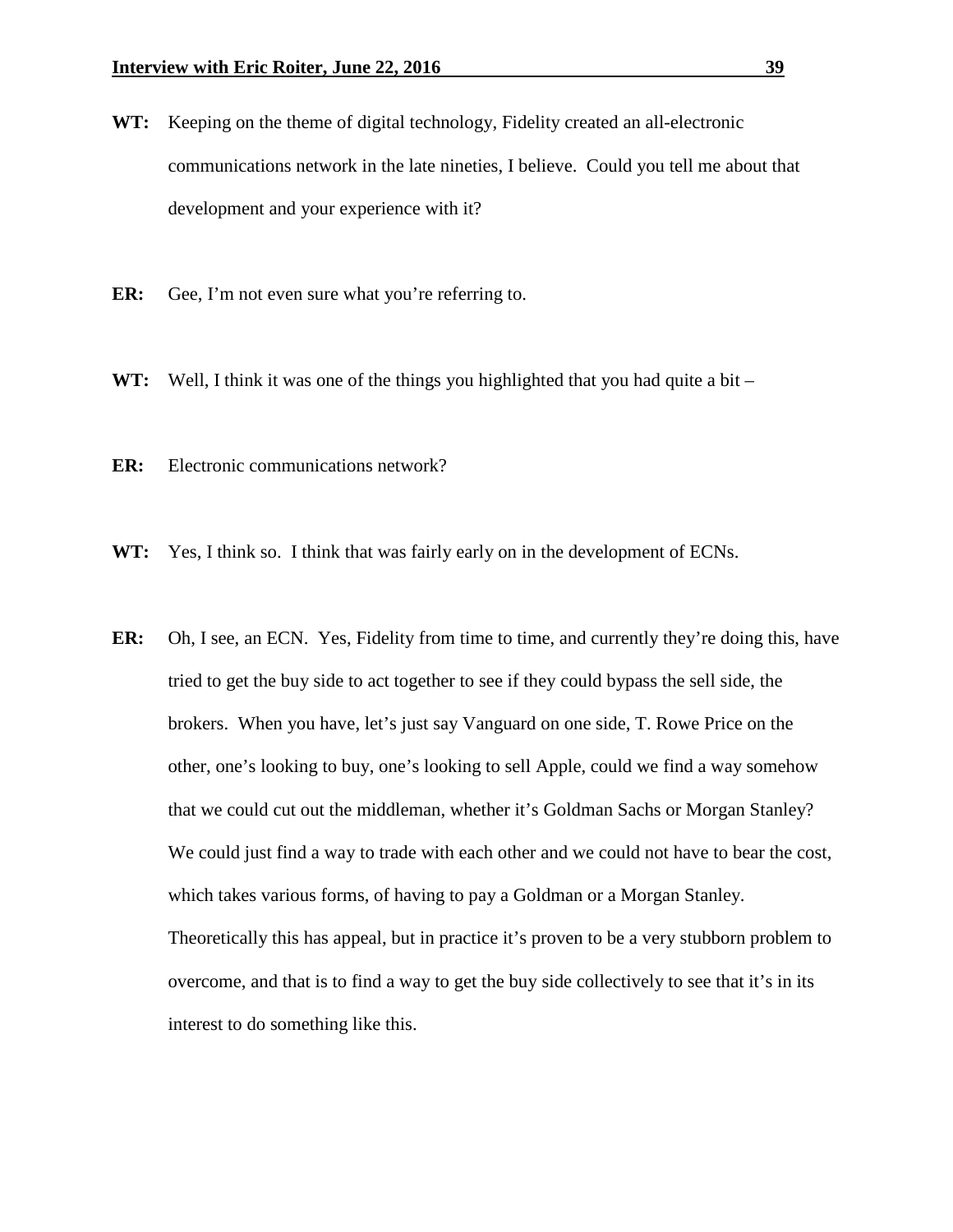Among other things, any one buy side firm sees itself as in competition with every other buy side firm, so T. Rowe Price sees itself in competition with Vanguard and vice versa. So even though it might benefit one or the other, maybe it's unfair to give particular names here, but more generally, it's thought of, what is my comparative advantage? Not only is it better for me, but I want to get an advantage here that's greater than the outcome that one of my competitors might accomplish. If it's kind of just even, maybe I don't help myself so much. And I think that's the attitude that's been taken. Are we going to get to the Reg NMS now?

- **WT:** Yes, I thought that thematically, the issues were kind of linked, how you execute an order and exactly what constitutes a fast execution.
- **ER:** So anyway, I want to try to restrain myself. We had for decades, for a century, this domination of the New York Stock Exchange of our equity markets, and you had to go through a monopolist, which was the specialist. Now, the specialist firm could vary from stock to stock, but whatever the stock was you had to deal with one specialist that had a monopoly in the trading of that stock. That specialist could decide over and above everyone else when it was going to raise the price or lower the price of any stock, and when it was going to step in and have the highest bid or the lowest offer. It always had the last look at any trade. And any trade that was going to go through, it could leapfrog and put itself first by just coming up with a slightly better bid or offer. Very frustrating for everyone else, including large mutual fund management firms.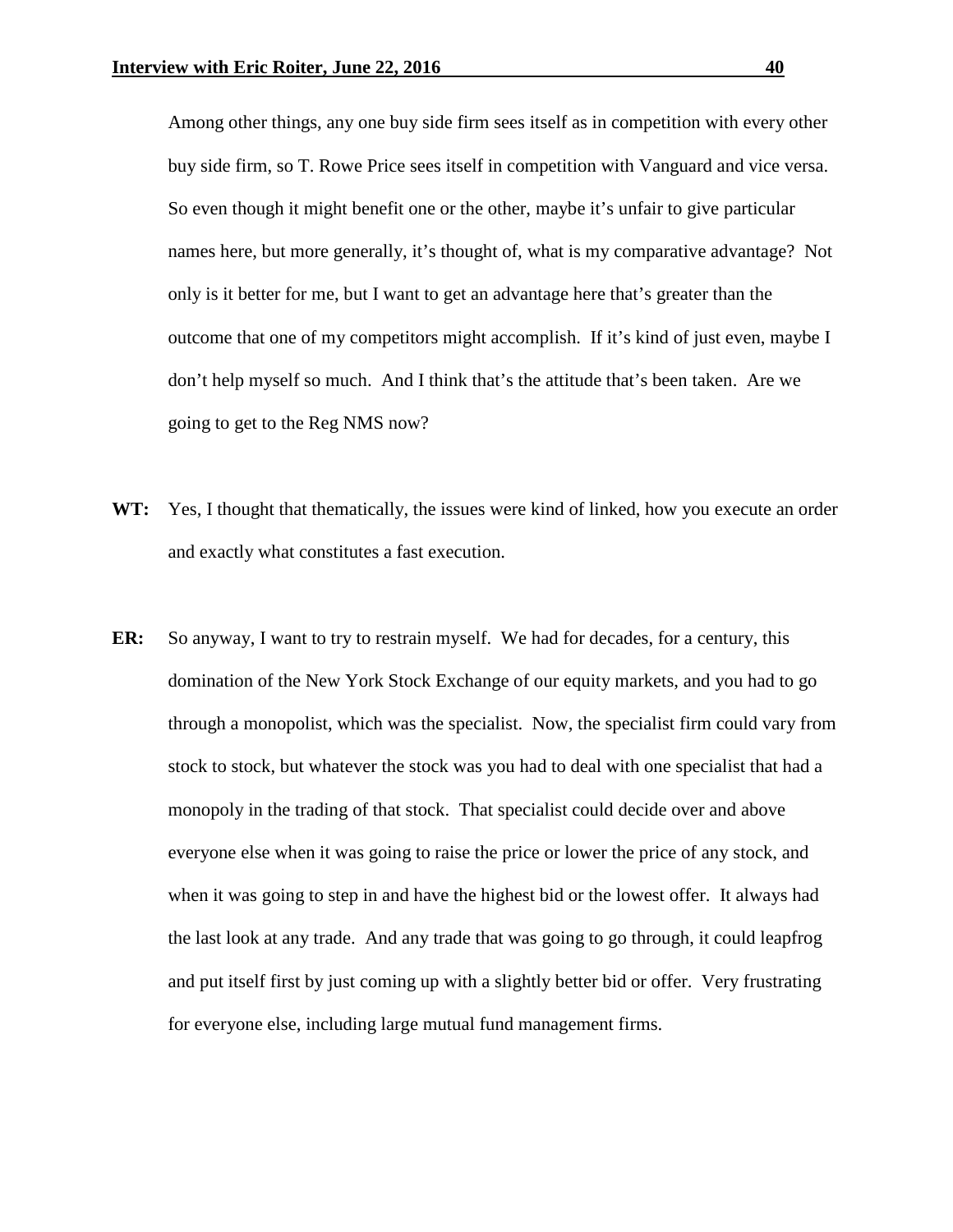And sort of like water seeking its own level, the more convoluted the regulatory structure is, the more convoluted the ways that the water circumnavigates around those obstructions to find ways to allow market forces to work, ways that market forces wouldn't work if you didn't have all of that complicated legal and regulatory obstruction. So when the monopoly of the New York Stock Exchange began to erode, not because of high-minded policy at the SEC or anywhere else, as in many other areas, technology was simply superseding. And it became evident that with advances in technology, you didn't need a physical floor to trade securities. In fact, it was antiquated to contemplate that you'd have human beings on the floor shouting or raising their fingers to indicate whether they were buying and selling at any particular price.

So, the handwriting was on the wall in the first part of the 21st century that floor trading was going to go the way of the horse and buggy. Then the question became, well, what kind of electronic markets are we going to have? And Fidelity had this quaint notion that, why don't we just let competition prevail and let every investor decide for itself – because I'm speaking of large firms now – what is in the best interest of the accounts or the funds that the management firm is responsible for. And Fidelity had the view that the best execution was a little complicated. If you had a crystal ball and you could foresee the future and could foresee where prices were going to be in the future, especially the immediate future, five minutes from now, maybe you'd have one set of answers. But if you didn't have a crystal ball, and nobody did, you really didn't know where prices were going to be five minutes from now.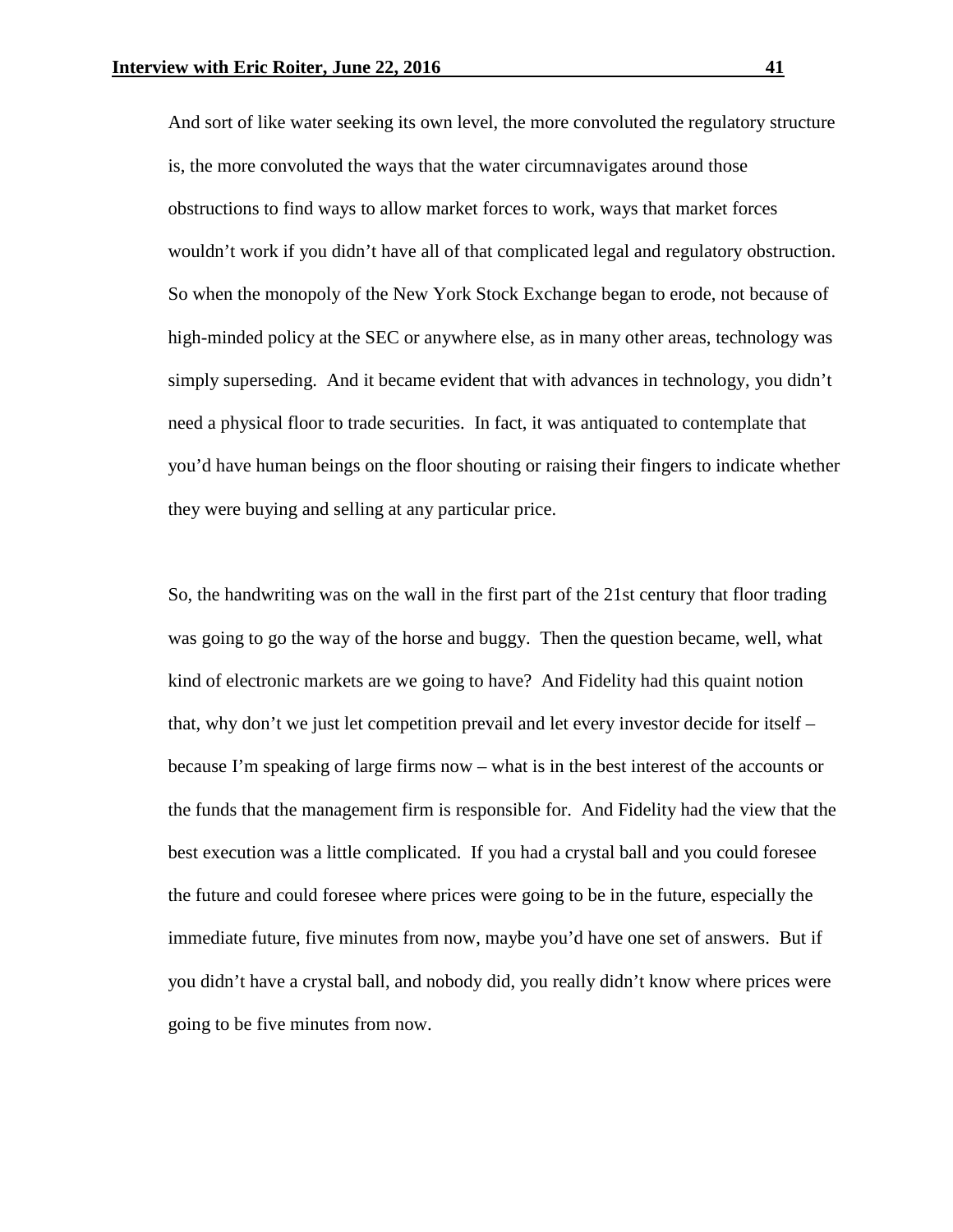That might mean that if you have a large block of stock to trade, and say the price is, for 100 shares, 100 shares are trading at \$20 a share, for 100 shares, and if you were trying to buy half a million shares, and if the word got out that Fidelity is trying to buy half a million shares when 100 shares just traded at 20, gee, you might have to pay more than \$20 a share if you're trying to buy a half a million, if word gets out. So it's obvious to everyone, we need to try to keep a lid on this and try to get this half-million share block bought without moving the market more than we need to. In fact, we want to minimize the upward pressure on the price of the stock that would come from our very own half-million share purchase.

How do we do that? Maybe if we could find somebody on the other side, maybe a Goldman Sachs or Morgan Stanley, who'd sell us half a million shares, maybe we'd be willing to pay \$20.50 per share. We don't have a crystal ball, maybe we'd be paying a little bit more than if we didn't do that, but maybe if we just, on our own, went into the market and just started buying up shares at 10,000-share or 20,000-share blocks, maybe the market would sniff this out, and pretty soon they'd figure out Fidelity or some large buyer was in there for a big order, and maybe the average price that we'd have to pay would be now instead of \$20.50, maybe it would be \$23 a share.

And so, now, we said to ourselves, the best execution is not necessarily primarily what is the relationship of the price you're going to pay to the price of the last trade in which the stock was sold, especially if it was 100 shares, but how can you get an average price for a large block of stock – because that's the only way that Fidelity trades, in large blocks of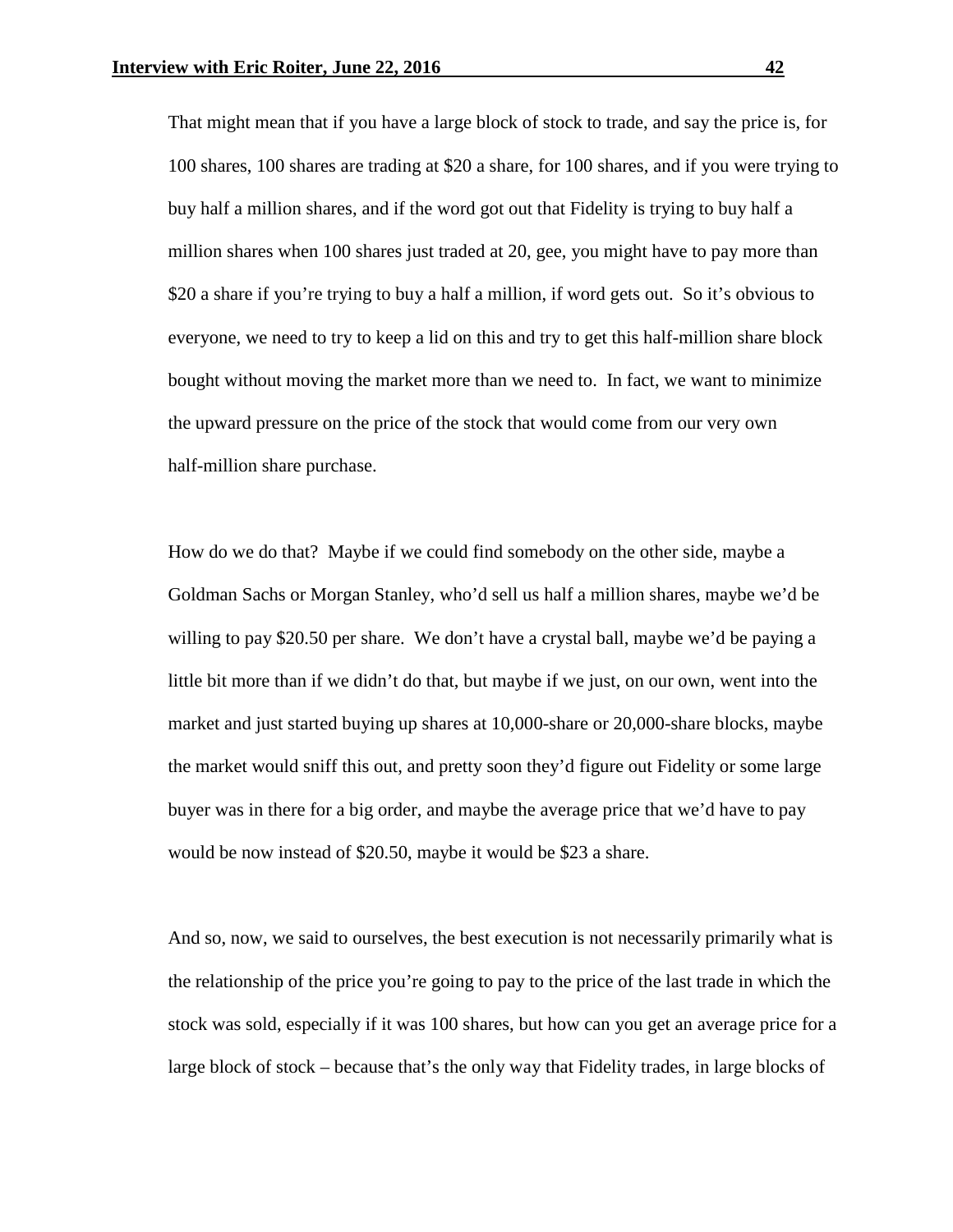stock – what's the best way to do that? Sometimes doing it really quickly would be the best way. What's the best way to do something really quickly? Well, maybe doing it with one trade at half a million shares, or maybe doing it in five trades at 100,000 shares. And maybe you're willing to pay a little bit more than what you'd be paying if you'd be buying 100 shares.

And that was our view, that was Fidelity's view, that best execution could not be limited to best price if your view of best price is based on hindsight, like after trading has occurred and then you could look back and see what price was paid and then also have the benefit of hindsight to see what trades occurred at 100 shares per trade in later trades. But it also includes how quickly can you get it done, with how much certainty can you get it done, with how much anonymity can you get it done, with how much liquidity some counterparty might be able to provide to you. And our view was, you can hold us to a duty of best execution, but please understand that best execution can't be judged in hindsight based on one factor, which is what price did you pay compared to the price that the stock was trading just before you started buying or selling. And that was the view that we made to the SEC, and wasn't quite the approach the SEC took.

- **WT:** So with Reg NMS, then, did that really have a major impact on the way things had to occur?
- **ER:** Well, now we're getting into actually the current day, and having been away from Fidelity since '08, I'm speaking now with a somewhat dated view. I think the view was,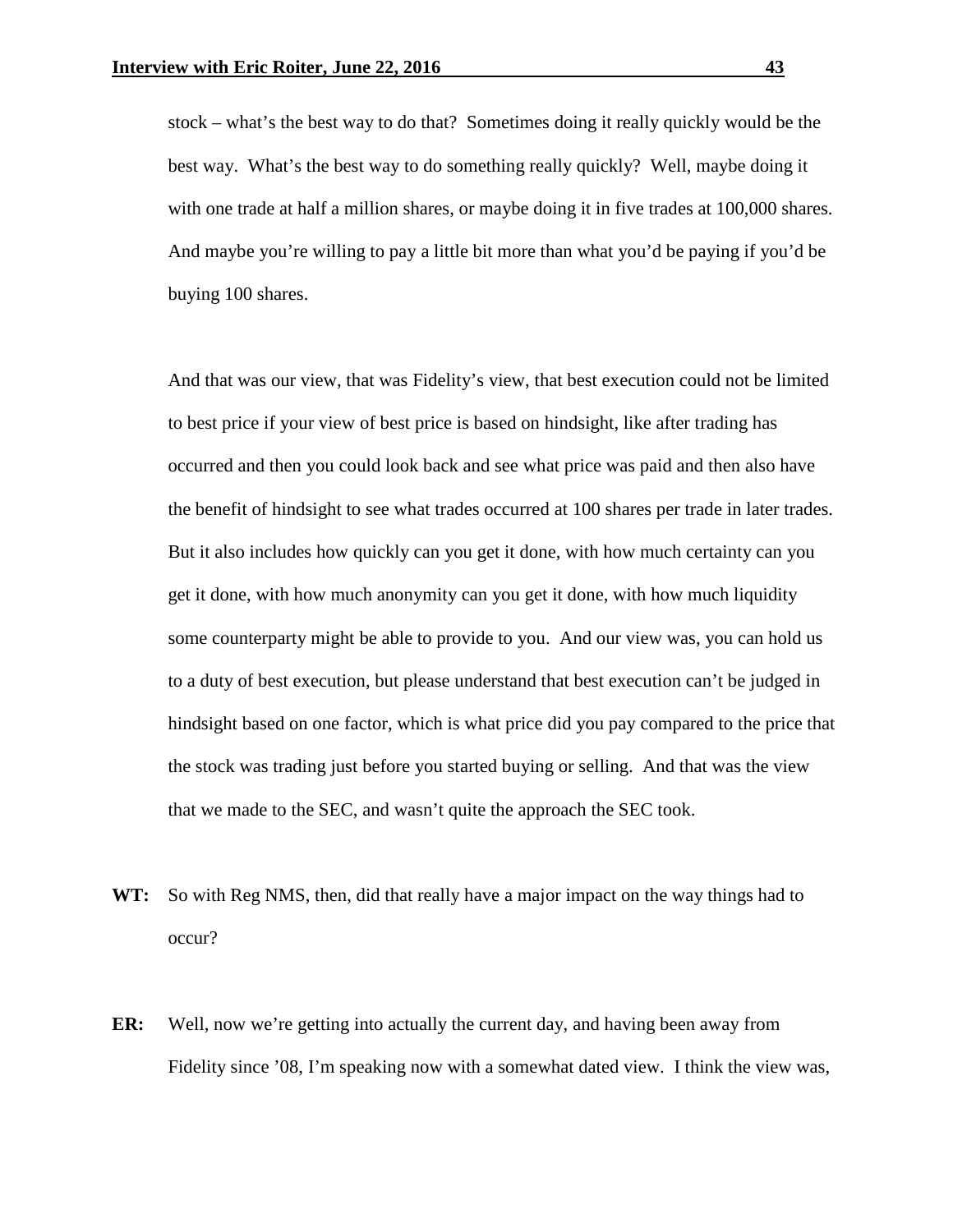when Reg NMS was adopted, and that was, this is pretty superficial, and why is that? Because what Reg NMS said and continues to say is that this best price applies only to what's called the top of the book. So for the sake of explanation I will engage in a little hyperbole, but the principle is accurate. Let's say that for a stock that's been trading around \$20 a share, let's say that on the New York Stock Exchange you have one bid for \$19.99, and then you have another bid for \$18. Now, the \$19.99 per share bid is only for 100 shares. Then the next-best bid goes all the way down to \$18, and instead of 100 shares, now that bid is for a million shares.

Now, if you're selling shares, you're obligated under Reg NMS, whatever market qualifies as a "fast market," you have to satisfy, across all the markets, the national best bid and best offer. So if you're selling, maybe the best bid is \$19.99, but that's only for 100 shares. So what you have to do is you have to take that bid out. You have to say, "Okay, here's 100 shares. Go away." Now I'm free to figure out if I'm selling a million shares, what am I going to do with the rest of the 999,900 shares that I want to sell. Now, under Reg NMS, you're free to go anywhere at any price. You might say, "Well, what? What do you mean?" What if NASDAQ has a bid at \$19.50, and that's the next best bid underneath the \$19.99. Don't you have to satisfy the \$19.50 bid at NASDAQ before you sell to anyone else? The answer is no, you don't, under Reg NMS. All you have to do is satisfy the national best bid and best offer. You can tell NASDAQ, "Sorry, your bid of \$19.50 is not the best bid. I don't have to honor it. I only have to honor the national best bid, and if I'm trying to sell a million shares, I can find any buyer anywhere to buy the rest of my block of stock. If it's Goldman Sachs or it's Morgan Stanley and they're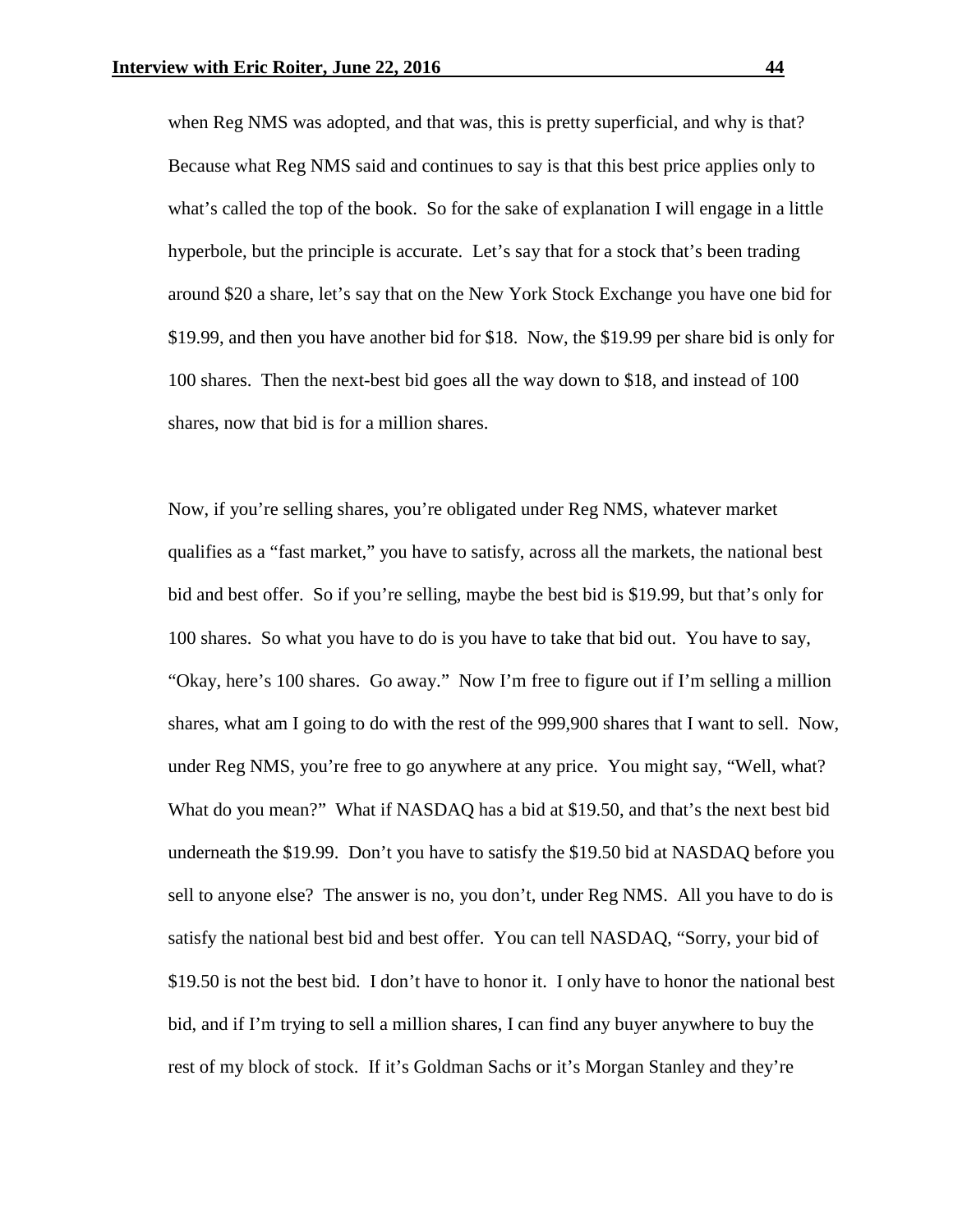bidding \$19.40 per share, but they'll buy a million, or I should say 999,900 shares and take everything off my hands, I could sell all of it to them and none of it to you."

So Reg NMS at Fidelity had this superficial quality to it. It's something like, look at national best bids and offers. They're at 100 shares, best bid and best offer. What has that got to do with managing a mutual fund complex? It's completely surreal. We don't deal in 100 shares. And that's where the SEC declared victory. I'll leave it to others to explain. What I would say is this – well, a neutral word, I guess, is convoluted – market structure we now have where you have all sorts of games being played with people flashing these prices and then cancelling these flashes of prices to kind of smoke out who else is out there. I'm no expert. Doesn't seem to me to be the optimal way to have a market, and I think if Fidelity's position had prevailed, maybe we would have a less convoluted market today.

- **WT:** That's very interesting. I'd like to move now into that period with the late trading and market timing events. The first thing that I think I want to try and get into is what the view is of the pressures, particularly in that post-2000 post-dot-com era, that led other companies into that problem, and what is it that kept Fidelity out of it?
- **ER:** I would preface this by saying that wherever you go, you'll find that most people are trying to do the right thing. And I'd have to say that, having been at the SEC, having been in private practice, having been at Fidelity, now that I'm in academia, most people try to do the right thing. But you have some people that try to cut corners. You have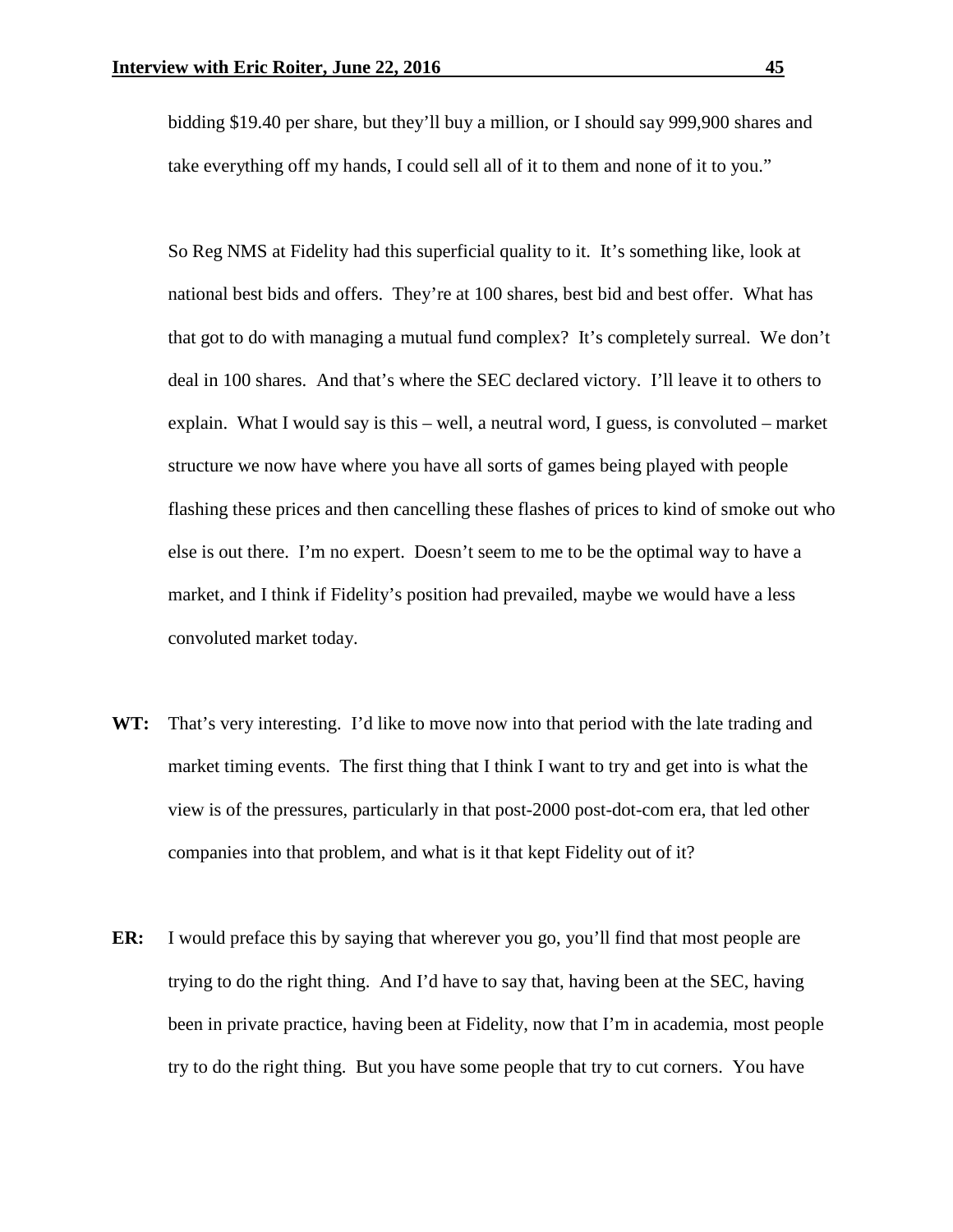other people, actually, who think that they can get up to the line without crossing it, and they think they're doing the right thing, but maybe they're getting a little too close, and then in hindsight you see that they have actually stepped over the line.

So it's the way I look at late trading and market timing, and I really would draw a sharp distinction between the two, as, to its credit, the SEC did. Late trading means that you violated the law. You're supposed to do forward pricing for mutual funds so that when any mutual fund investor puts a buy or sell order in, that investor has to wait to see the price at which that order gets carried out, because it has to be based upon some future valuation of the fund's portfolio. And if you're able to do a trade based upon some prior valuation of the fund's portfolio, that's late trading and that's a violation. Everybody knows that. And anyone that permitted somebody to send in an order after four o'clock in the afternoon and get a trade based upon the four o'clock NAV, that's late trading, that's black and white, that's a violation, and nobody deserves any sympathy at all who allowed that to occur.

Market timing is more complicated, because if you were to restate market timing in a positive way, you'd say it is simply the carrying out of the investment maxim that you should buy low and sell high. You buy when you think the price is low and you sell when you think the price is high, and people do that every day with stocks. And people have done it with mutual funds, and they do do it with mutual funds. Time to get out. Right now, maybe people are deciding, gee, maybe I should get out of funds that are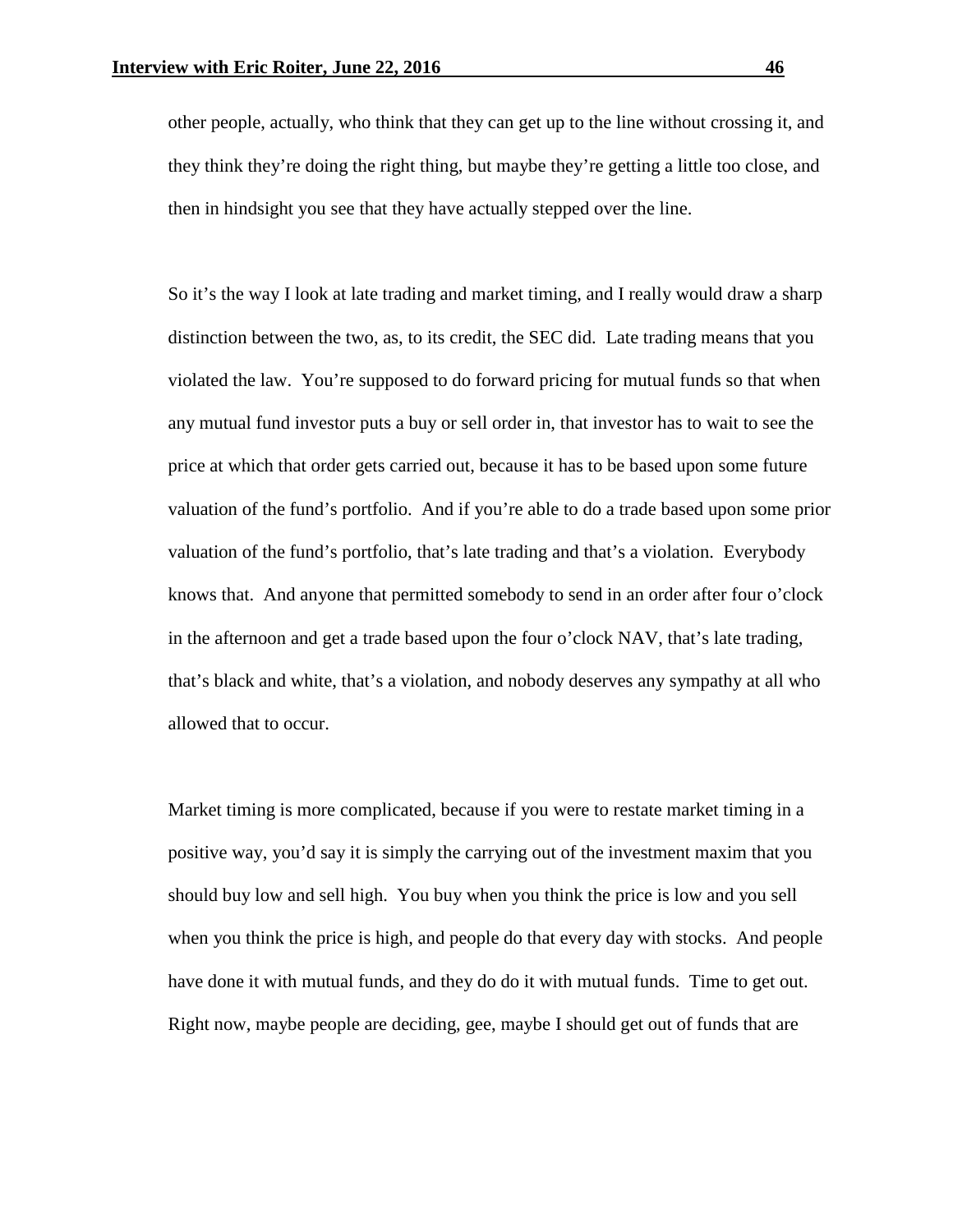weighted toward companies that might be adversely impacted by a decision by the UK to exit the European Union.

So what's wrong with any investor saying, "I want to get out quickly. Oh, by the way, I just got in yesterday." So what's wrong with that? The problem is, with mutual funds, that the costs are mutualized, and that is every time an investor gets in to a fund and gets out of a fund, there are transaction costs, processing costs associated with that. And in particular, when you have somebody redeeming out of a fund, well, if the fund doesn't have cash on hand to pay the redemption, now the fund has to liquidate some of its portfolio, sell some of its holdings, pay brokers to carry that out and incur other transaction expenses. What does that do? Well, it imposes a cost that is mutualized, and it's spread out across all those who are remaining in the fund.

Well, that's going to be true of anybody that redeems. Somebody that's held for ten years and redeems is imposing a cost in the fund. Why should we care so much about somebody that redeems not after ten years but after two days? Well, it's because the person is a repeat redeemer, is you're in and out, in and out, and in and out, so you're imposing disproportionate amounts of expenses on the fund. Well, what's wrong with that? Well, number one, it's not nice. Show me where in the statute you're supposed to do things that are not nice. I can't point anywhere to any provision in law or rule that says, "Don't do things that are not nice when you're trading in and out of a fund."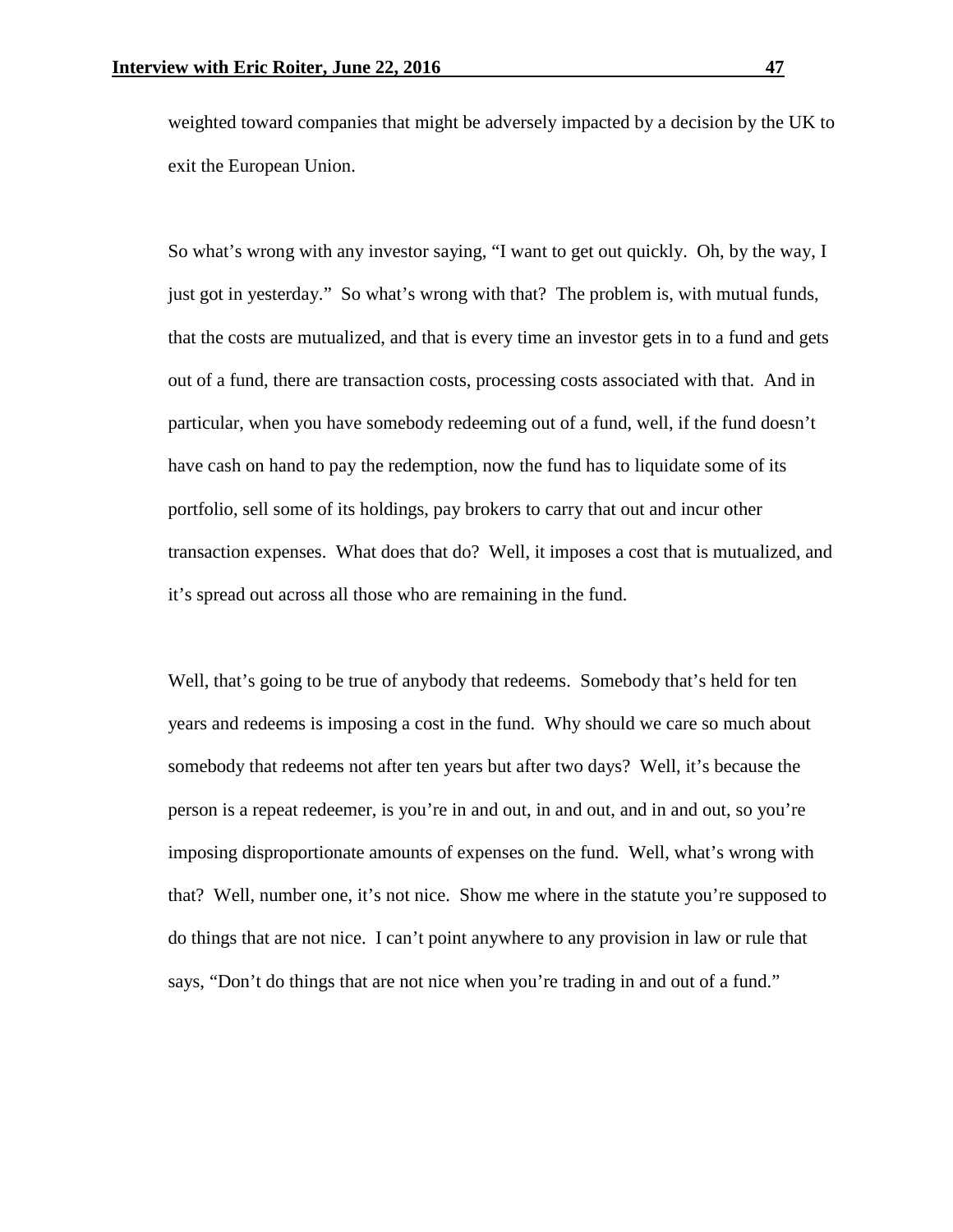So what's the legal problem? The legal problem really is not the investor who's doing the market timing, it's the fund. Does a fund have an obligation to prevent investors from doing things that are not nice? No. But a fund does have an obligation to be accurate in what it puts into its prospectus. So if it puts into its prospectus that it's going to take steps to prevent investors in the fund from doing things that are not nice, or more precisely, to try to retard or dampen the market timing of investors, then it has to adhere to what it says it's going to try to do. So if it strikes deals explicitly with, say, hedge funds, and to tell certain hedge funds it's okay for you to market-time, especially if you want to give us some other clump of money that we can then separately manage and earn a separate fee off of, we're happy to have you market-time, or we'll at least look the other way. Now you're acting in a way that's contradictory to your disclosure, and that's the violation, is a disclosure violation.

So the SEC's response, as you may know, was not to prohibit market timing, not to prohibit funds from allowing market timings, but telling funds you decide whether you're going to tolerate market timing or not. If you decide you're not going to tolerate market timing now, you've got to put into your prospectus according to our prescriptions, what particular things you're going to do to prevent market timing, and then we'll hold you accountable to that. If you say, "Well, we're not going to actually police market timing, so beware if you're putting your money into our fund or some particular fund here. We're telling you you're swimming over your head. Just be aware of that. We're not trying to police market timing," you're actually okay under the SEC's market timing disclosure rule.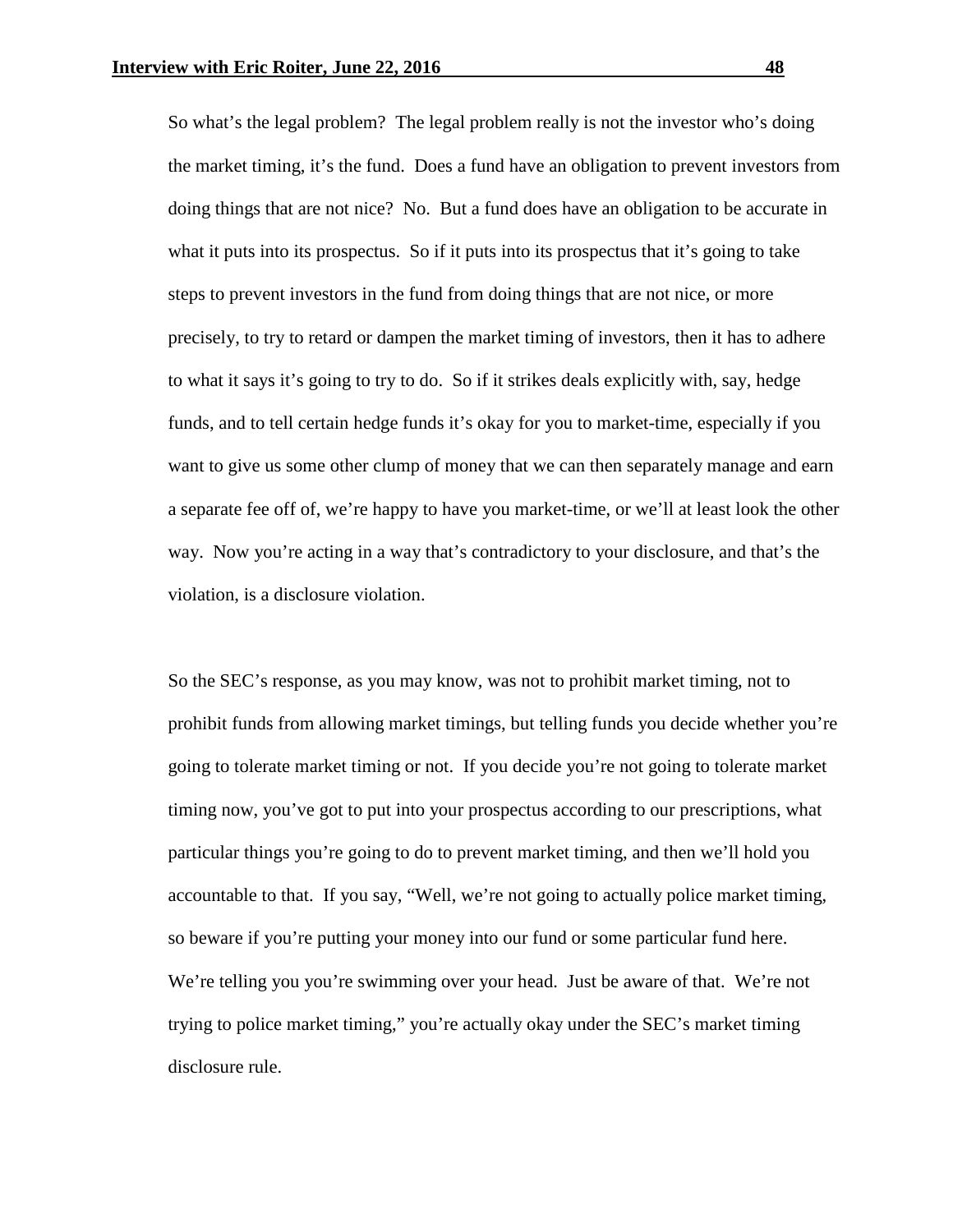So back to Fidelity. Before the market timing, late trading abuses occurred, Fidelity thought, I think like most large firms and most small firms thought, this is not healthy for the majority of investors in the fund. We'll try to prevent this from happening. Was this purely altruistic? I'd have to say only partly altruistic, because also it's partly with a view toward we want the best investment returns because, guess what? If our investors can get better investment returns that were down is not only to their benefit, but to our benefit, we'll attract more assets into the fund. So in this respect, we have an alignment of interests with our investors.

So we had, actually, people at Fidelity who had the responsibility of looking out to see is there any kind of activity that's happening that looks like market timing, and then if there was, to take actions to kick that investor out. It was pretty much as simple as that. I think the record shows that one or two of the hedge funds that had struck deals with other fund firms had come to Fidelity, and we told them to go away.

- **WT:** Could you give me a brief guided tour of what compliance looked like at the time at Fidelity, and then how did that change, if at all, following the SEC Chief Compliance Officer Rule?
- **ER:** Okay. Fidelity invested quite a bit in internal compliance, and a couple of things in Fidelity that may not be true of other fund firms. A decision was made, or was simply there, that we're not going to have the compliance function inside the legal department.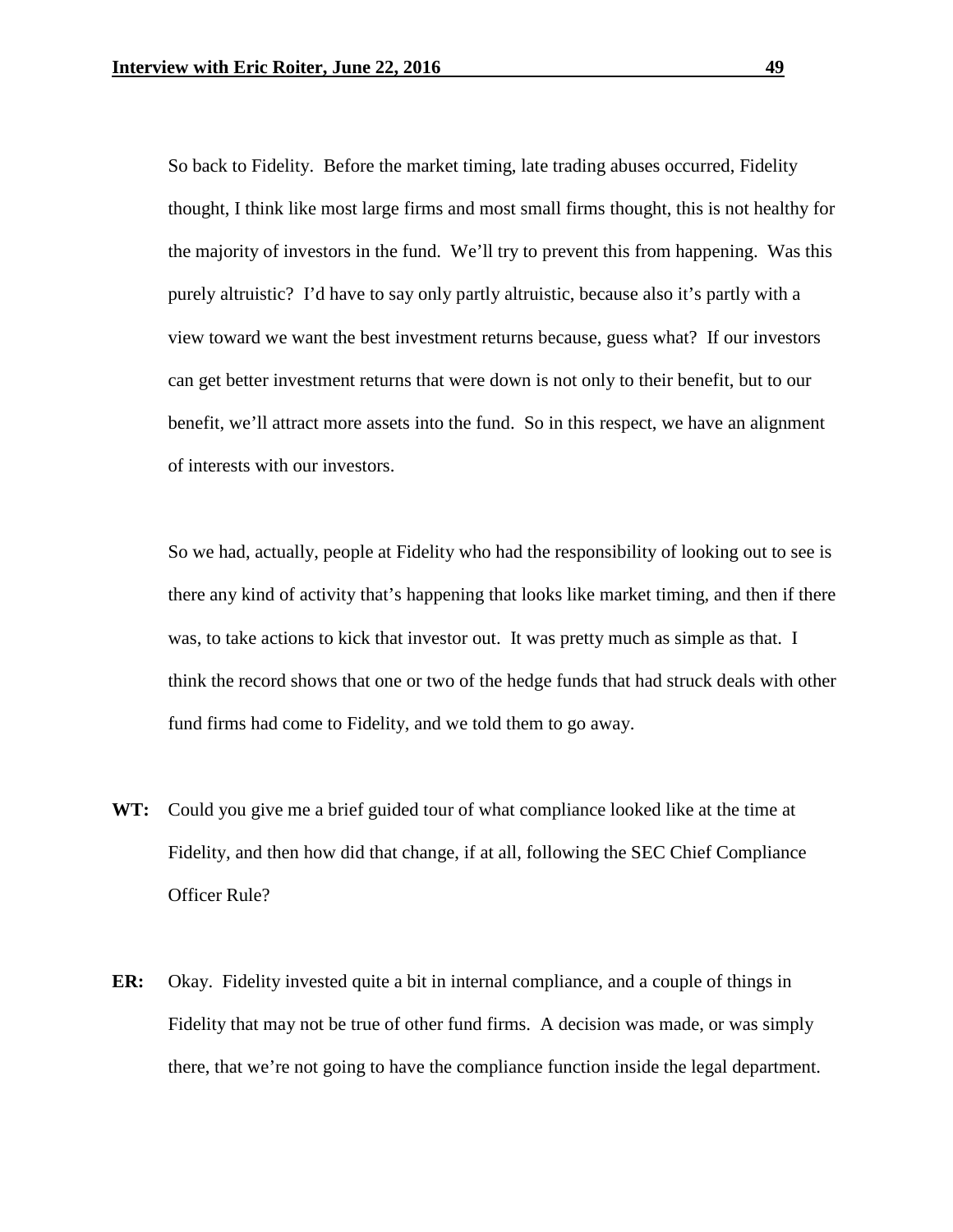And why is that? Because a lot of other companies, both within the investment management industry and elsewhere, put their compliance function inside their legal department. Fidelity thought, we want our lawyers to deal with legal advice to us and handle legal questions. Compliance is more, really, the responsibility of the business people. Now, they can hire people that are trained as lawyers, but we want them embedded in the business units.

And to the extent that these compliance people, many of whom, maybe most of whom, are, themselves, lawyers need legal advice over and above what they themselves know, they can seek legal advice from the legal department, and in fact they did. But we want the compliance people to be part of the business unit, because we think that that heightens accountability. If something goes wrong, now we can hold the business unit leader responsible. They can't point fingers outside their business unit. And it also helped to preserve other things, like attorney-client privilege, because you have a lot of conversations that go on that aren't strictly speaking in the compliance area about the provision of legal advice.

And there was geographic questions, too. Fidelity was spread out in different locations, and because you wanted people that really understood the business operations of the different units, you wanted those people there geographically, whereas you wanted your legal department, lawyers, together in Boston. So there was a considerable investment in compliance resources, both human resources and otherwise. When I got to Fidelity, they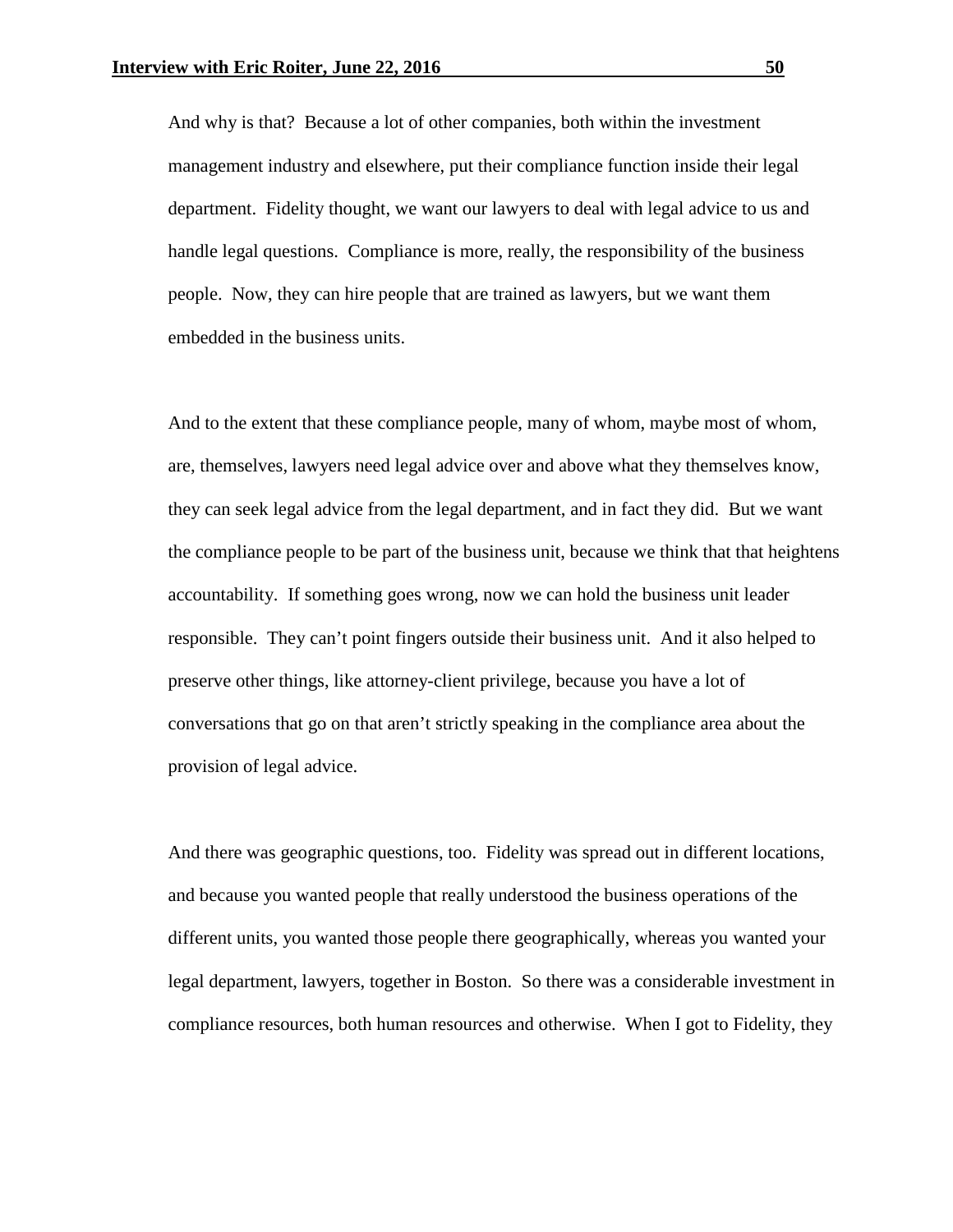were well in place. It was a little foreign to me when I got there. I didn't know who was what, and I learned it over time.

- **WT:** Other means, you mean like automated computer analysis?
- **ER:** Yes. Well, for example, on the mutual fund side, there are rules that govern, for any one fund, what you can do in terms of investing in a given security, how much of the funds. Assets can go into the stock of any one issuer. There's certain issuers and certain securities that you can't buy because they are outside the investment mandate of that particular fund. There are poison pill limits, there are regulatory limits if it's an airline or some other regulated industry. And Fidelity had systems that were filters between the fund manager and the trading desk so that before an order actually got traded by the trading desk or placed by the trading desk with an outside broker like Morgan Stanley, it would go through these computers acting as filters, and their systems were programmed to catch, for any one fund, no, you can't go there. This is a stock you can't buy, or you're at the limit because of the poison pill or because of some regulatory limit.

So the compliance people obviously had a role in designing those systems and overseeing the efficacy of those systems, but also, there's a lot of upstream reporting that went through the system too and then got disseminated out to senior management. And compliance issues were brought to the board of trustees for resolution when there were problems that created questions about whether the funds had been injured and whether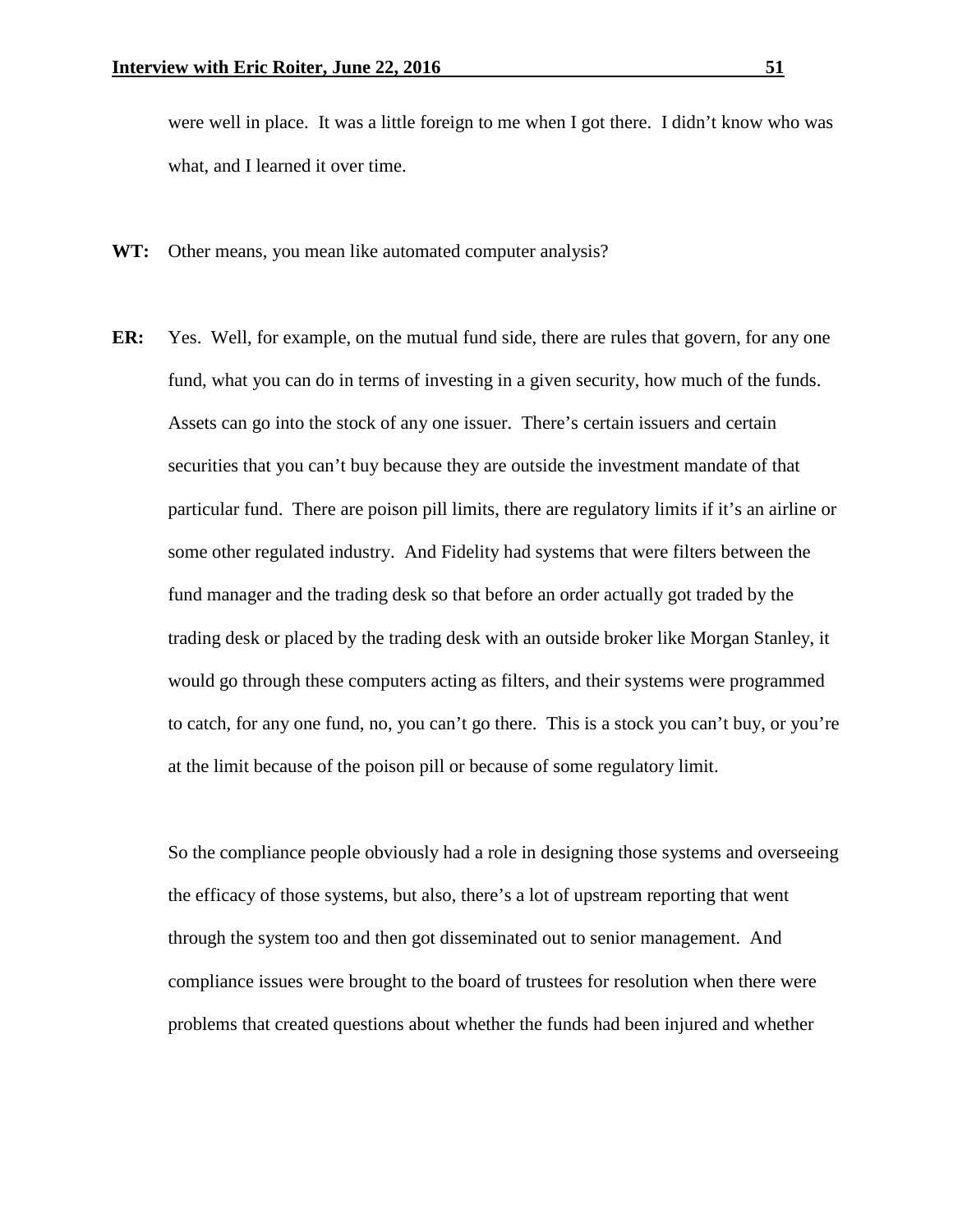Fidelity's proposed resolution was fair to the fund and its investors. That was all in place before the Chief Compliance Officer Rule.

So I think the impact of the rule differed from management firm to management firm. In my view it's, during the time that I was at Fidelity, the best rule the SEC adopted for the investment management industry, because what it did was to elevate the status, not only the compliance function within the investment management firm, but it elevated the status of the individual who carried out the function as the most senior compliance officer, because the rule said that that compliance officer must have direct access to the independent directors of the funds and that the hiring, the firing, and the salary of that most senior compliance officer was a matter ultimately to be decided upon by the fund directors. And because independent directors dominate in number and proportionality, the fund board decided by the independent directors.

And so I thought it was a very therapeutic rule, and it had the virtue of sort of removing the SEC from the process. Once it adopted the rule, it was, okay, now you have this direct relationship of a chief compliance officer and the independent directors of a fund. The SEC stumbled out of the gate. There were speeches given by some people at the SEC where they essentially described this chief compliance officer as their surrogate or as their agent within the fund management firm, and that sent shivers up and down fund management firms. The SEC realized that it was probably not the best way to describe these people. They really were inside the fund management firm, and they were answerable ultimately to the independent trustees, and let's leave it at that.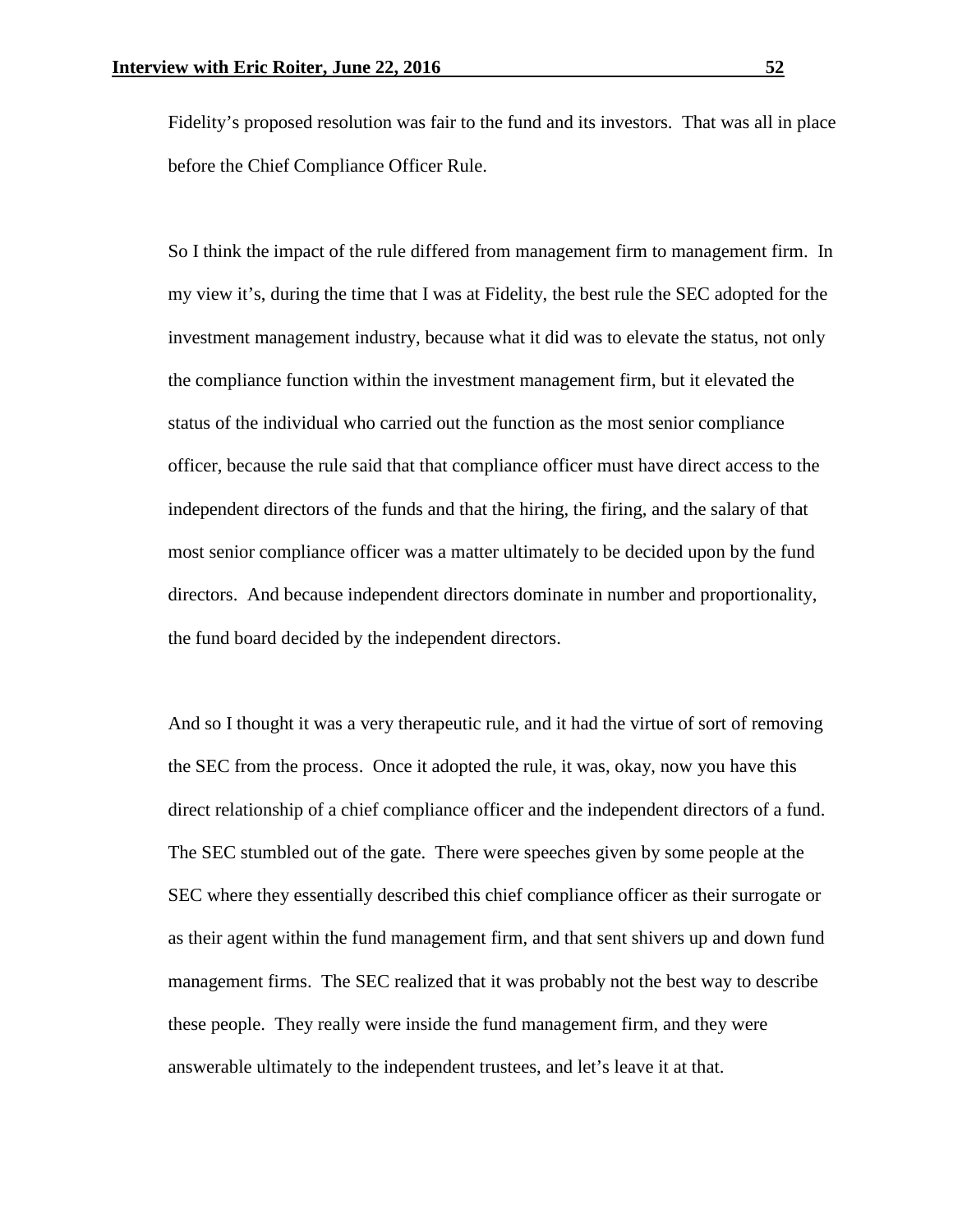- WT: It's an interesting point, because I've spoken to some other people who are in the SEC, and there was an interest, I think beginning with Chairman Levitt, in using professionals  $as -$
- **ER:** Gatekeepers?
- WT: gatekeepers, or they would even use the term "surrogate," so that must have been part of their thinking, along those lines.
- **ER:** Yes. Every institution has its own personality, so I can't extrapolate beyond Fidelity, but I have talked with my peers in other firms. Once you're seen as an outsider, your access to information goes down. And better that you be viewed as inside the tent so that you get access to the information that is necessary for you to do your job. Is it a perfect system? Nothing's perfect, but I think it's the better system than having agents of the government put inside a fund management firm.
- **WT:** So were there guidelines or policies within the company as to what to do in particular cases? I know the one that made the press was a couple years after the scandal cases, there was a gift-giving case within Fidelity, and I think the individuals involved were fired. I mean, is that something that's at the discretion of the boards completely, or would that result have been mandated in that particular case as a sort of no tolerance thing?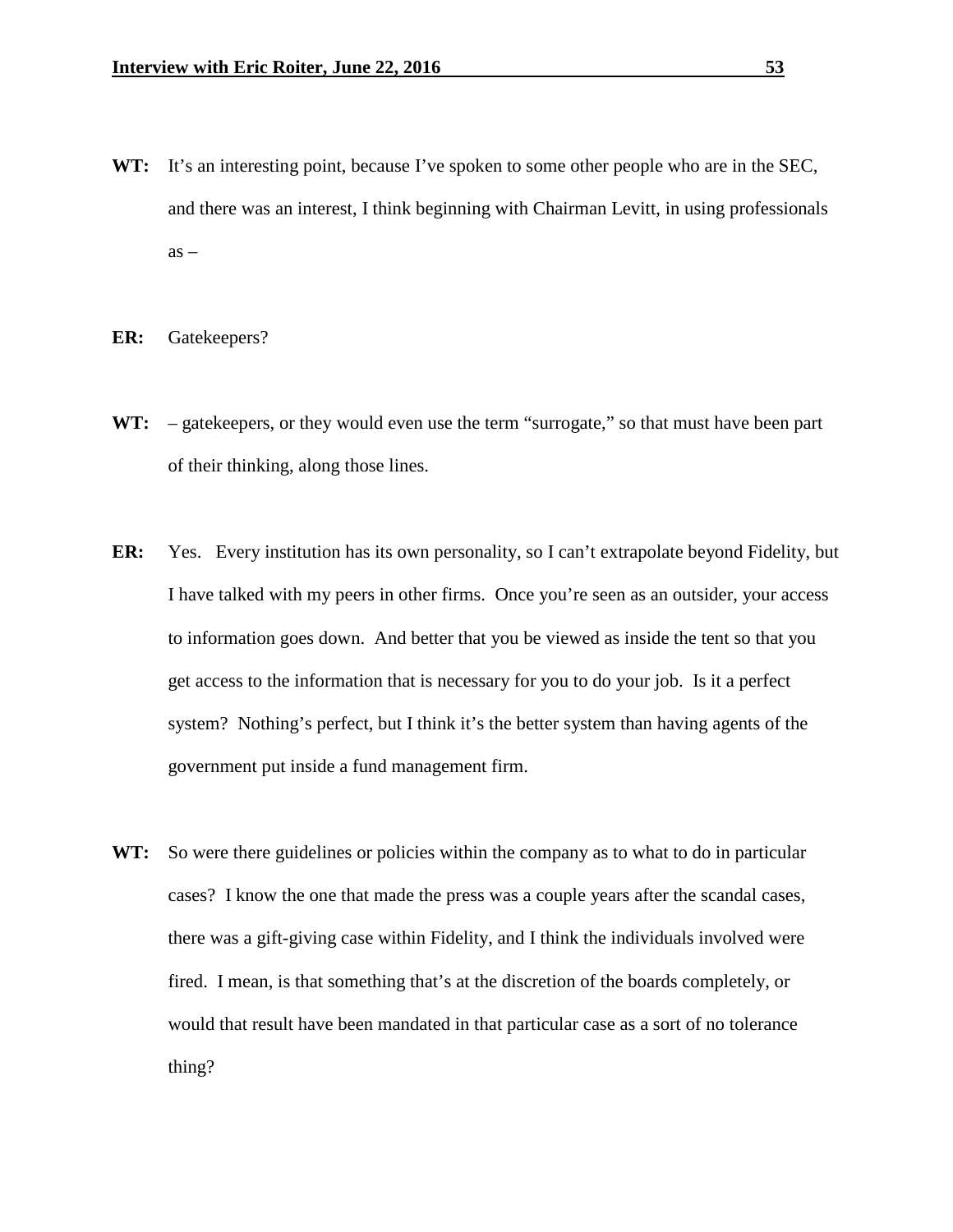**ER:** Well, we don't have enough time for us to go into any detail there. There were some bad lapses of judgment. There is a line between accepting an innocuous gift like a hamburger lunch and getting a courtside seat to an NBA playoff game. And so some of the individuals that were on the equity trading desk at Fidelity accepted some rather generous gifts in the forms of tickets to high-priced events. The question became, gee, did this actually harm the funds. Did they start preferring those brokers who were lavishing them with these high-priced tickets or other things of value or not. We had a very strong view that it actually didn't affect the quality of the execution. The best firms were getting the order flow anyway, and it really wasn't influenced by whether a particular firm gave tickets or not.

However, it was a matter that was open to debate, and so Fidelity had to settle, or did settle. Never went to court, so we don't know what a court would have decided. And it paid a significant amount of money into the funds based on some rather involved calculation of theoretically what would have been, what could have been a better result. And if theoretically that better result was greater than what the funds actually accomplished in their trading, let's make up the difference. And Fidelity paid a fine to the SEC. So it was an unfortunate episode. It was quite separate from the late trading and market timing things, but it was something that was regrettable.

**WT:** One thing that I want to be sure and talk about, obviously the governance issues, but I also wanted to ask quickly about the proxy rule. Now, of course, Fidelity, by virtue of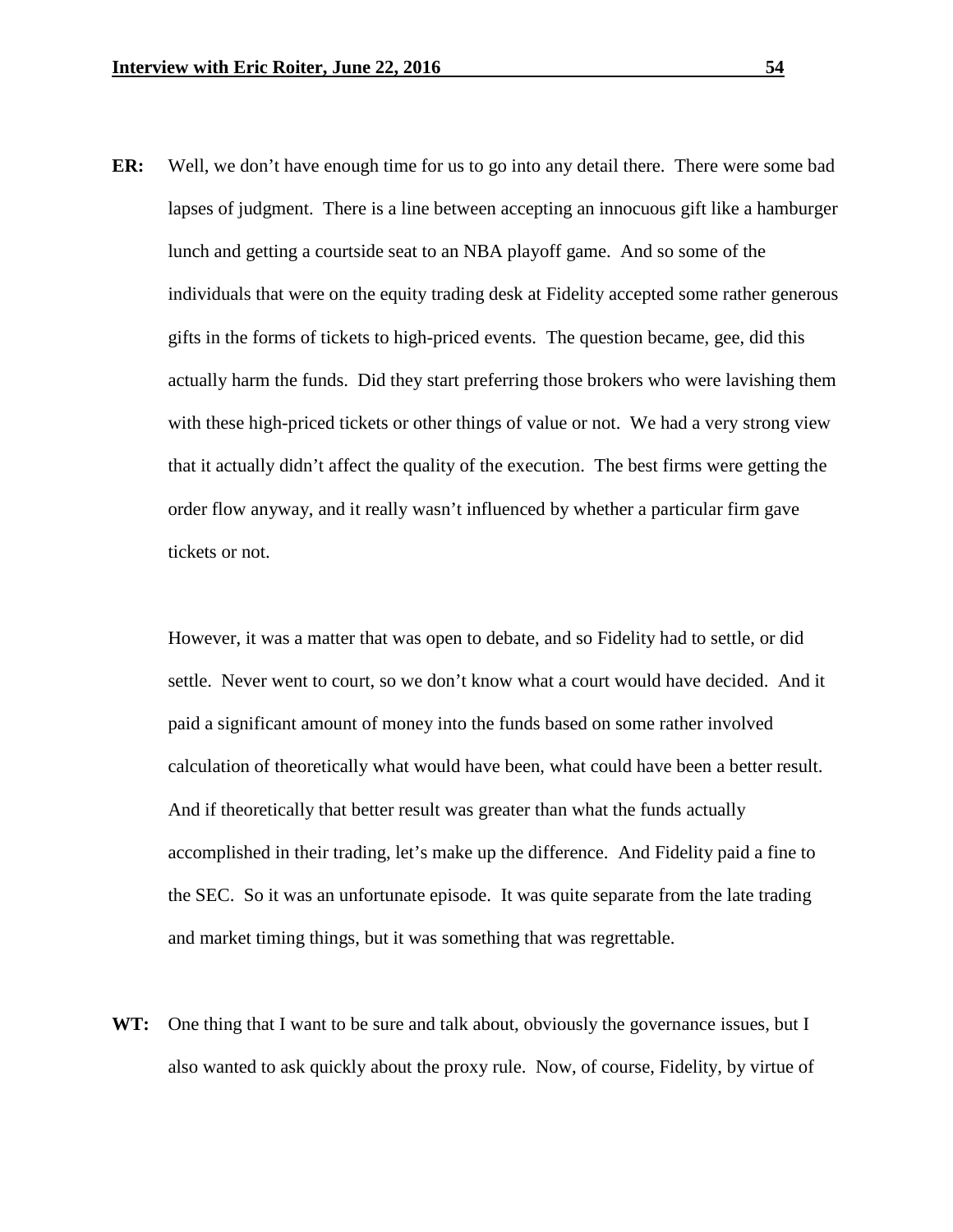being a humungous organization, is a major proxy player, and so I'm curious about what the view within the company was. I know that they opposed the proxy rule on the basis that it was burdensome.

**ER:** Well, I think that there was a lot of startup cost. I think at this point – again, I've been away for years – but they'd say, "Yes, that's the cost of doing business." One could ask if investors place that much weight when they choose among different funds how any one fund is voting the proxies for the companies in which the funding is investing? I would say, we're talking about retail investors, go ask retail investors how often they vote proxies that they hold directly and stocks that they own directly, and that might suggest an answer to you. It's really not what investors place much weight on. Quite frankly, what investors place almost the entirety of their weight upon is what you would naturally assume to be the case, and that is how profitable is the fund that I'm investing in? How big are my investment returns?

Nonetheless, you do have a vote as a fund, and sometimes you may own upwards of 3 or 4 percent. It's really unusual to get over 5 percent, for various regulatory reasons, the shares in a fund. And of course, a lot of funds might collectively own shares that might take you over 5 percent. Sometimes over 10 percent. So you certainly can have an impact on the outcome of any particular vote.

WT: In the same period, Fidelity was becoming a bit more activist in terms of overseeing corporate governance, is that correct?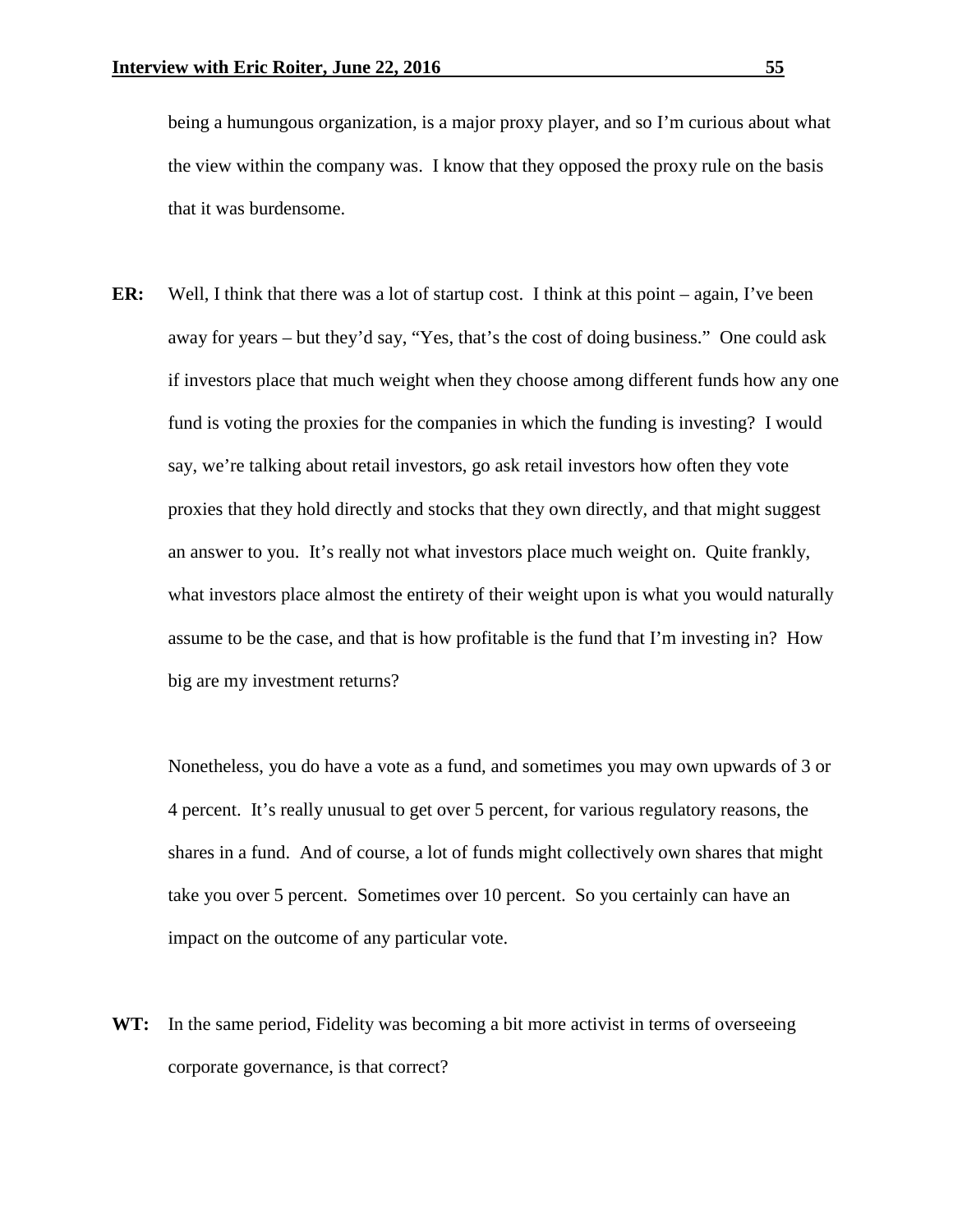**ER:** Well, I would say that for any fund firm, I would encourage people, when they use the word activist, and I'm referring mostly to journalists, don't take the word of anyone. Look at actions. And I think there's more rhetoric here for diversified investment management firms than there is real action. And when you think of activism that means you're going to bring a proxy contest and you're going to try to replace the board. And it doesn't really make much sense at all if you're a diversified firm, you hold 100 or 150 or 250 stocks. And when you look at the fund holdings of any of these funds at Fidelity and other large firms, there might be a very few firms that the fund holds even 1 percent of. Then you're getting down to .8 percent, .6 percent, .03 percent of the fund's asset.

So how important is it, bearing in mind that there's a multi-step process of causality you have to go through to actually effect a change at a company. You want to replace the board, so you invest a lot of time and effort and expense to, what, elect one director or two directors? Maybe it's a staggered board, is going to take two or three years to actually change the composition of the board. And if a fund manager is holding 150 or 200 company stocks in his or her portfolio and that fund manager has some misgivings about a particular company, is the fund manager really interested in being activist in replacing one or two or even a majority of the directors on the hope that he or she will be successful, and on the hope that those individual directors will actually effect a turnaround of the company and that that turnaround will, in fact, lead to greater profitability for the company? No. What that fund manager will do is, well, I'm going to sell that stock and buy stock of a company that I think is better managed.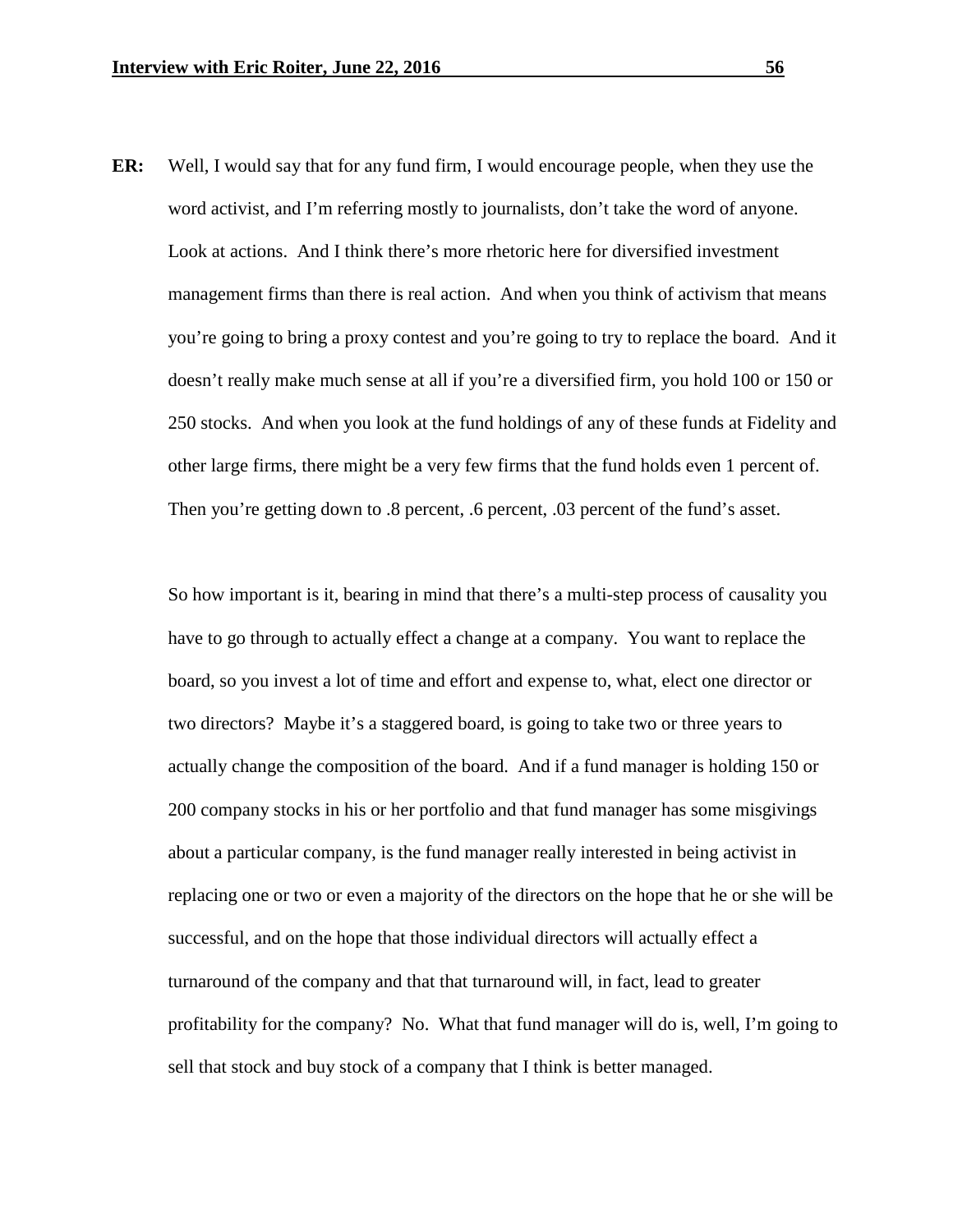So that's the explanation from my standpoint. I teach corporate governance as one of my courses here, but also I've learned this on the ground at Fidelity. That's the view, and I think it's the right view. It's, we're not here to fix companies, we're here to pick the companies that are the best managed. And if we think they're not being well managed, we're not going to stick around for a year or two or three. We don't care if you give us proxy access or not, we're getting out. We'll take our money, hopefully at a profit, but if we have to at a loss, and then find a company that's better managed, that has better prospects for future earnings, and put our money there on behalf of the fund's investors.

So I would say that any firm that professes to be activist, that's a diversified investment firm, including firms that have most of their funds in stock index funds, I would say look to see really what they're doing. Are they bringing a lot of proxy contests to take over boards? Well, okay. Then they're activist. If they're not doing that, I think they are engaged more in rhetoric than in action.

Having said that, we took the process seriously. There are certain issues that cut across any one company, so staggered boards. Fidelity, as most asset management firms, look dimly on staggered boards. When it comes to equity compensation plans, we had our parameters about how much dilution we thought would be acceptable for any given stock option plan, and we applied those across the board. But always open to listening to any one company to say, well, we're a little bit different, we're more dependent on human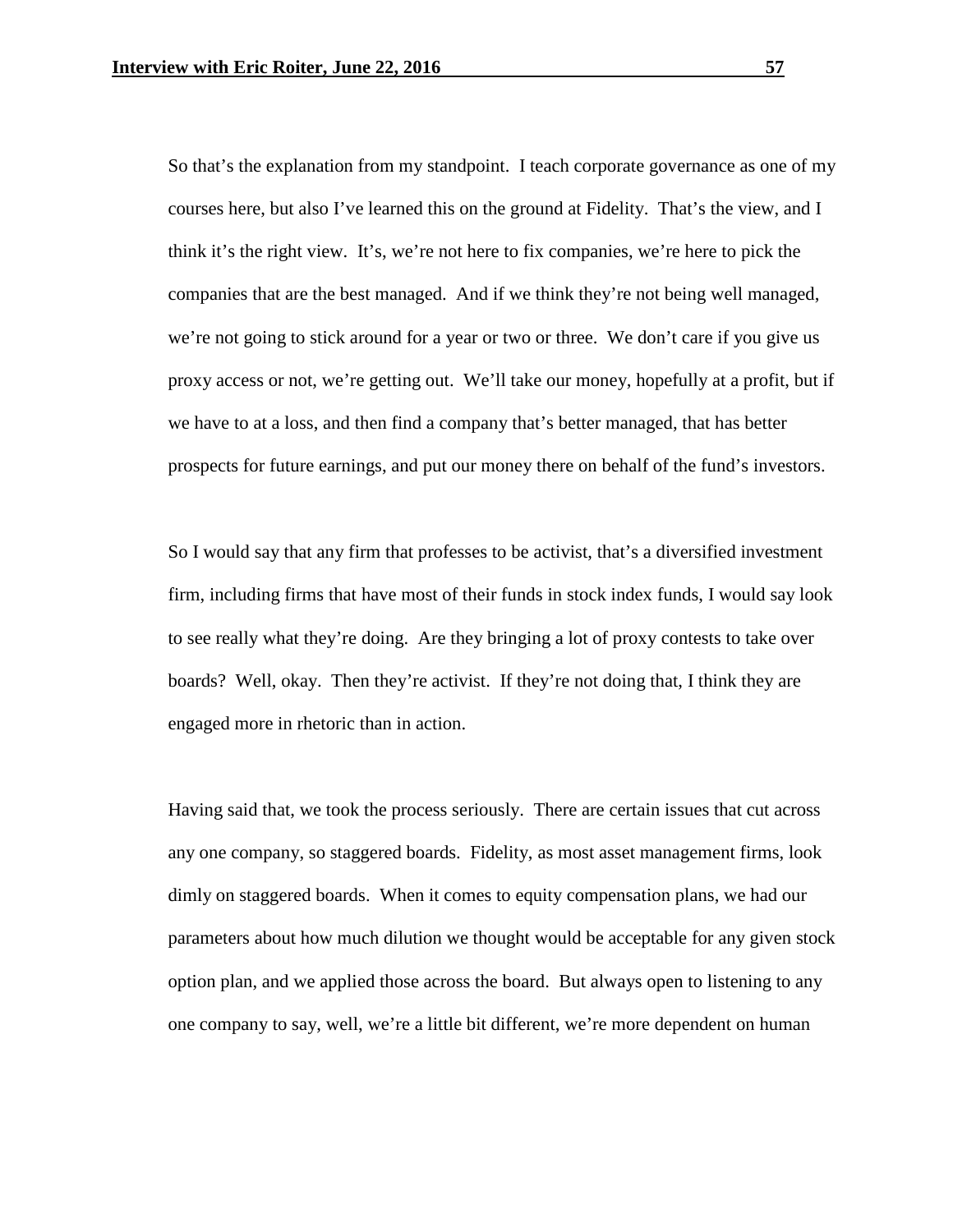capital than other companies and other industries, so we need to use stock options a bit more, so we try to be a little bit flexible there.

- WT: Okay, let's be sure and discuss the SEC's rules on fund governance and the proportion of independent directors, and of course the independent chair issue, which Ned Johnson had definite views on.
- **ER:** Well, maybe we can come back for another two-hour taping, but I think the SEC will come back to this at some point. I think that, as I've written recently, whatever one decides is a good thing to do with regard to mutual fund governance, base it on the unique aspects of mutual funds and don't simply piggyback on what one sees as the right approach for ordinary corporations, because mutual funds are different. They're products as well as legal entities, and fund investors are not just investors or shareholders in the fund, they're also customers of the management firm. So there is this direct relationship between fund shareholders and advisers. And fund shareholders hire and fire their management advisers, because they do that by buying and then redeeming into or from a fund. So these are important distinctions between mutual funds and ordinary corporations.

And at Fidelity, it's based upon the old tradition of the Boston trustee, where you did have a direct relationship, because most Boston trustees happened to be lawyers, and Ned Johnson's father was a lawyer at Ropes  $\&$  Gray. This is where the investment management started, and then it obviously carried over to Fidelity. And Fidelity has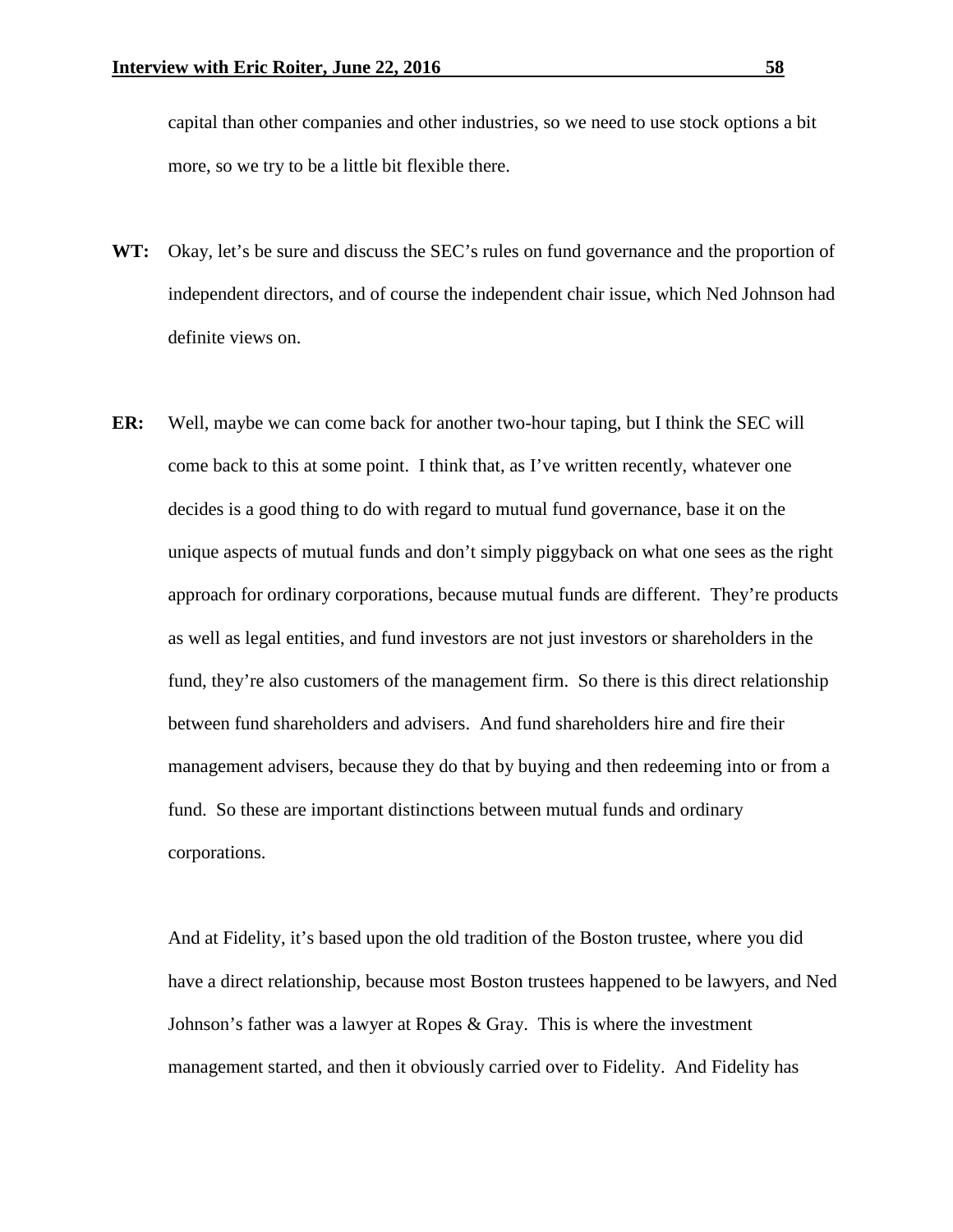always thought we are the direct fiduciary for our customers. And what we do is we provide our fiduciary services to our customers through the vehicle of our mutual funds. Hold us responsible.

Then this notion came about that maybe we're not the best fiduciary, because maybe there are conflicts of interest of the adviser, because the bigger the fund, the higher the fund management fees in dollars. And maybe the better fiduciaries are those who are independent directors. So think about that for a minute. So Mr. Johnson goes to work seven days a week for fifty years at Fidelity, and others devote their entire professional lives trying to figure out how to deliver the best investment results for individuals and firms that they see as the customers of Fidelity. And now they're hearing that maybe you don't have the best interest of customers at heart. Not only that, but maybe there were others who are pure and that have higher virtue than you, because they're independent directors.

Well, that struck a very odd chord with people at Fidelity, including those at the very top.

- **WT:** Prior to that, had there been a Fidelity position with the original majority independent rule in the nineties, or in 2000?
- **ER:** Fidelity had long had the structure of having not just a majority but a supermajority of independent trustees. And the philosophy was, we're in this together. We view the independent trustees as a valuable part of the process, because we need to be able to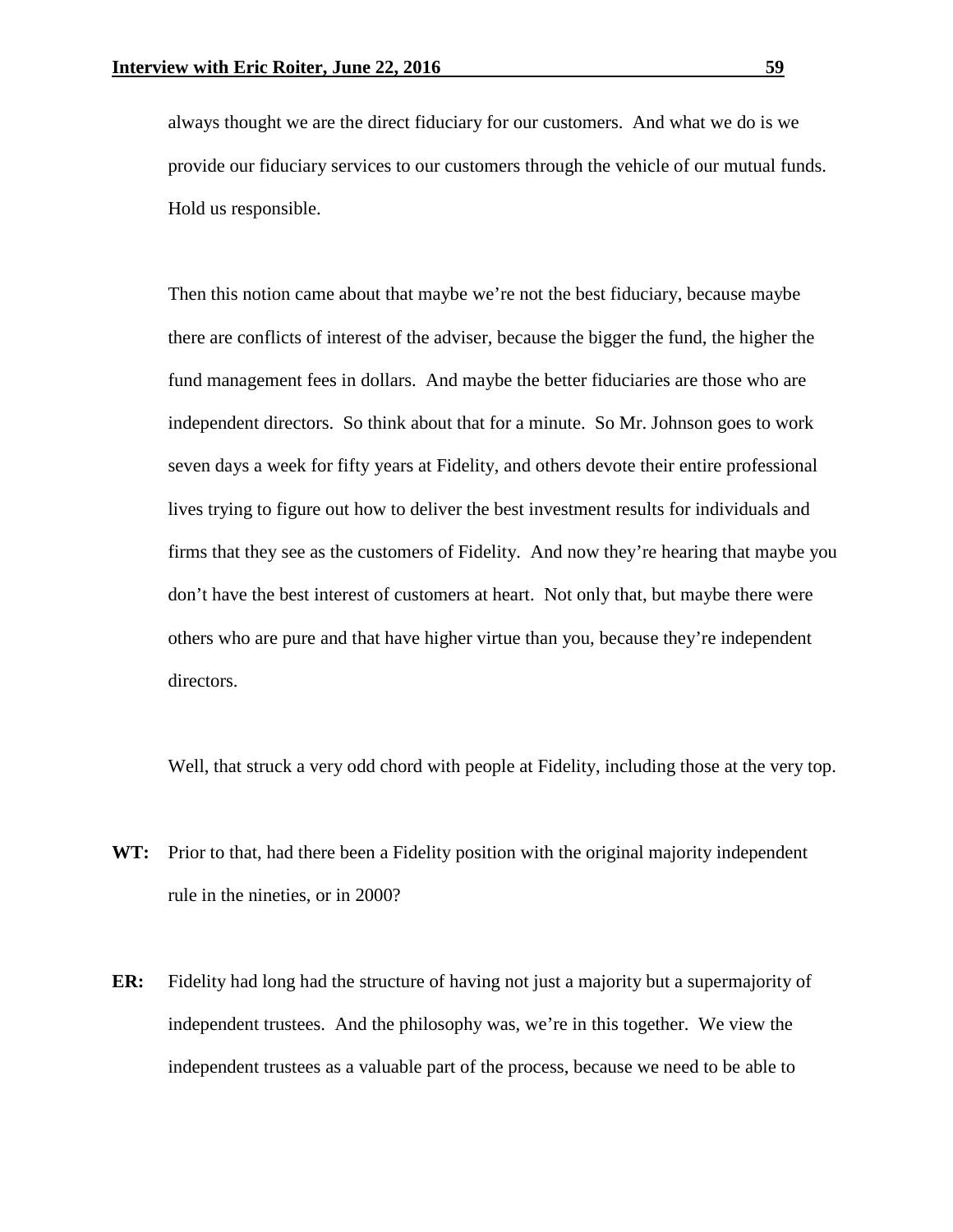demonstrate to the independent trustees that what we're doing is the right thing. And it's a very efficient way for us to test our own thinking about what is the best thing for our investors. In a way, it's as though we have this built in focus group, in a way. It's a focus group that has a vote. It's, okay, these are people that are going to come to Fidelity one and a half days per month. True, it's not the same thing as six days out of each week, but it's something, and we'll give them materials, and then it's up to us to show them that what we're doing and whatever aspect of the mutual fund business we're talking about is the right thing.

And so it seemed to be a highly efficient way to deal with what otherwise would be a problem of collective action. Otherwise, you'd have to try to demonstrate to all of your tens of thousands of shareholders you were doing the right thing. So that worked very efficiently. But when you say, but wait a minute, we don't think you're as good a fiduciary because your fiduciary loyalties are torn, now, that was an ideological position that Fidelity took strong exception to. So this is really, you could say rightly or wrongly, but Fidelity really looked at this and Mr. Johnson personally, as a question of principle. Do we think we're as loyal a fiduciary to our customers as our independent trustees, and the answer was, hell yes, and we are not inferior as fiduciaries to our independent trustees, and that was really the basis for opposing the independent chairman role.

Seventy-five percent supermajority, we're at something like 73.2 percent. You need another independent trustee, we can add another independent trustee. That was not the point. And actually, the Fidelity board of trustees was organized along different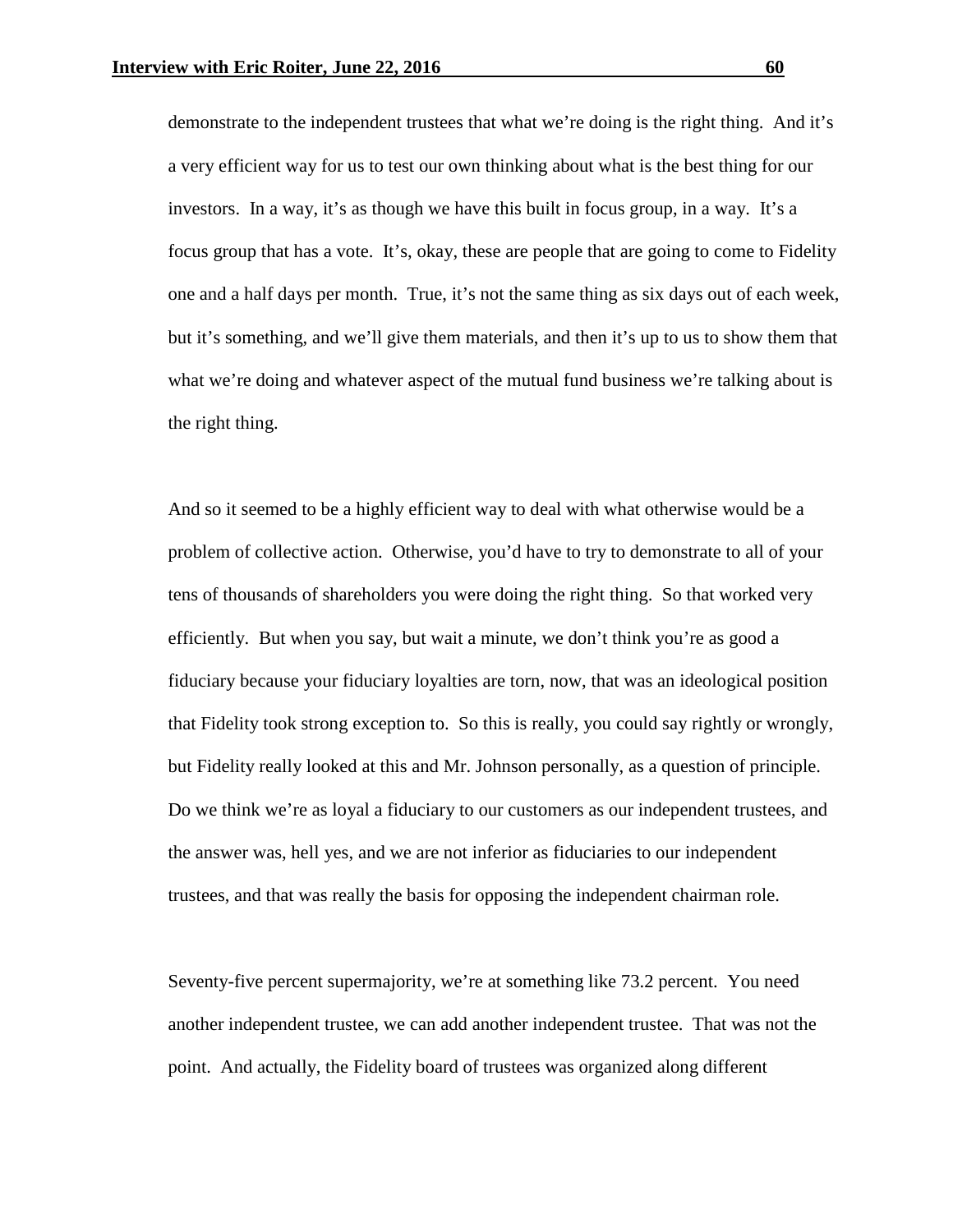functions. So we had a committee that oversaw marketing distribution, we had various committees that looked at investment performance, we had a committee of the board that looked at fixed income funds, another committee that looked at the equity funds, and whatever proposal Fidelity was making would first go to a committee. Each committee consisted of a supermajority of independent trustees and was chaired by an independent trustee.

I, in fact, went to the SEC and I met with people down there, including Harvey Goldschmid. I said, "Look, could you carve out an exception to this independent chairman rule so that if a fund management firm like Fidelity has every decision presented first to a committee, chaired by an independent director or independent trustee, and only if it gains approval at that level does it go then to a board, which may or may not be chaired by a management trustee, wouldn't that be enough?" I had nice meetings, but I wasn't able to persuade anybody that that should be an exception. So that's basically how we looked at it.

- **WT:** Not necessarily asking for a Fidelity position, but maybe as somebody who's a professor of law lawyer, the Chamber of Commerce challenge, particularly in the cost benefit basis, what are your views on that as a way of challenging that role and its ultimate success?
- **ER:** Well, yes, this is another two-hour conversation. The SEC, how should I say this, has lost the trust of the judges on the DC Circuit. Now, maybe that's changed because now you have some new judges because they've expanded the number of judges on the DC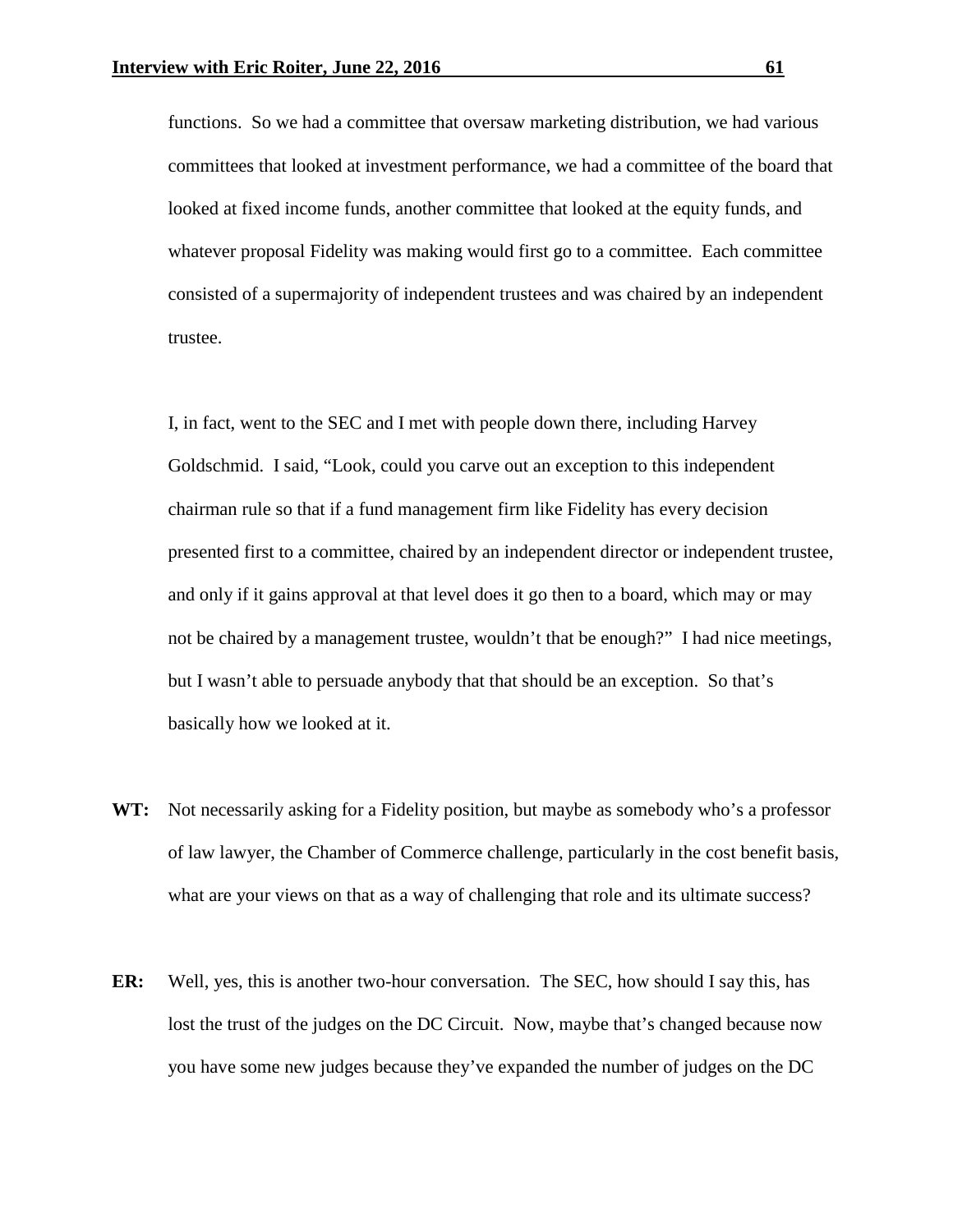Circuit. But I think the SEC has been a little creative in how it's presented its arguments and its facts to the DC Circuit, and the DC Circuit has come to not have 100 percent confidence in what the SEC tells it in its briefs and its oral arguments, and you can see this in the decisions that the DC Circuit has rendered.

I think the DC Circuit, or various judges, have seen the SEC as somewhat disingenuous in how it goes about its rulemaking and its argumentation. And so I think the DC Circuit has actually been probably harsh on the SEC in terms of the standards that it's holding the agency to with regard to cost benefit analysis. I actually think probably that the DC Circuit has exacted from the SEC a standard of cost benefit analysis that probably is difficult to reconcile to the Administrative Procedure Act and to the securities laws. But I think the SEC has invited that by the way it's dealt with the DC Circuit. I think this is going to dissipate over time, maybe more quickly than more slowly, but I think that's the history. And the Chamber of Commerce case was just one of a string of cases involving rulemaking by the SEC where the DC Circuit has said, "We're overturning your rule."

- **WT:** So I think we've covered most of the highlights that we wanted to cover, but if I've missed something, I'd like to be sure and give you a chance to bring it up. Otherwise, maybe we should just – you can see the list that we had here – but otherwise we can just move on and fairly quickly cover your post-Fidelity career.
- **ER:** I think we've covered a lot of topics.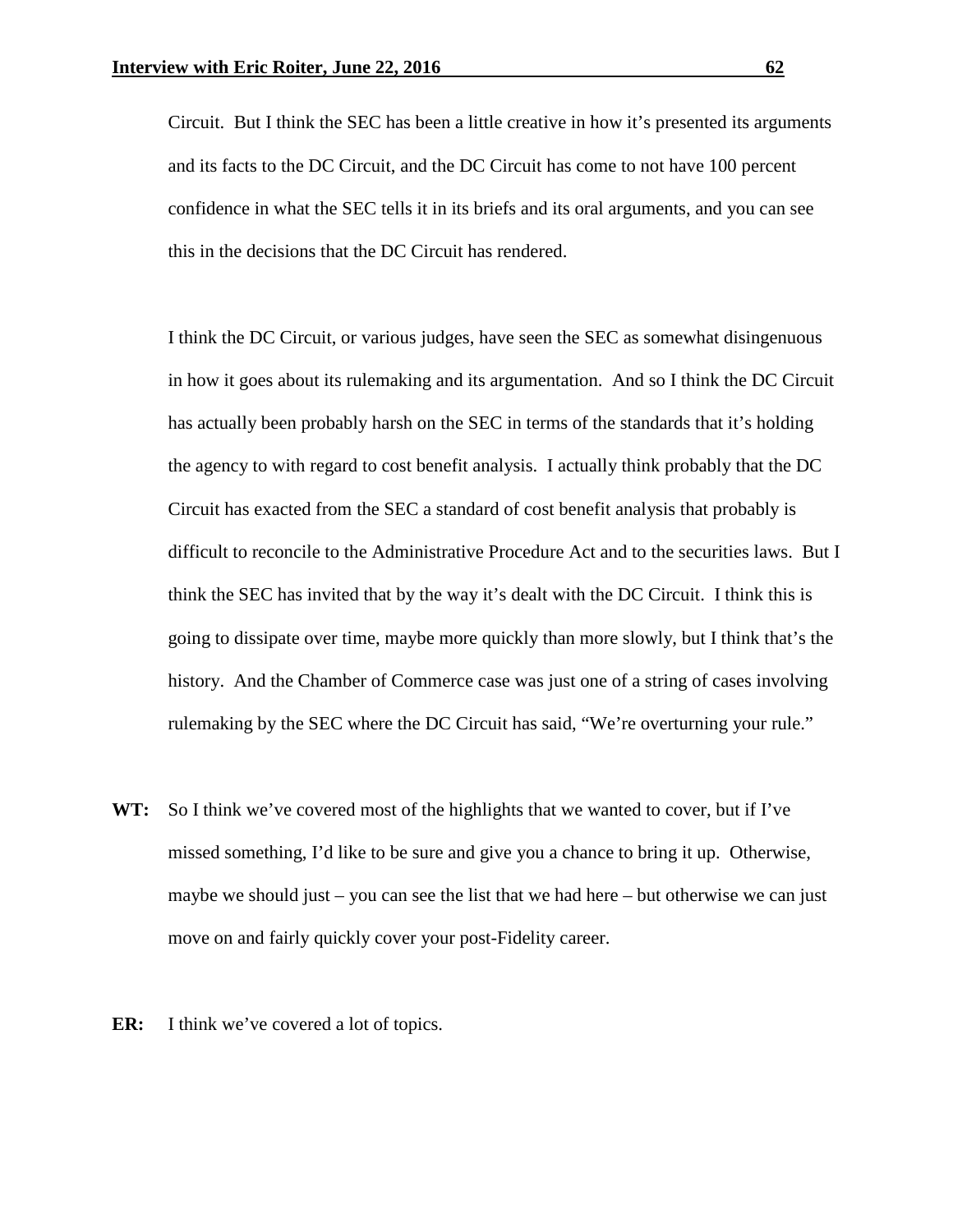**WT:** Okay. Well then, so you left in 2008, and then you became professor of law here at BU?

- **ER:** Technically, lecturer in law. I'm not on the tenure track.
- **WT:** Oh, I see. Okay. So obviously, since then we've had the financial crisis. I don't know at what point in that 2008 period you left.
- **ER:** I left just before, and people think that I saw something coming, but I didn't.
- **WT:** That wasn't the motivation.
- **ER:** Right.
- **WT:** So what would you point to as being the most interesting, most crucial, most consequential elements of what we've seen from a regulatory perspective since that point?
- **ER:** Oh, gee.
- **WT:** I'd go down the list of issues so you can just deal with them individually, but I'd probably miss my plane.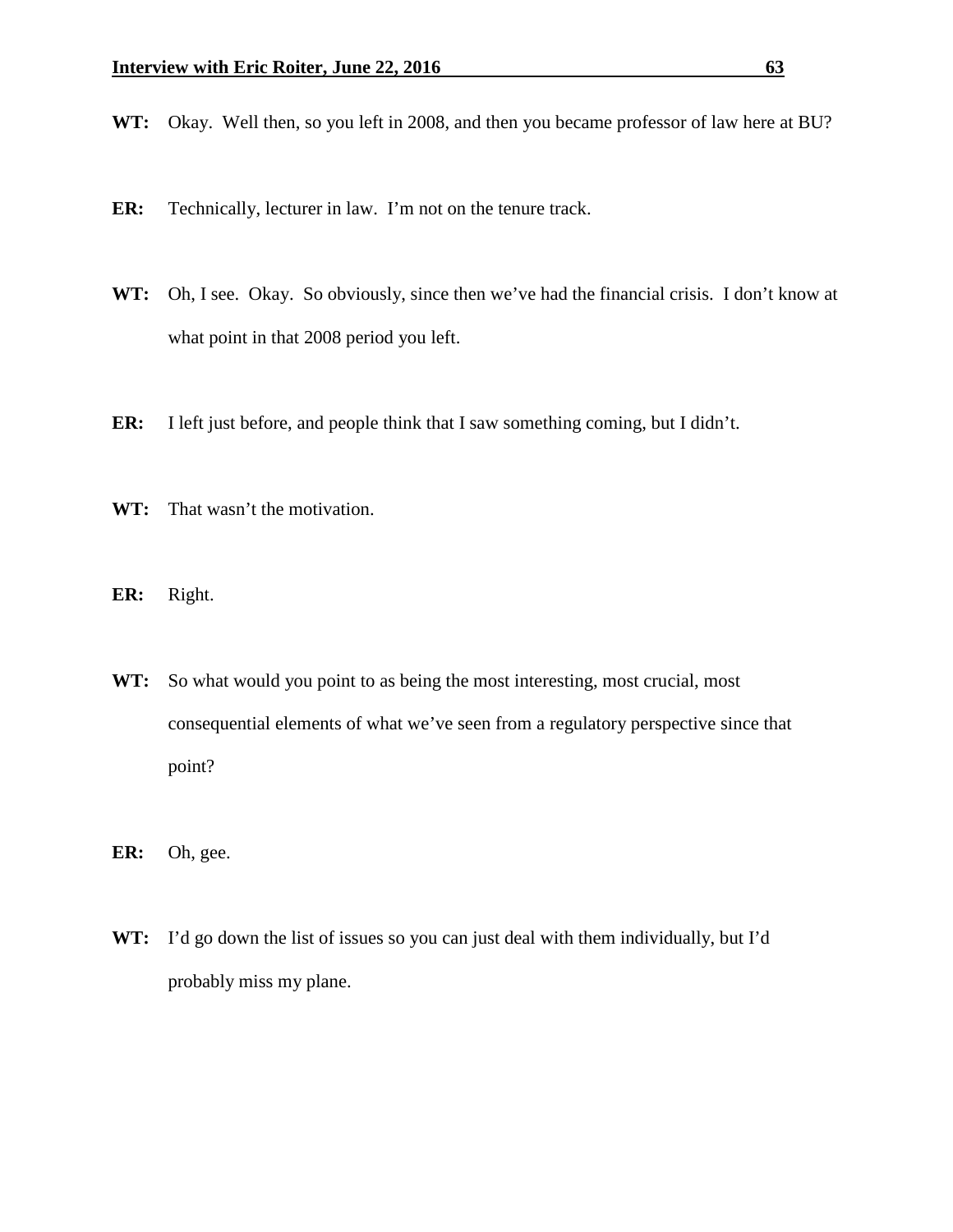**ER:** Well, I think Dodd-Frank, obviously, but Dodd-Frank itself is this huge compilation of various laws, almost all of which have little to do with mutual funds. But I think that what we find ourselves today in is a regulatory regime where the SEC has lost authority that it's traditionally had over all areas of its regulatory powers, including mutual funds, because of the creation of this interagency Financial Stability Oversight Council. And when you look at the representatives, you can see that the banking regulators outnumber the SEC. So I think it's an unhealthy construct from the outset, and it has had the not surprising impact of directing much of the attention outside of the banking world and onto others like mutual funds and insurance companies.

And so I think when you look at what the SEC is doing with regard to mutual funds, I think they're playing defense. Sometimes they're trying to act preemptively to get out in front of the FSOC. And again, I think it's unhealthy for that to be happening when mutual funds had little or nothing to do with the financial crisis in 2008.

- **WT:** And the impetus seems to be to try and treat them in a bank-like fashion in terms of possibly assigning FSOC status –
- **ER:** Right. Yes.
- **WT:** implementing risk management oversight and that sort of thing.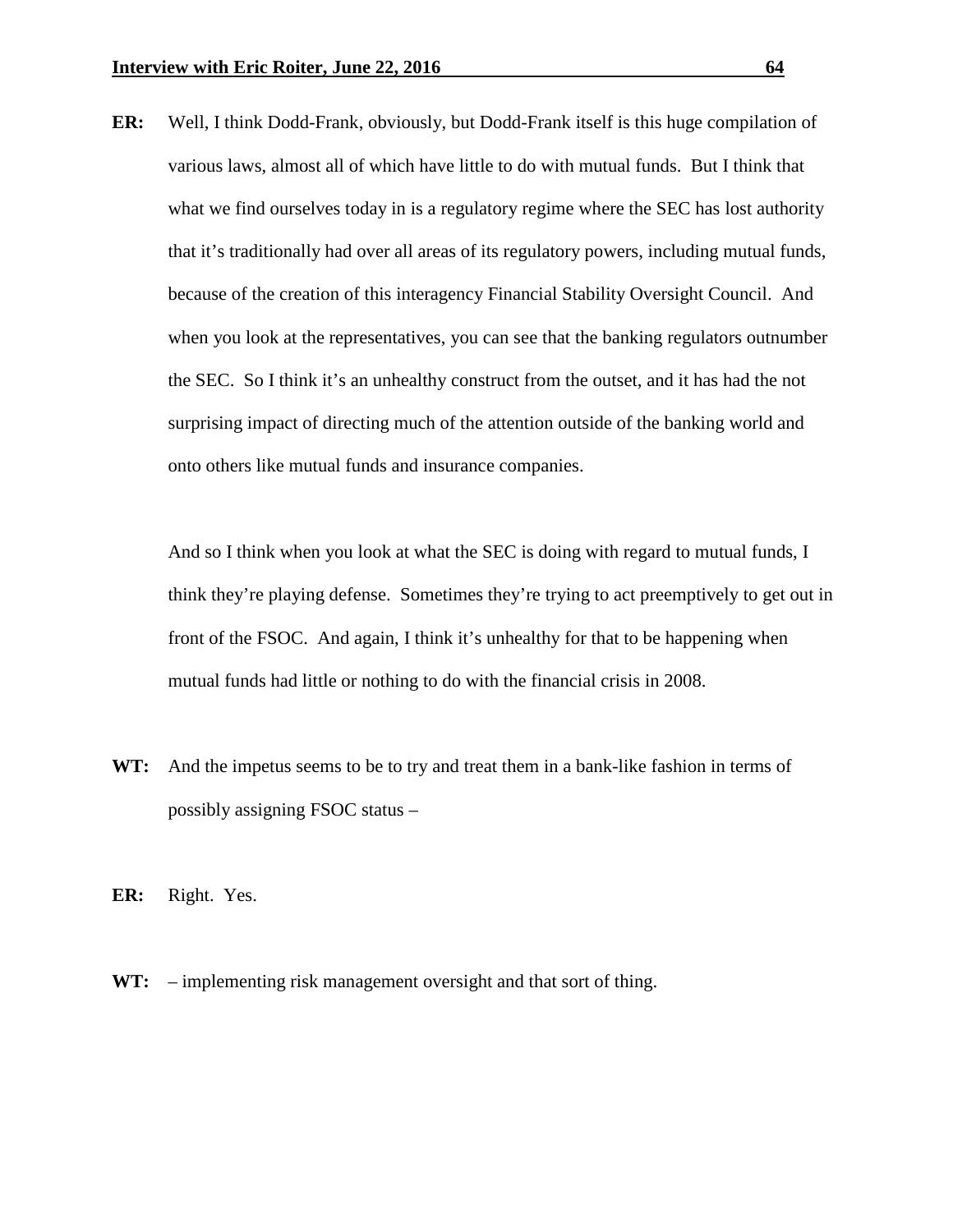- **ER:** Yes. So the SEC, for its part, is doing things like imposing new rules governing the liquidity of mutual funds. Well, we've never really had problems of liquidity anyway with mutual funds, but now they have more complicated rules governing liquidity. Now we have a new set of proposals on leverage. I happen to think it's a good idea to look at and limit leverage within mutual funds, but I don't think it's a good idea that we're doing it because of some anticipated systemic risk problem, and I don't think it is that. It's simply a matter of investor protection. So this will take years to play out, and perhaps this is an area that Congress will go back and revisit and put in place some other guardrails so that the FSOC might look more closely at banks rather than non-banks.
- **WT:** So just to wrap up, you've had a career that spanned the SEC, private practice, being within Fidelity.
- **ER:** And here.
- **WT:** And here. So you've seen the industry from all kinds of angles. What do you take away from that variety of experience? Have you really found that each of those perspectives offers you a unique perspective?
- **ER:** Yes. And I've been very fortunate. I think that, obviously, everyone has to make his or her own choice about career path, and I think each step of the way, people said, "Gee, why are you leaving?" the SEC or Debevoise or Fidelity, because, "Gee, this is really a great place to be." And my answer is, yes, it is a great place to be and I'm very fortunate